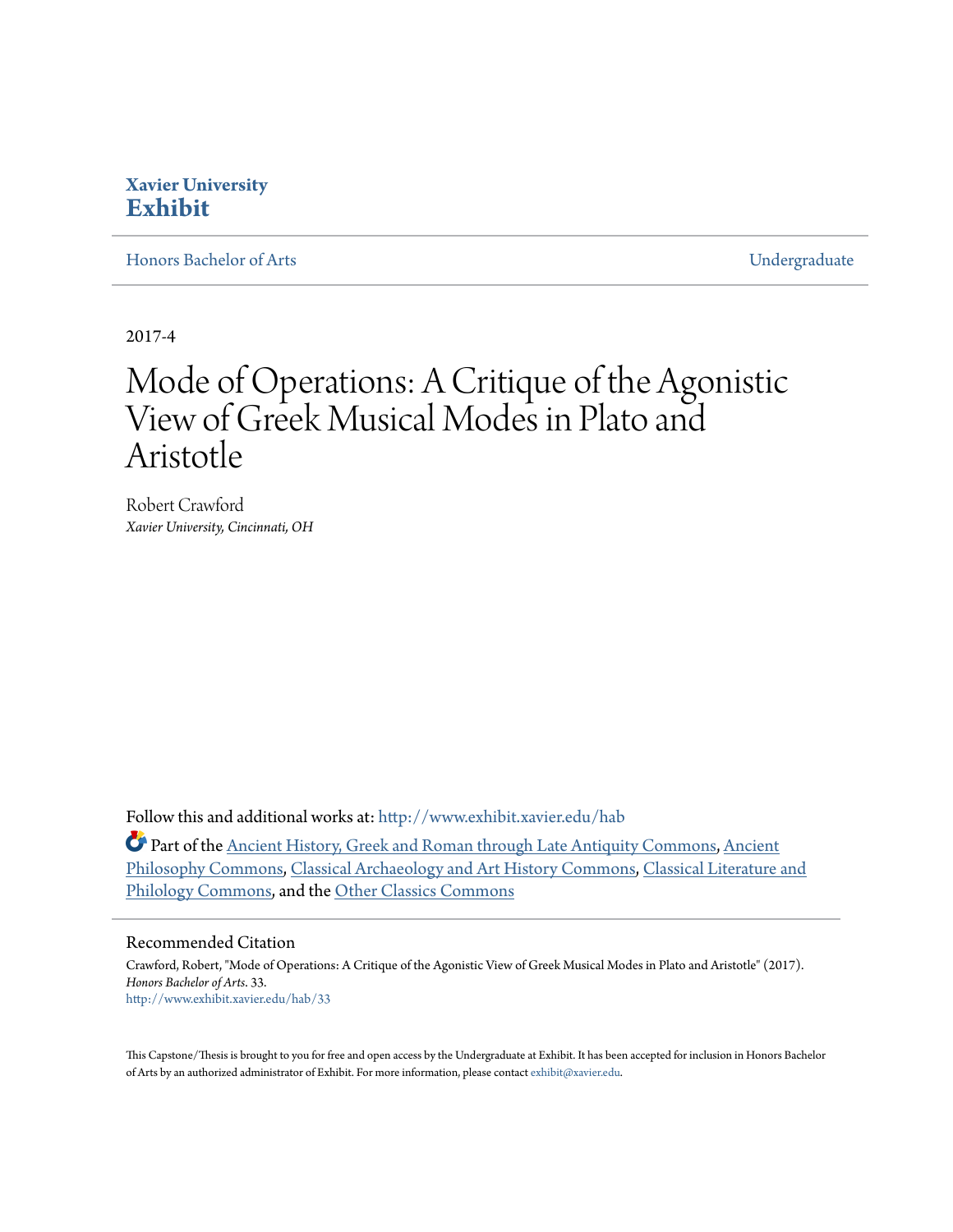

# MODE OF OPERATIONS

A Critique of the Agonistic View of Greek Musical Modes in Plato and Aristotle



BY ROBERT CRAWFORD DIRECTOR: DR. TIMOTHY S. QUINN INSTRUCTOR: DR. THOMAS E. STRUNK

## HONORS BACHELOR OF ARTS THESIS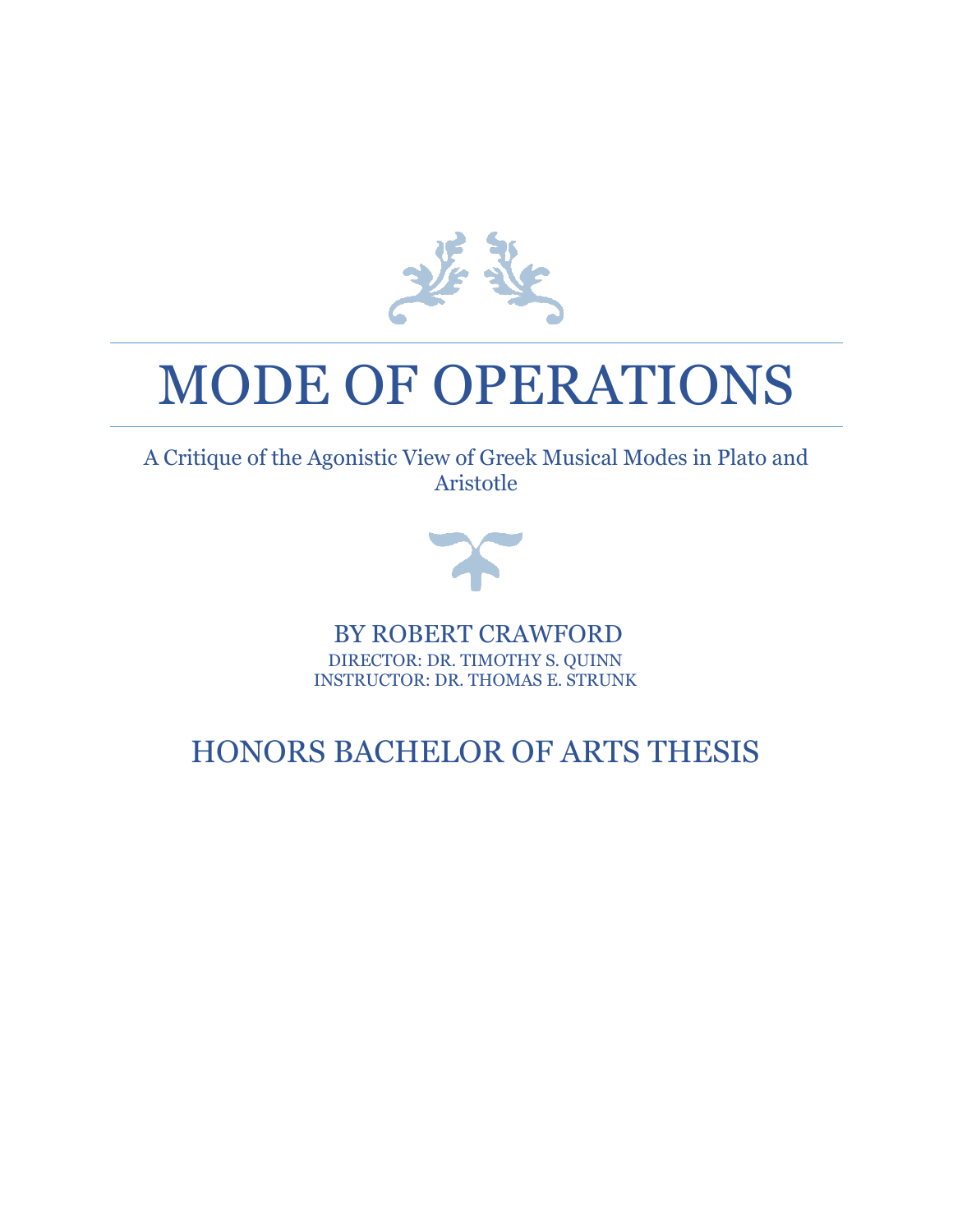#### Introduction

Music, and all of the genres contained within it, has a tendency to be over-generalized and subject to hackneyed phrases which have become clichéd in writing and academic research. As long as music has been around, different people have felt different things about it. However, the general consensus is that music is a "good thing" to have since humans are capable of producing complex avenues of expression. Visual art, theatre and music have the invaluable dynamic of using "both hemispheres of the brain" in order to bring out the fullest potential of human expression<sup>1</sup>. Not only has this been proven true in various studies of brain function when performing the action accompanied with art's expression, but there is an undeniable pleasure and universality to the language and influence music has on culture, development and value. This intertwining relationship of music, language, culture, value and education is exactly why I scrutinize and question parts of the ancient methods of Plato and Socrates when it comes to views of the Greek modes' values in education. While these ancient philosophers do, in my opinion, correctly link the beautiful and the Good to the study of musical modes due to their affects on audience's emotions, I believe that their political agendas and such censorship diminish the full educative potential that all of the modes offer – not just the few that Plato and Socrates allow in the *polis*.

One late modern German philosopher, Friedrich Nietzsche (1844-1900), comments on the universality and even the necessity of music in general in the following quote: "Without music, life would be a *mistake*<sup>2</sup>*"*. In both of his texts, *Twilight of the Idols* and *Birth of Tragedy*, music is related to the will, the Oneness and primordial being since music holds the special place

<sup>&</sup>lt;sup>1</sup> Bailey 2005:100.

<sup>2</sup> Van Tongeren 2002:11.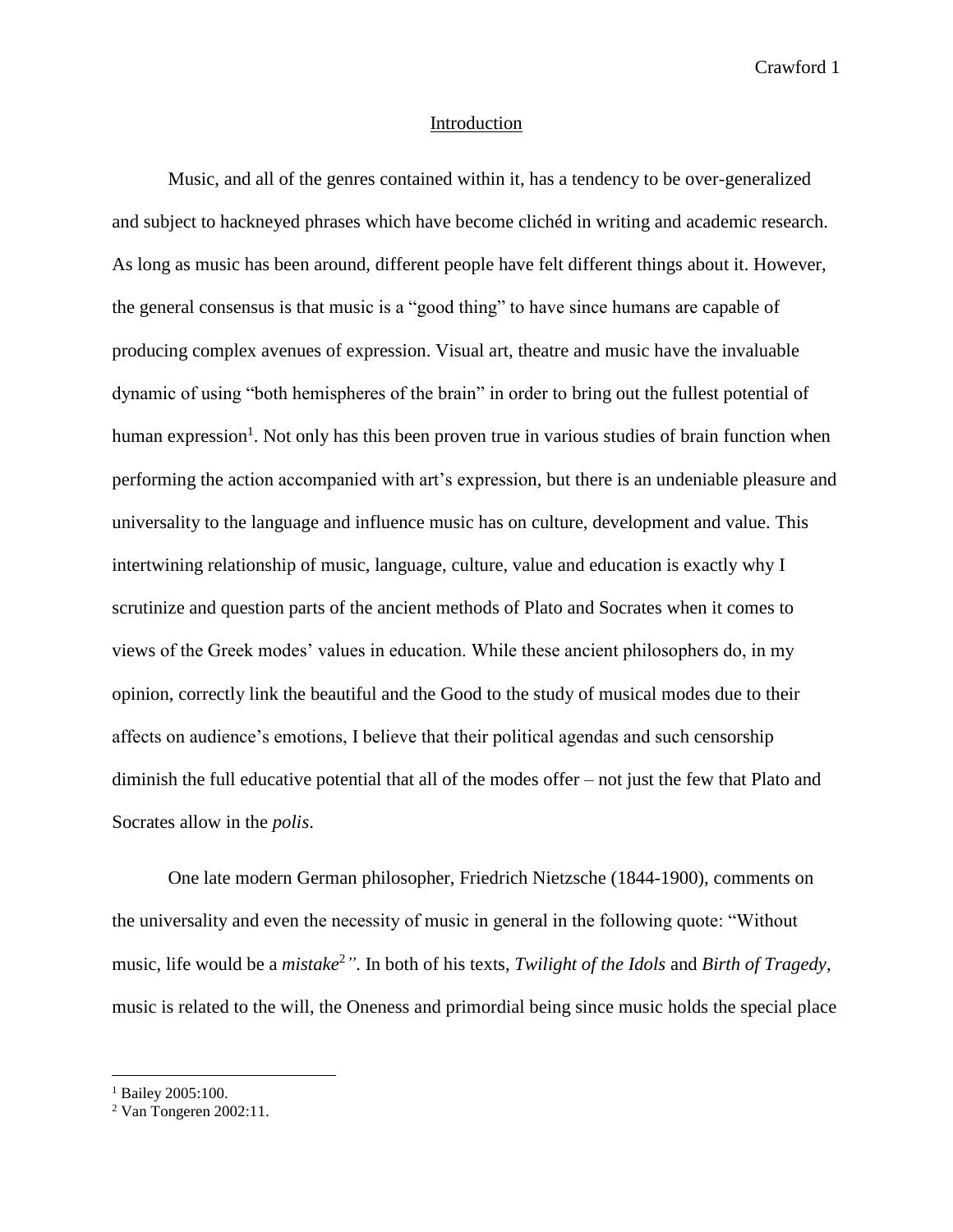of being "pre-linguistic<sup>3</sup>". Therefore, this view of music as a good in itself harkens back to the view of the ancients, Plato and Aristotle, whose philosophies revolve around the ultimate Good which brings the true meaning of life. This Good, and things related to the Good, such as reason, logic, math, art and music, all have the capacity to harbor value solely by virtue of being what they are – themselves. Nothing needs to be added to them in order to make them valuable, their value and goodness is inherent because of the way they form us as human beings to influence us and our minds as we "become who we are" in our life and humanity<sup>4</sup>. In this way, music can be said to be good in itself as itself, i.e., as it *is*. In the *Republic*, Plato often speaks highly of music in that it is necessary for the philosopher kings to learn in order to have appropriate understanding of harmony in mind, body and the soul. Once this harmony is attained, one can be said to be closer to the "just" and therefore, closer to the Good, as Plato states in the *Republic* in section 371a-d. It must be made clear that music of the ancients is vastly different than that of modernity. While the conception, theory and practice of music was different, the construction and thoughts of harmony remained similar so that ideas heard in Plato's *Republic* and Aristotle's *Poetics* and *Politics* can still have equal resonance in modernity, even with the different conception of music in general.

Nietzsche also polarizes the view of the necessity of music and its ancient inherent qualities with his discussion on the "Homeric Contest", an essay in his book *On the Genealogy of Morality*. In the "Homeric Contest", Nietzsche reduces modern conceptions of ancient topics to base reasoning and almost barbaric dysfunctionality. While these views of modernity seem harsh, crass and often controversial, the beautiful part of the writing is that there may be some truth to what Nietzsche is referencing. For instance, in the 'Homeric Contest", Nietzsche claims

<sup>3</sup> Van Tongeren 2002:7.

<sup>4</sup> Spector 2013:371.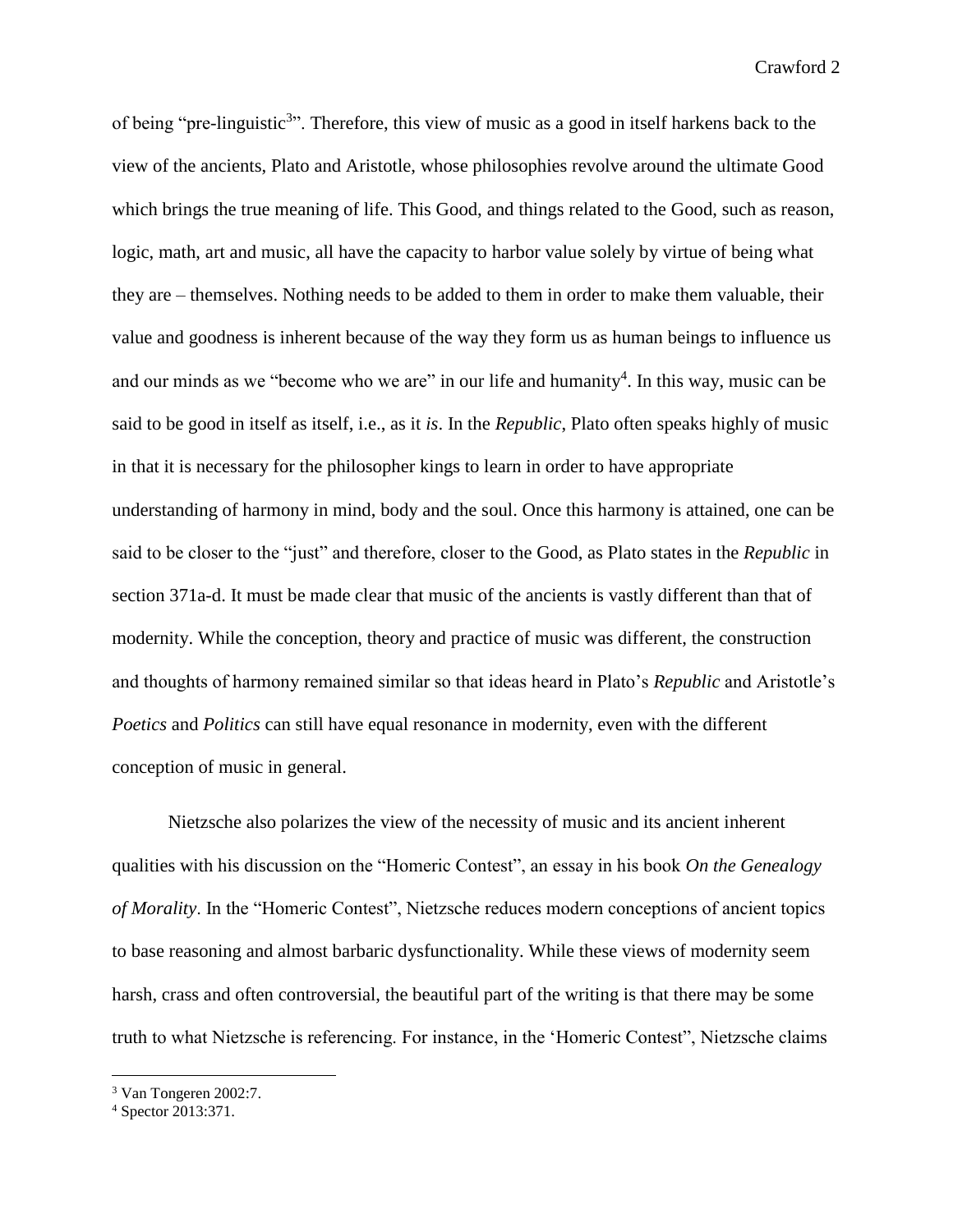that "in order for something to be deemed dignified, it must stand the test of a competition with an opponent and best him<sup>5</sup>". This competition includes subjects that were seen as inherently good and valuable like, logic, theatre, and music, and the only way to make such things valuable in modernity is through the agonistic work of a competition against a fellow artist. The worth is then placed on the ability to win the contest, not in the thing itself as it is. This value shift is a recorded and unrecorded reflection of time passage, technological expansion and cultural mutation throughout history. This duality between the aestheticism of the ancients and the conditional goodness of the moderns is an essential Nietzschean theme. Therefore, this essay generates grounds for analysis of the intersection of music, philosophy and the Classics. These three areas of study are interesting because all have become "less opportunistic and less practical<sup>6</sup>". Instead, the value has shifted to the monetary effect and reward of pursuing a discipline. The practical worth of any study only becomes dignified by the ability to produce an end such as monetary gain. This value shift is diametrically opposed to the ancient view of the arts where they are good not as a means to an end with some sort of gain, but they are good in themselves.

In order to proceed, it must be made clear what is meant by the term "aesthetic" or "aestheticism". The term as it relates to an artistic movement did not arise until ca. 1850 in British literature movements that featured important authors like Oscar Wilde. Linguistically, "aesthetic" is Greek in its root<sup>7</sup> . "Aesthetic" comes from the adjective *αἰςθήτικος* which translates to "one who perceives" or "one who sees". This adjective has its base from the verb

<sup>5</sup> Nietzsche, Translated by Diethe 1997:179.

<sup>6</sup> Solomon 2010:524.

<sup>7</sup> Lippman 1963:193 Oscar Wilde was an Irish author and playwright who supported the movement of the Aesthetic Movement which hit Western Europe in the 1850's and 1860's. Wilde is notably credited for coining the Latin phrase *ars gratia artis* as the unsung slogan for the movement as a whole. The phrase in tis literal translation is "art for the sake of art", a model which falls directly in line with the meaning of the art as viewed without the lens of practicality, but through its goodness as it is.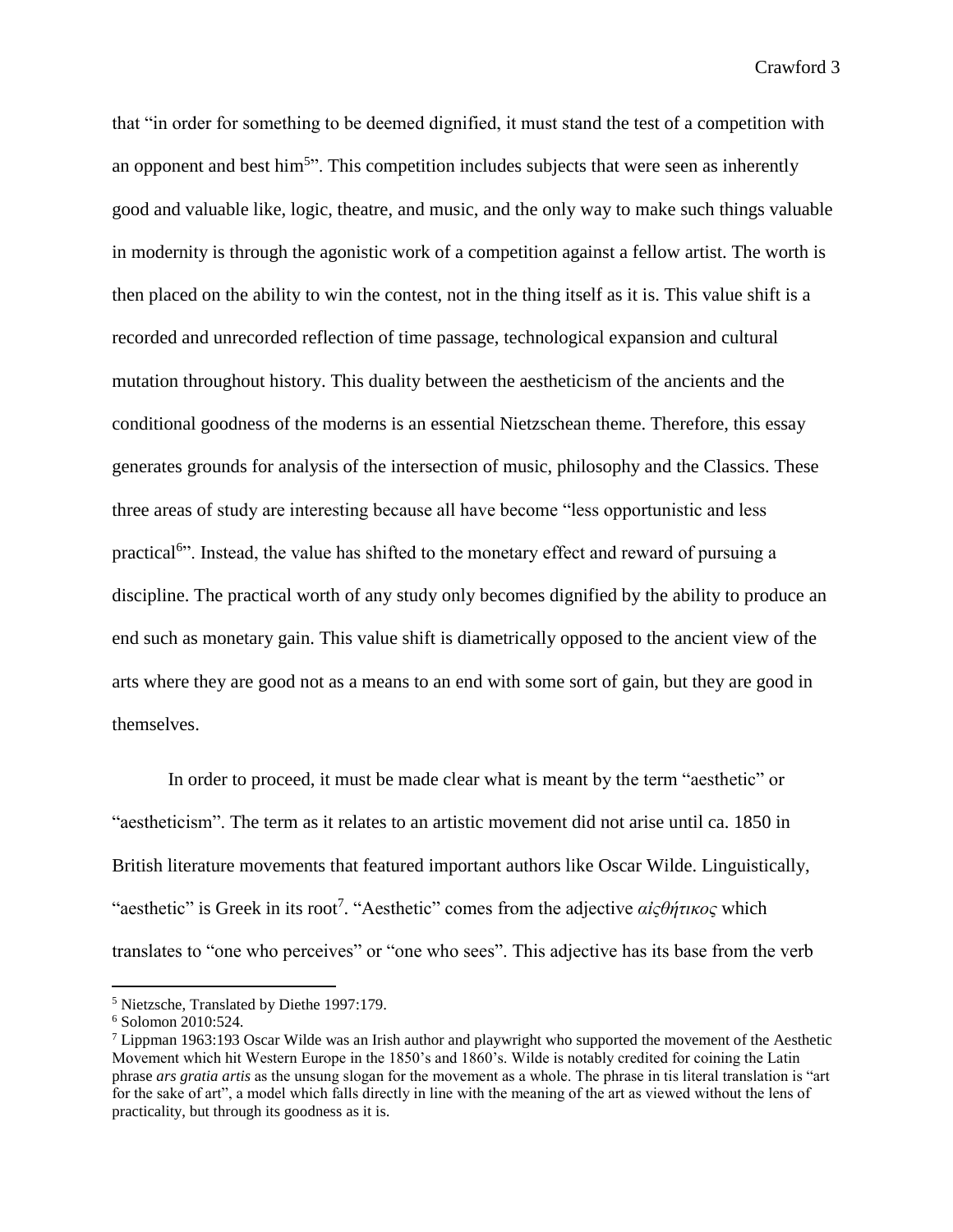*αἰςθάνομαι*, a deponent verb which is translated as "to see", "to perceive", or, due to the reflexive properties of a middle feeling with the deponent verb, it can mean to "to feel<sup>8</sup>". This sense of seeing, perceiving and feeling relates to the senses, however, the idea of aestheticism as an intellectual idea runs much deeper. Aestheticism not only requires the ability to see and feel what is directly near the bodily senses, but the ability to remove the beauty from the perspective of the perception of the art's creator. This view of "sight" is a metaphysical look into the reason, value and quality of art as it applies to the art in its own way – a mode of expression. Aestheticism must not therefore be tainted by the external force of practicality which drives the subject to become a teleological means to produce an end for a gain. Aestheticism takes the purity of the expression and presents an inclusive congregation for the avenues of expression which the arts can take. In this sense, an aesthetic view brings in the potential value from all angles of "sight" that surround the mode of expression. However, it hinges upon a disconnect of surface beauty from the essential goodness that the ancients, namely Plato and Socrates, make prominent in their accounts for permission for certain arts into the *polis* education. Here lies the value and goodness of perception, perspective, purity and passion of the artist. The drive of modernity, according to Nietzsche's "Homeric Contest", is to expose the weakness of another's art by means of a competition in order to the value of the "better" art. The flaw as seen by the aesthetic argument is contingent upon the basis of having art be subjugated to such telos and being reduced to produce an end. The expression is what the art is and the means and the end are one in the same if viewed purely as "art for its own sake<sup>9</sup>". Yet, it is true that art, whether visual, sensual or aural, will end up producing some sort of reaction in a causal relationship. In a sense, the act of artistic production is the means to the end of the reaction of the audience. However,

<sup>8</sup> Translations by Robert Crawford.

<sup>&</sup>lt;sup>9</sup> Lippman 1963:199.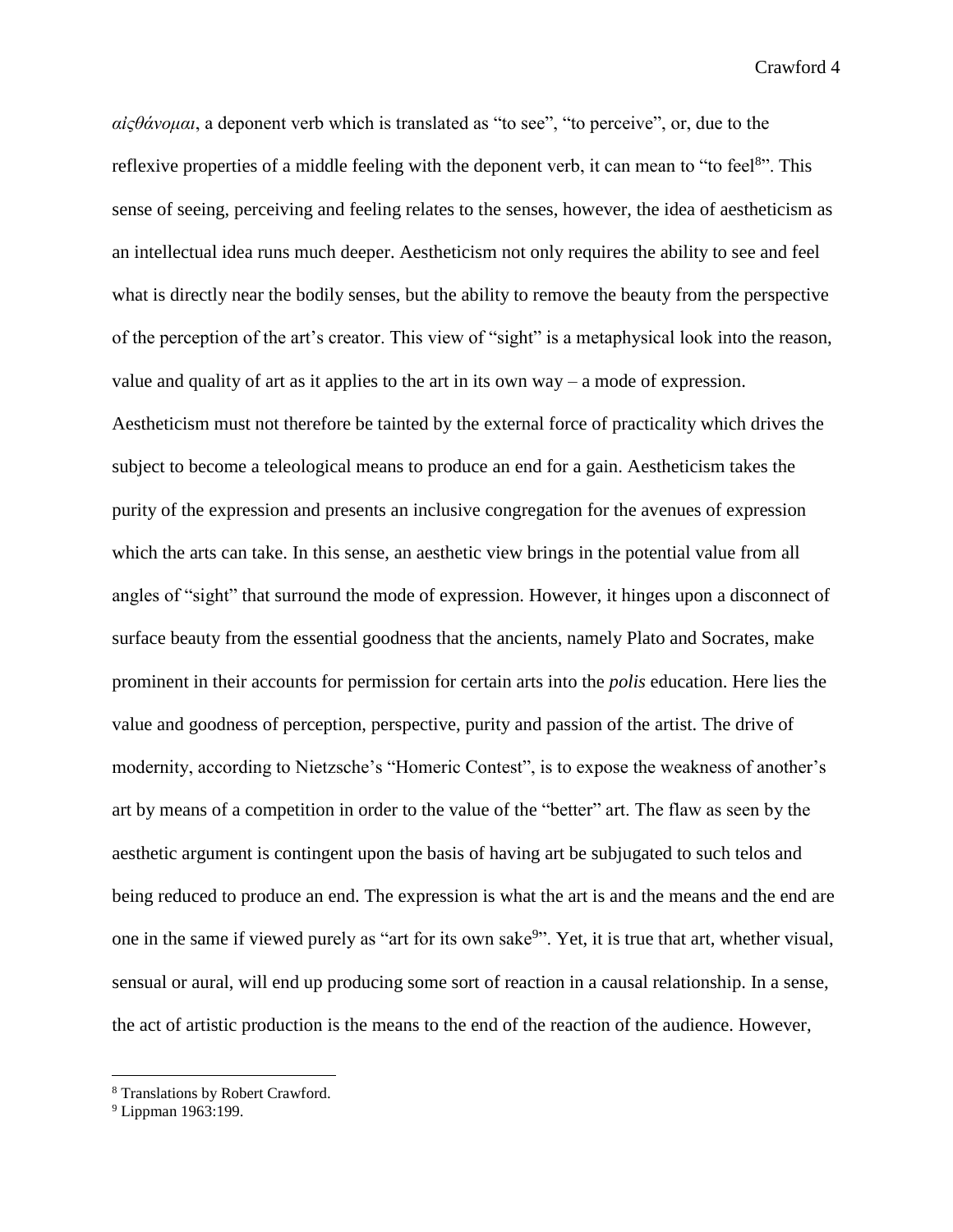this is debasing the value of art itself by attempting to separate art from expression. Art has a concrete, written or acted version, but that is the nature of expression for humans. The essence of the art remains the same whether it is or is not communicated through a physical state. Such a physical manifestation allows for others to more easily perceive the expression demonstrated by the existence of the art itself. While Plato and Aristotle have a censored and reactionary view of the modes, the view of aestheticism would present the modes as what they are on the surface, musical expression. However, the aesthetic view lacks the central connection between beauty and the good, which makes the affect of each specific mode so important to the ancients that they sought to censor some of them in their education.

There are some forums which have a unique ability to create the guise of aestheticism while only perpetuating the "Homeric Contest" of the conditionality of the worth and dignity of art. The forum I will focus on is the musical competition. The spirit of choral musicianship is kept alive throughout the present day through multifarious competitions with different genres and styles. The bottom line is that the person or group who demonstrates the best ability in displaying the expression of musicianship advances until there is an ultimate winner, a person or group, with the most points on a grading scale at the end of the competition. I have even participated in such competitions as I aspired to be a musician who showcases the best qualities of what the ideal musician should be. In order to complete this task, one would need to know the music extensively and demonstrate such expression as genuinely as possible in order to win the prize. Even the ancients had musical lyric competition like the Lyric Competitions of Bacchus where singers and musicians would compete in games of a similar nature to gain recognition.<sup>10</sup>

<sup>10</sup> Henderson 1989:30.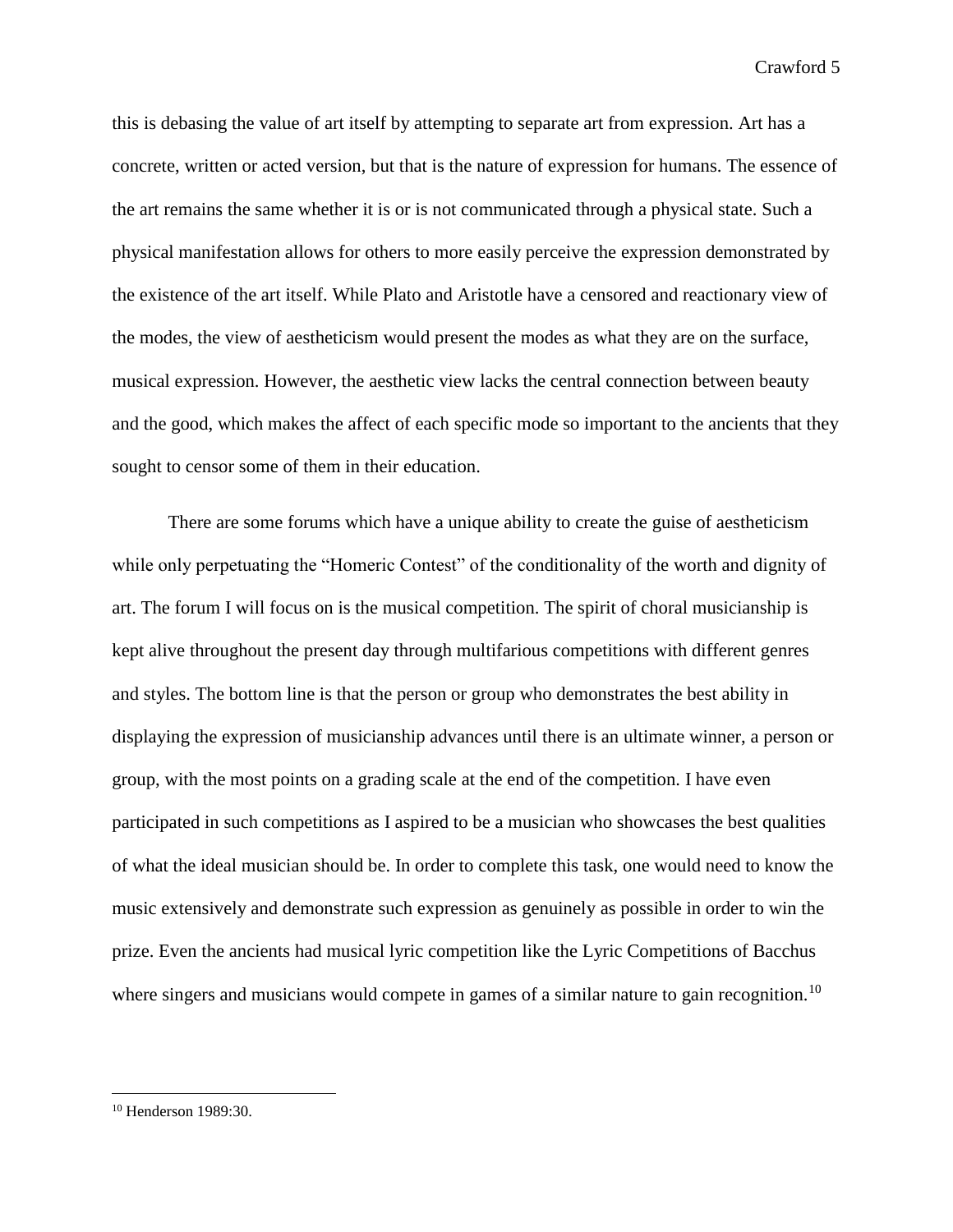This idea of a musical competition presents a problem though. While the overarching idea is to be focused on the music to better the self and one's musicianship, the thematic center revolves around the mode of competition and music as a means to an end for the prize of recognition or monetary gain as seen in the all the televised singing competitions throughout the years. For instance, there was a study conducted by Peter Dykema concerning the amount of musical knowledge students had acquired from both listening to music because they liked it and students who were drilled in musical areas for means of a competition. While the results were not overwhelmingly one-sided, the study proved that the students who were drilled music for competitive atmospheres actually knew less about the music than students who listened to similar style music because they liked the music for its own expression to them $11$ . In this study, the students who were learning the music for a competition represented the moderns in terms of using art for practicality and betterment of the self in order to be seen as dignified and worthy at the victory over another. On the other hand, the students who listened to the similar music because they liked it represented the views of the aesthetics since they could see the music as the expression of art that resonated with them without the taint of practicality to cloud the visage of artistic simplicity.

Plato and Aristotle expound upon these aesthetic views which oppose the Nietzschean sense of agonistic qualities present in modern music as seen in competitions. In the *Republic*, Plato discusses the use of the music as valuable in itself in order to become closer to the Good. His view of social justice depends on the sense of order inherent in both reason and in music, i.e., the sense of *harmoniae* which allow the philosopher kings to understand how to live harmony with the world around them. Aristotle discusses the aestheticism of music and the Greek musical

<sup>&</sup>lt;sup>11</sup> Dykema 1923:60.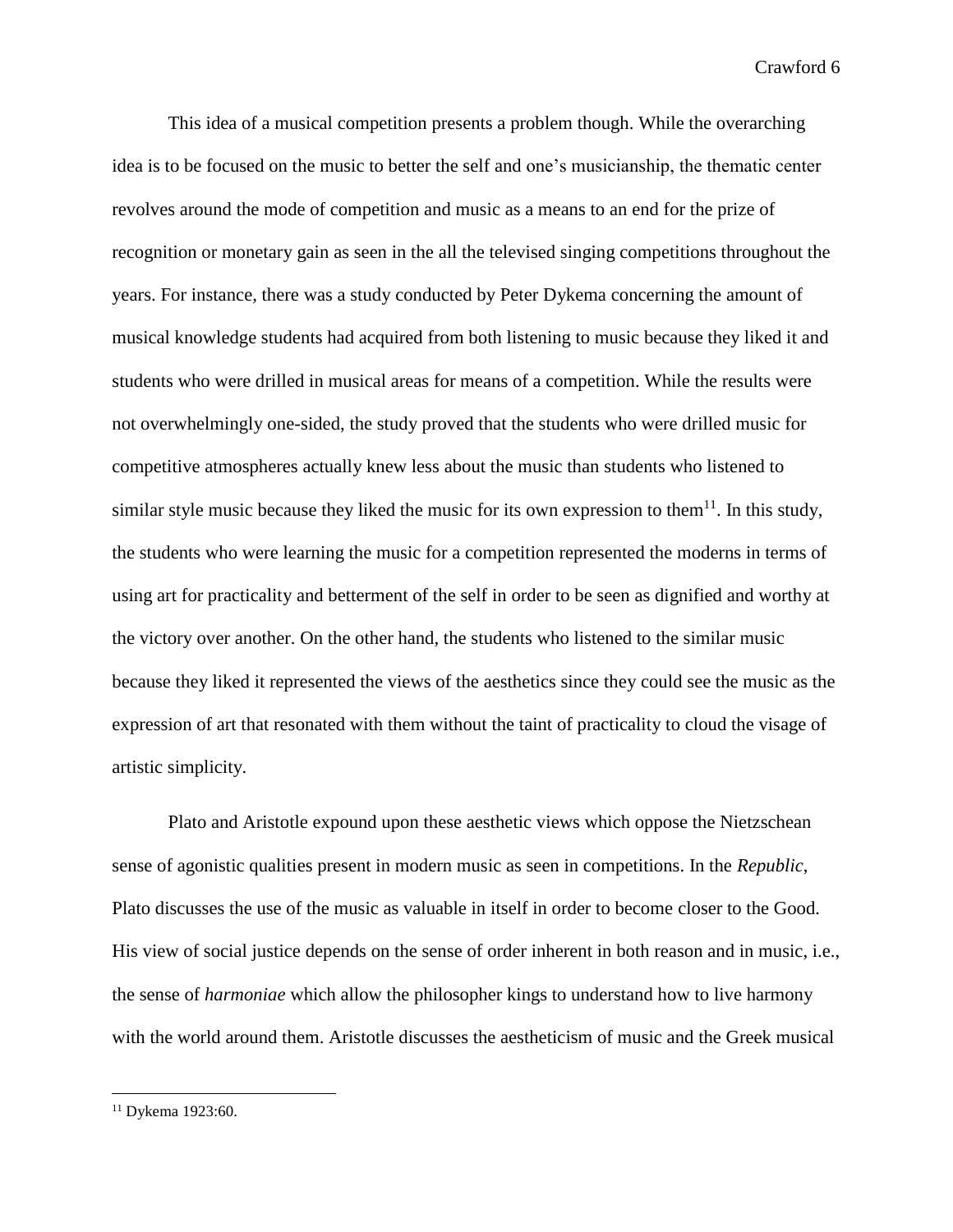structure, called the Greek Mode, comparable to the modern-day version of a scale in a way (further explicated in Chapter 1) in his work, *Poetics*. While these texts endorse the importance and inherent value of music as a philosophical avenue for understanding the world, the culture and the self, there is also a turning point. Later in Plato's *Republic* and in Aristotle's *Politics*, there is another side of music which progressively looks forward into the modern view of practicality and conditional good qualities of music as either good or bad. These works deal with the affects of modes as attributes which inhibit their ability to be purely perceived as good in themselves. This is to say that, since some modes are more "pure" in tone quality, the way the make you fell because of their sound is considered more appropriate for the mind. However, due to the culture, since the modes were based on the music of geographic regions of Greece and the surrounding areas, some modal music operated in a different fashion which made the audiences feel different, or even inclined their audiences to drunkenness or other vices<sup>12</sup>. Plato and Aristotle impose these affects upon the modes to indicate whether or not they should or should not be regarded as music appropriate to listen to. This categorization implies the value of the modes as contingent upon them producing certain affects in their audiences. Modes then become conditionally good and conditionally bad for Plato and Aristotle who earlier advocated for the aesthetic view of the modes as music which is good in and of itself. This turning point becomes critical in the development, or, rather, devaluation, that occurs in music as seen in Nietzsche's "Homeric Contest". This essay will analyze the modes as music and from the Greek modal music structures, examine the affects and conditions which Plato and Aristotle place upon certain modes which, in the end, devalue an area of art which was once stated by the same philosophers to be good in and of itself. The effects of this hypocritical shift are still felt today when the musical competitions put the prize before the aestheticism of the music itself. Modal structures

<sup>12</sup> Denniston 1913:90.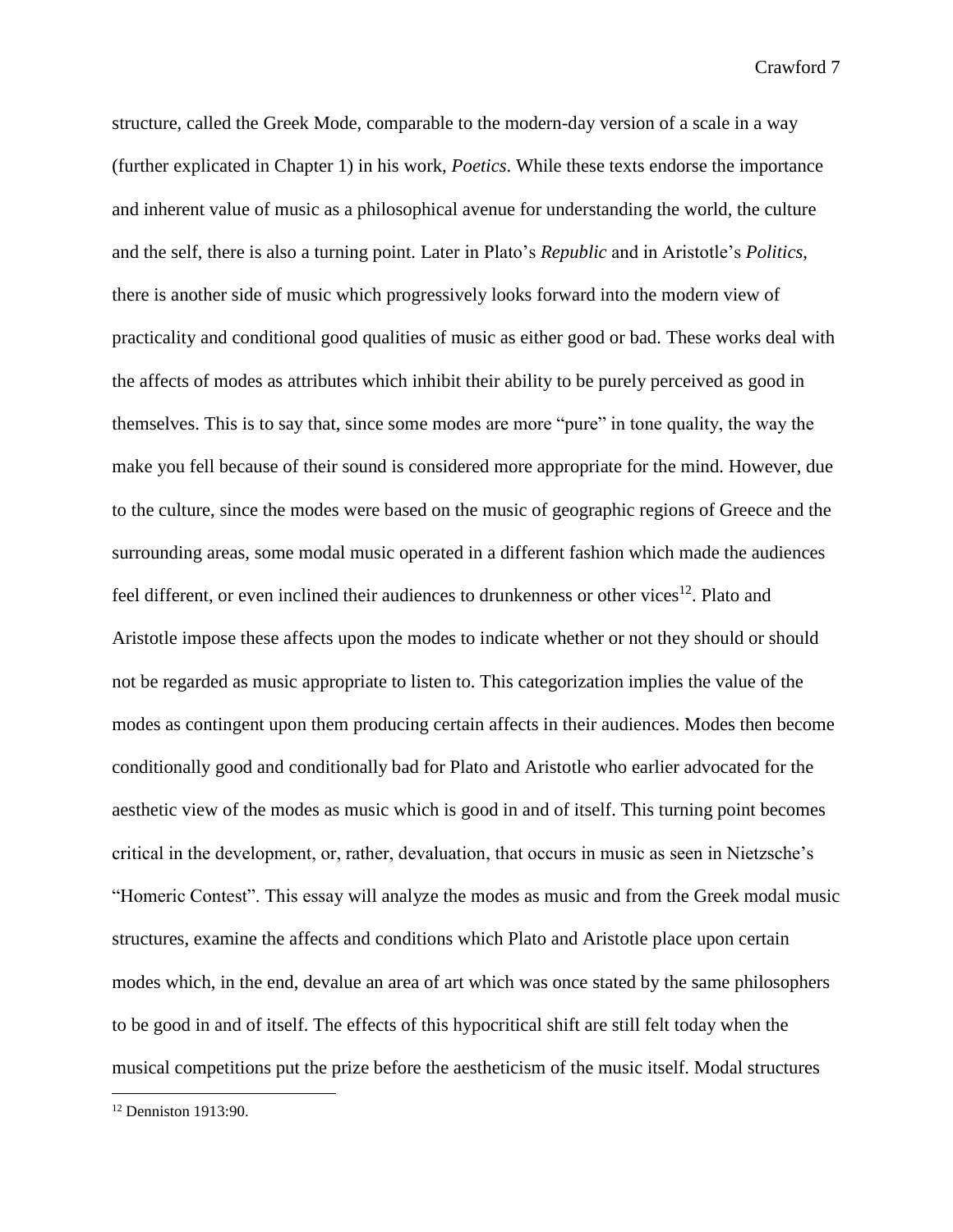are even rarely seen in western music with the exception of jazz, but, to the untrained ear, such an old-fashioned art form gets generalized and lumped in with other things instead being explicated to show the true value and worth. With an analysis of Plato and Aristotle and the views of the Greek Modes, it becomes clearer to understand the modern shift toward the conditional, practical and competitively agonistic view of the operation of music such as the modes instead of musical expression being good in itself. The agonistic struggle for the conditional goodness as seen in the views which assess the musical value of the modes, the ancient and the aesthetic, focus on the crux of this essay. For although the ancients do not view the modes in a holistic light, as shown by their censorship due to political agendas, the emotional and expressive resonance in the affects of the modes is much more heightened than that of the view of Aestheticism.

On the other hand, Aestheticism would not censor the modes based solely on the affect each one produces, but the sheer intellectual value of the mode as perceived. This view is problematic due to the downplay of the interaction between the music of the mode and the importance of feeling and imitation of such feelings. For the knowledge of how to handle these feelings and affects of the modes yield knowledge of music and the human character which would enable a more well-rounded Philosopher King for Plato. While there is much ground to cover in terms of philosophy and Greek culture, I shall begin the next portion by setting the groundwork for the modes as music and knowledge of the structures so as to meld philosophical, musical and Classical Greek thought into a coherent stream of argument.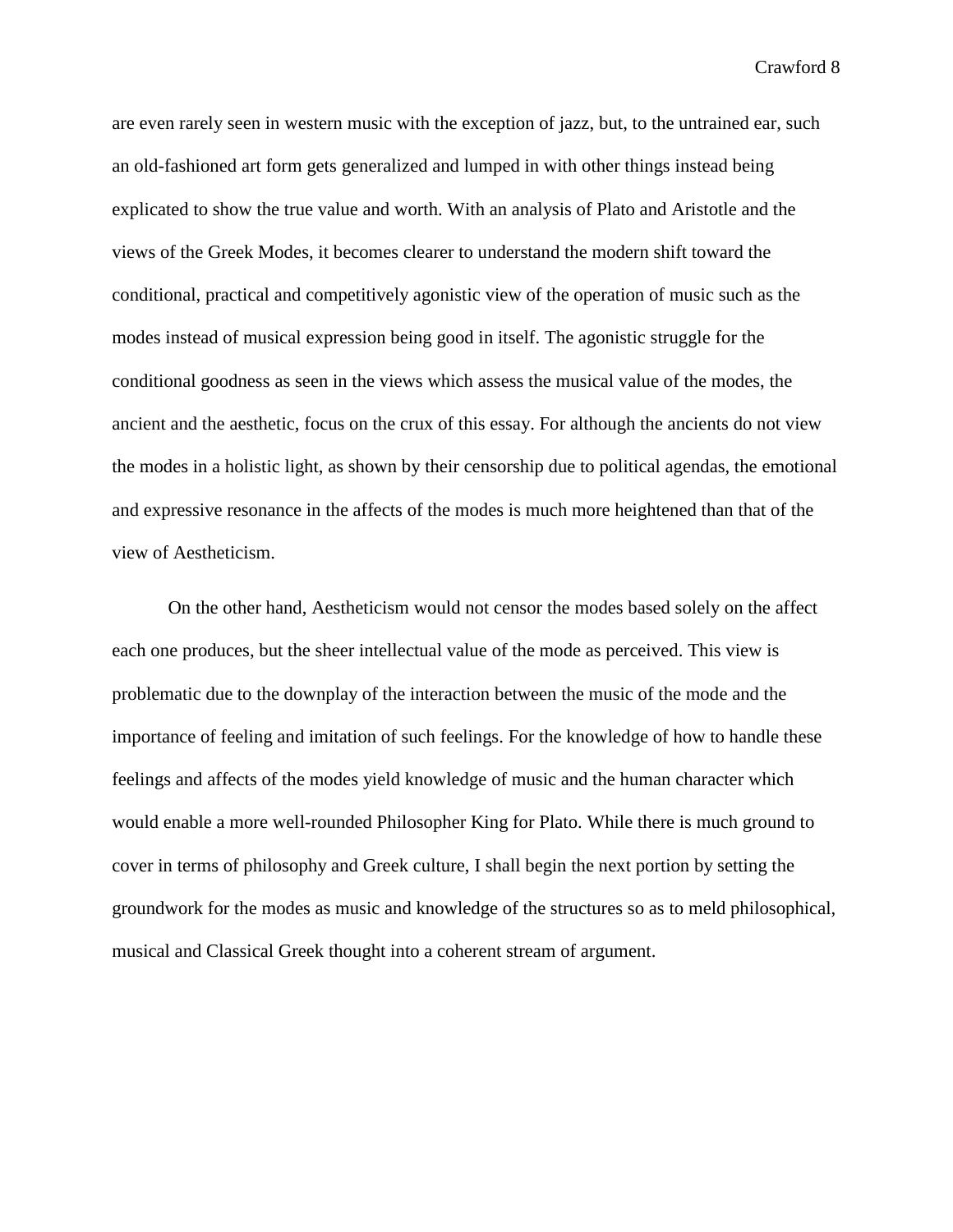Chapter 1: The Modes as Music Then and Today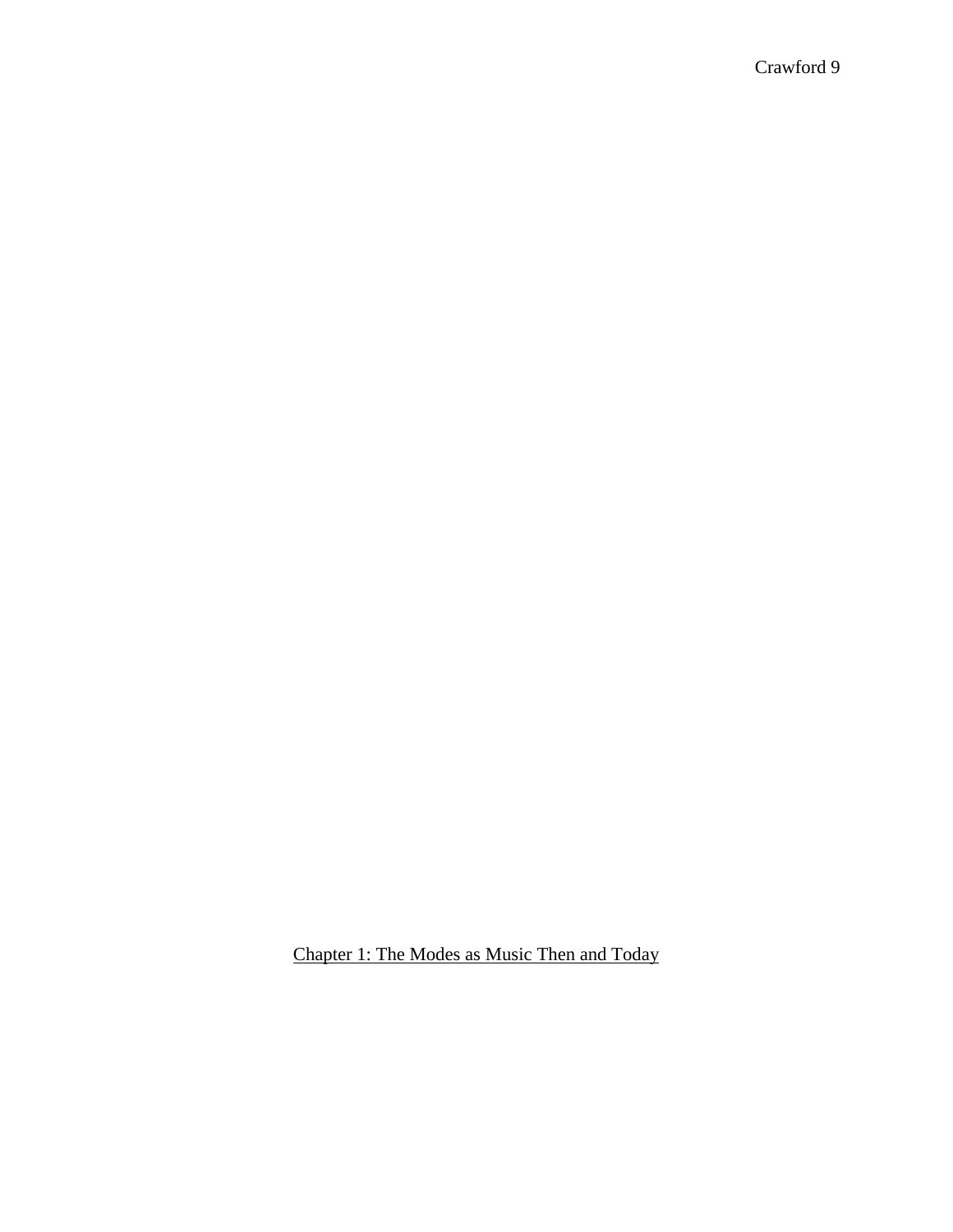

The Epitaph of Seikilos (above) is the oldest surviving musical composition anywahere around the globe. It is written in the original Greek notation and is dated anywhere from 200 B.C. to 100 A.D.

Our conception of music today differs radically from the ancient Greeks' perception of music in terms of scale, pitch notation and the modern conception of a key signature. While some concepts remain the similar including the idea of a starting pitch and a concluding "final pitch", the way in which the ancient Greeks shaped their musical knowledge differs greatly from the construction of modern music. A song, as generally composed, performed and heard today in genres such as pop music and most classical music, is centered around a specific pattern of notes in a scale that is framed by a key signature. The name of a particular key is based on the first note in the scale. For instance, a piece that is in C Major while contain the notes of the scale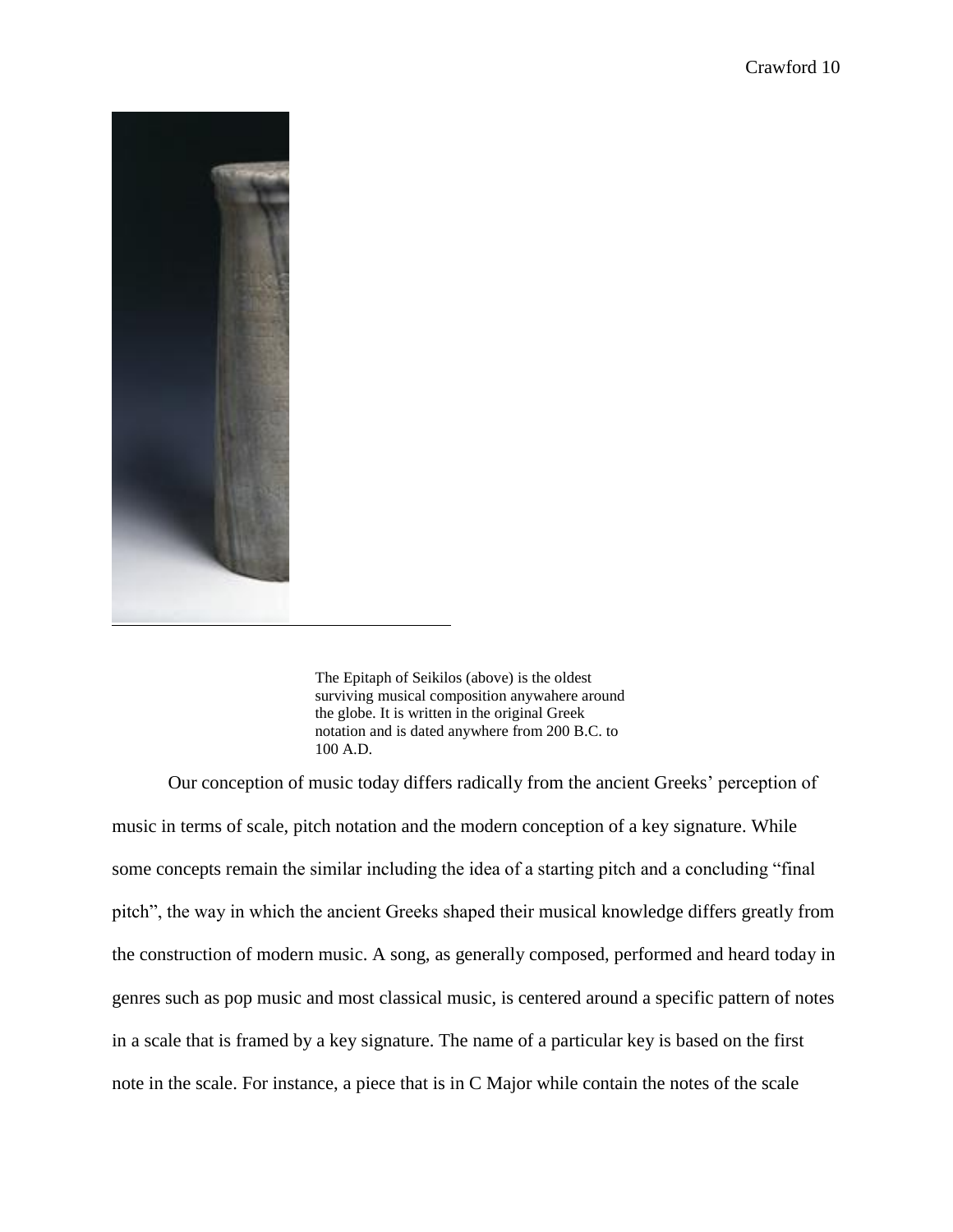pattern that starts on the note C. With a certain pattern of sharps, which raise a note up one semitone or half step, i.e., the very next adjacent note on the piano, and flats, which lower a note by a semitone, the range of key names can start from the base C to D, E, F, G, A, B and most of the semitone names in between them. The initial note that denotes both the scale and the key is referred to as tonic. From the tonic note, a scale is built with a set pattern to produce a certain sound and certain moods. A major scale sounds lively and joyful while a minor scale sounds darker and more somber. The production of a major scale requires the following pattern ascending from the tonic note: two whole steps (moving over two adjacent keys on the piano), one half step, three whole steps and then another half step. Figure 1 below depicts the construction of a C Major scale on the piano with the highlighted keys.





The example presented above, C Major, is simple since there are no sharps or flats required in order to fit the pattern for a major scale going from C to the next (octave) C on the piano. The counterpart to the major scale is the minor scale which has this pattern of pitches: one whole step, one half step, two whole steps, one half step and then ends with two whole steps. A minor is chosen for the same reason as C Major for the major scale demonstration.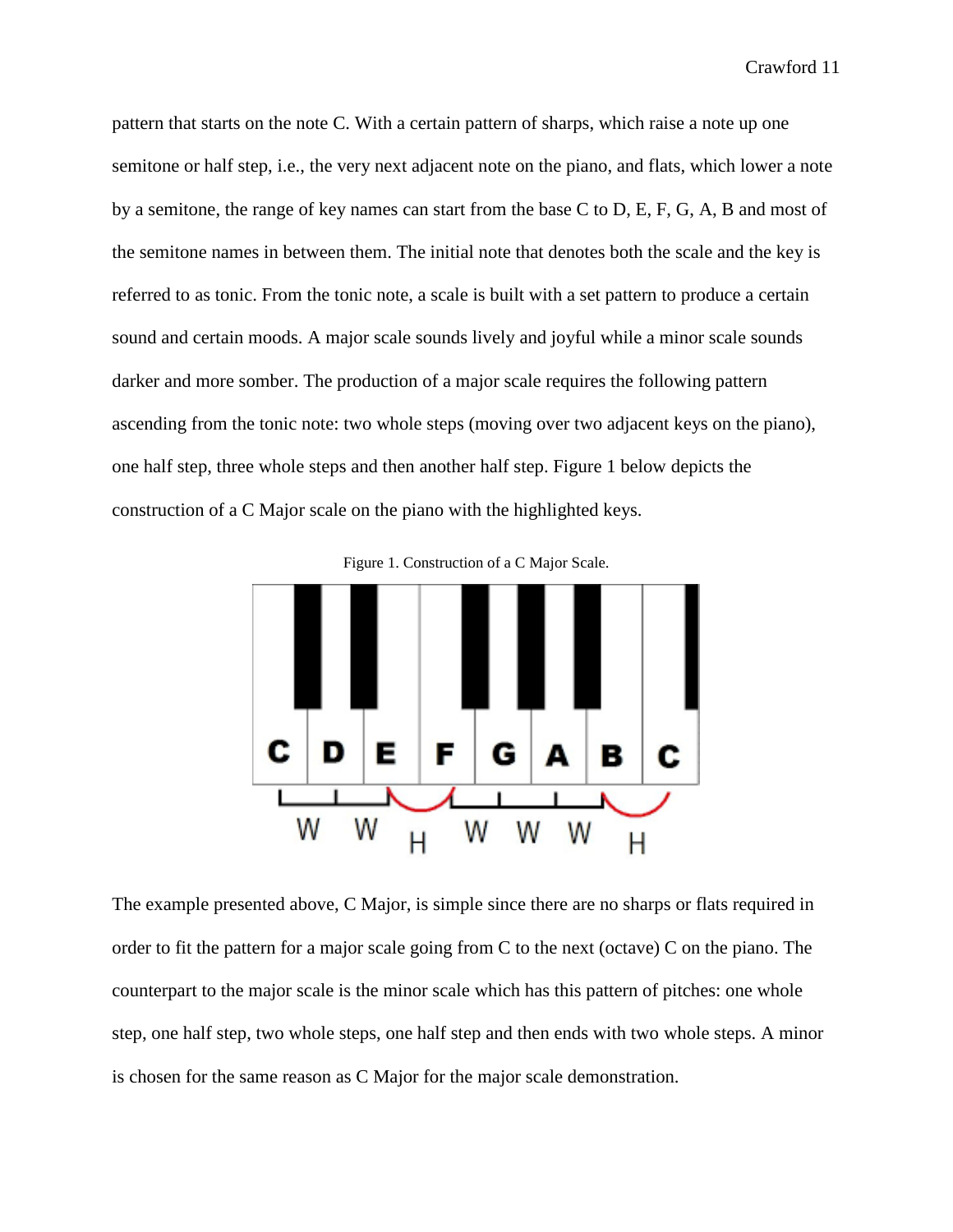

Figure 2. Construction of an A Minor Scale.

The minor scale has a few variations, called the harmonic and melodic minor scales, in which some of the pitches are altered to form different sounds in case there are different functions needed in the music. This essay will not focus on these scales since the basics are much more important. In summary, each scale, whether major or minor, will have eight notes to comprise an octave. This designates the key and the mood for the song.

In a similar way, the idea of a tonic the ancient Greeks had *tonoi* that centered around a mode. According to Plato, certain *tonoi* placed together would form *harmoniae* to produce the "orderly nature of music which resonates in both man and philosophy<sup>13</sup>". These *tonoi* create the centers for the modes and produce a similar affect in mood depending on the pattern in which the *tonoi* are placed. However, the ancient Greeks' constructions of music were not based on the same eight-note octave pattern described above. Our modern system of Western keys and key signatures began to be used widely in the mid-18th century. Moreover, ancient Greek constructions of music were based on four-note patterns to determine the quality of the entire mode. These four-note patterns each had their own quality. When two were combined together in

<sup>13</sup> Crickmore 2006:22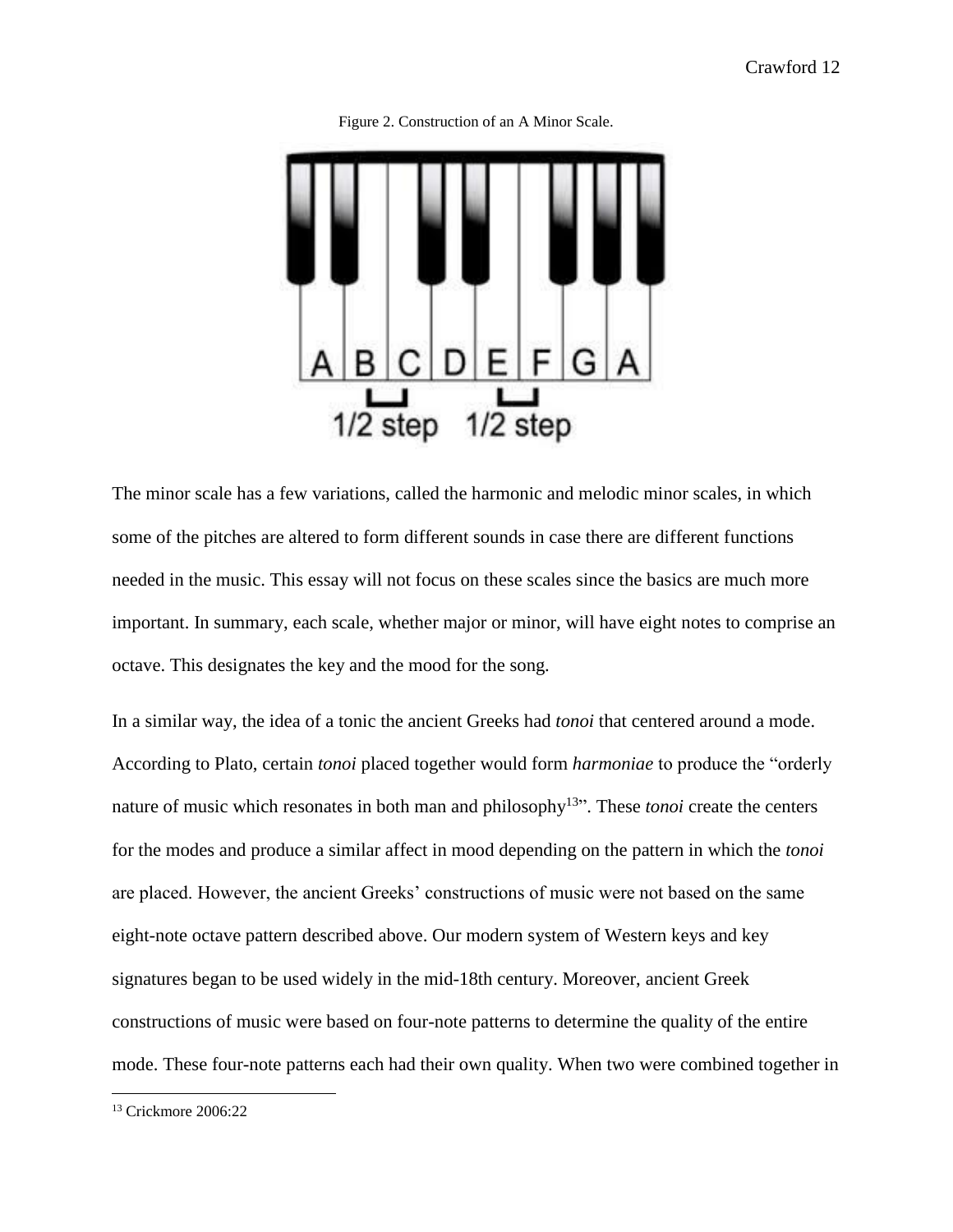succession, it resulted in the construction of a mode. Each tetrachord spanned the space between the notes which equated to the interval of a perfect fourth. This interval is the same across the major and minor scales as the interval from the tonic to the fourth note in the scales. e.g., from C to F in the C Major scale. Two perfect fourths together would span an octave, similar to a scale, to make a modal scale. Figure 3 below is the construction of the C Ionian modal scale that resembles the C Major scale starting on C and ending with the final on C. However, it must be

Figure 3. Construction of the C Ionian Modal Scale.



Made clear that the above representation did not exist as a mode until the  $19<sup>th</sup>$  century as an addition to the Renaissance mode names<sup>14</sup>. The scale above depicts a simple representation of the tetrachords which make up a modal scale in a familiar key, C Major.

Modal music can lack the sense of stability and predictability that is present in modern tonality, such as major and minor scales. For instance, an informed listener might easily predict when a piece is going to end and may be able to determine the final note of the progression in the key of the song. This concluding action at the end of a song is called a cadence. Such a construction offers closure and resolution to the music. Modal music is not always required to start on the pitch on which the scale is based<sup>15</sup>. This is why that pitch is called the "center". In the modern construction of the Greek modes, even though the modes are technically identified

<sup>14</sup> Palisca 1984:226

<sup>15</sup> Mountford 1920:40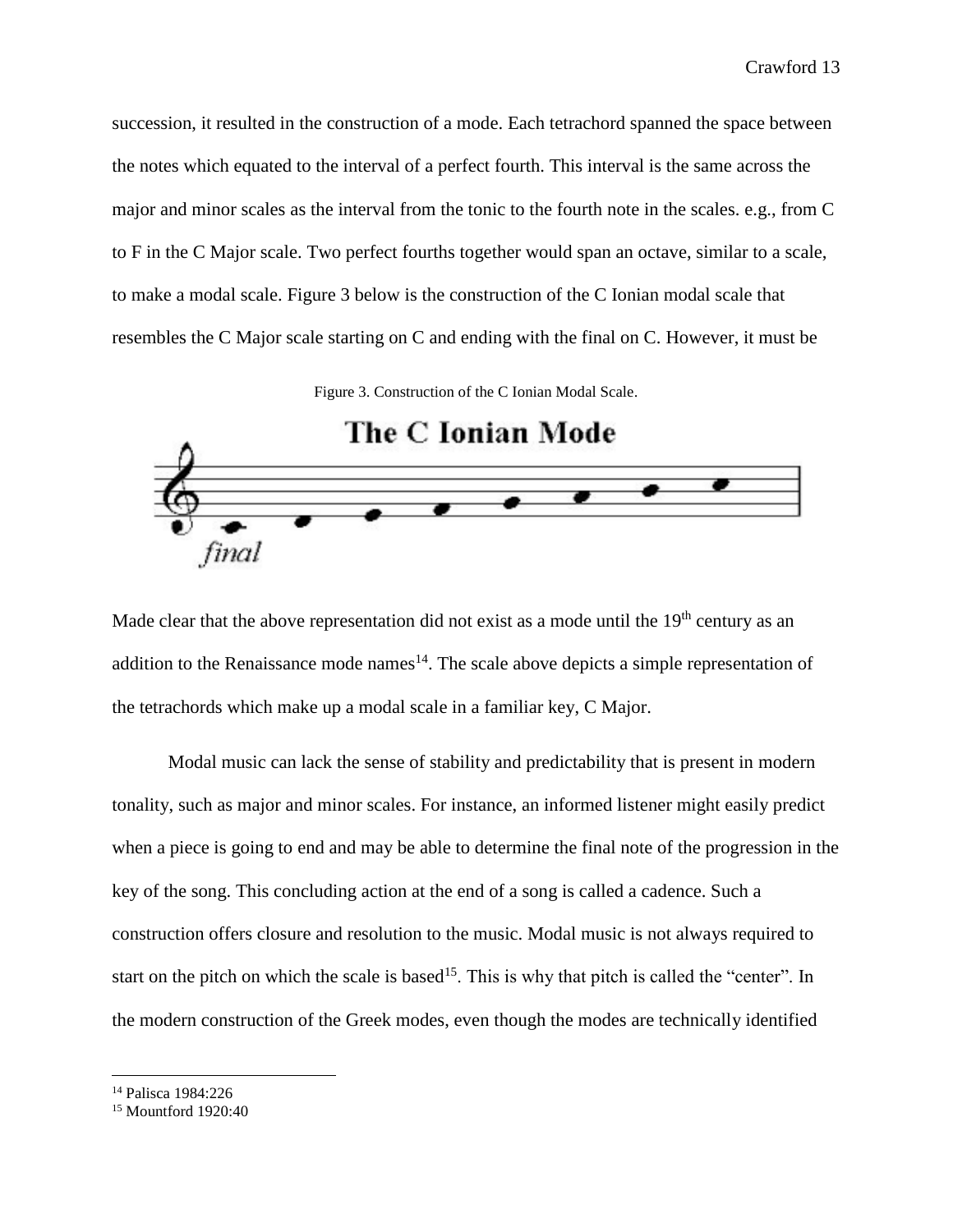by the ancient Greek culture from they originated and even resembled, there is a pattern for identifying them. Since modern constructions include the two modes added from the medieval Renaissance notation, Ionian and Locrian, the order of modes is as follows: Ionian, Dorian, Phrygian, Lydian, Mixolydian, Aeolian and Locrian. The pitch is identified around which the music/mode is centered. That pitch will most likely be the one which is most frequent or neighbored in the music $16$ . Then, the scale is ordered from the pitch center. Using the pitch center, identify the number of flats or sharps I the modal scale which would resemble the key signature for a major scale. After identifying the major scale which it resembles, find out on which scale degree of the major scale the pitch center for the modal piece falls. That scale degree number on which the modal pitch center falls thus determines the type of mode from this order: I, D, P, L, M, A, L. This order of letters is the mnemonic for the modal scale names. It can also be referred to and remembered as "**I D**on't **P**arty **L**ike **M**y **A**unt **L**ola". For example, if a modal piece is centered around the pitch D, then the scale will be called  $D''$ . If there are no sharps or flats on any of the pitches in the scale and therefore in the piece of music, then that would correspond to the key signature of the C Major scale, which has no sharps or flats. In a C Major scale, D, which is the pitch center of the modal piece, would fall on the second note of the C Major scale. Therefore, it is necessary to refer to the second letter of the mnemonic for the modes which is D, standing for the Dorian mode. The piece and the corresponding scale would thus be in D Dorian. The figure below represents the D Dorian scale and how resembles the C Major scale except starting on D and

Figure 4. Construction of the D Dorian Modal Scale.

<sup>16</sup> Mountford 1920:41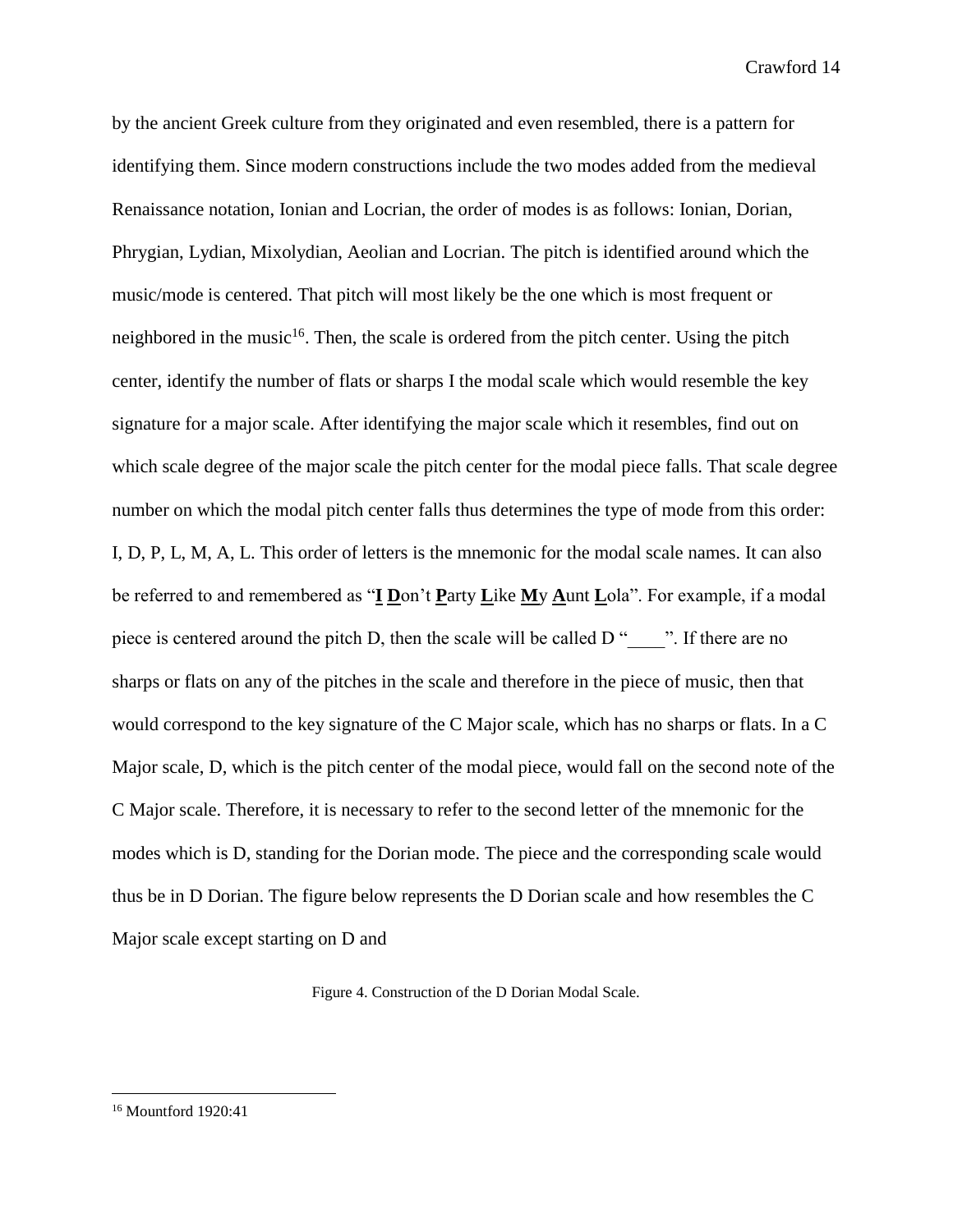

having D as the final note on the modal scale. Another way to tell if something is in the Dorian mode is looking at the scale once it has been constructed from the pitch center. For instance, D Dorian looks very similar to the D Minor scale. However, the D Minor scale would need a B-flat in order to fulfill the pattern of whole steps and half steps set for the scale as mentioned previously on page 2. The D Dorian scale does not have the B-flat, but a B natural, which has been raised by one half step. This half step thus creates a tritone, a very harsh-sounding interval which consists of six half steps, between the B natural and the F natural earlier in the scale. This tritone gives the scale, like most of the modal scales, a feeling of wandering and lack of direction to which the listening ear is accustomed in the tonal and predictable major and minor scales. It also makes the scale a little difficult to hear and sing. This B natural, or the sixth scale degree (further notated as ^6) of the scale, is a tell-tale sign of the Dorian mode. Any scale which resembles its natural minor scale only with the sixth scale degree raised by a half step is set in Dorian mode.

Throughout history, the Dorian mode has undergone changes in construction and conception since the ancient Dorian Greeks first employed it. Most of the instances of the Dorian mode consist of scales which, for the most part, actually start on the pitch E in ancient Greek music<sup>17</sup>. This would mean that in the scale, there would be both an F-sharp and a C-sharp going

<sup>17</sup> Shirlaw 1951:137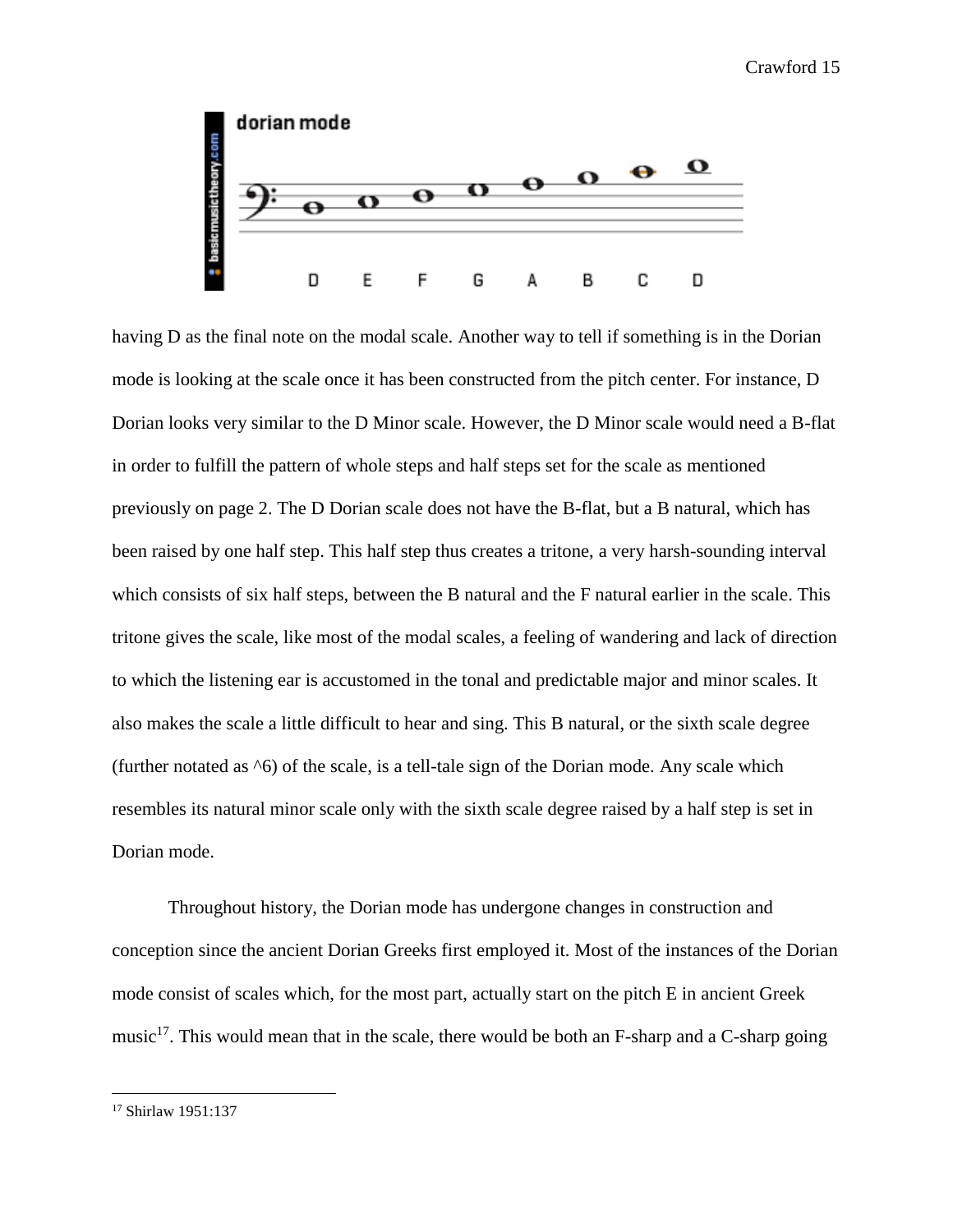up from the low E center to the high octave E as the final. Today's conception of the Dorian mode usually resides on having D as the pitch center and final since it is easier with no sharps or flats in the scale and therefore in the piece<sup>18</sup>. Although it is the same pattern, the sound becomes different when associated with a different center and final. Although modernized and used in jazz music, the Dorian mode has stayed relatively the same in terms of feel and construction since the Renaissance<sup>19</sup>. The pattern of whole steps and half steps have not changed since the  $14<sup>th</sup>$  century and the idea of similarity to the natural minor of the pitch center with a raised  $^{6}$ have been unaltered. Since the pattern remains the same, the Dorian mode retains one of the most unique aspects of any mode: its symmetry<sup>20</sup>. The pattern of the Dorian scale, seen through the slight alteration of the natural minor scale which it resembles would like this: W-H-W-W-W-H-W (here, "W" represents whole steps and "H" represents half steps). The two tetrachords which make up a Dorian scale are mirror images of each other in terms of intervals between the notes. Both D to G and A to D in the D Dorian scale depicted above in Figure 4 is represented by the pattern W-H-W with a whole step in the middle for G to A. Despite the slight lack of direction as heard in the scale with the tritone of the raised  $\delta$ , the ear can latch onto the inherent symmetry present between the intervallic space of the notes in the scale. This may be why the Dorian mode is the most widely used in the modal chants and music still played in masses and cathedrals all over the globe<sup>21</sup>. The overwhelming presence of Greek-based Renaissance modes in the church is precisely why Greek modes are referred to as the church modes<sup>22</sup>. The church modes may not resemble the Greek modes in their original notation or pitch construction, but it is this modern "church mode" convention classified in this essay are the Greek modes as modes themselves,

<sup>18</sup> Denniston 1913:90

<sup>19</sup> Shirlaw 1951: 135

<sup>20</sup> Monro 1895:80

<sup>21</sup> Mountford 1920:27

<sup>22</sup> Mountford 1920:25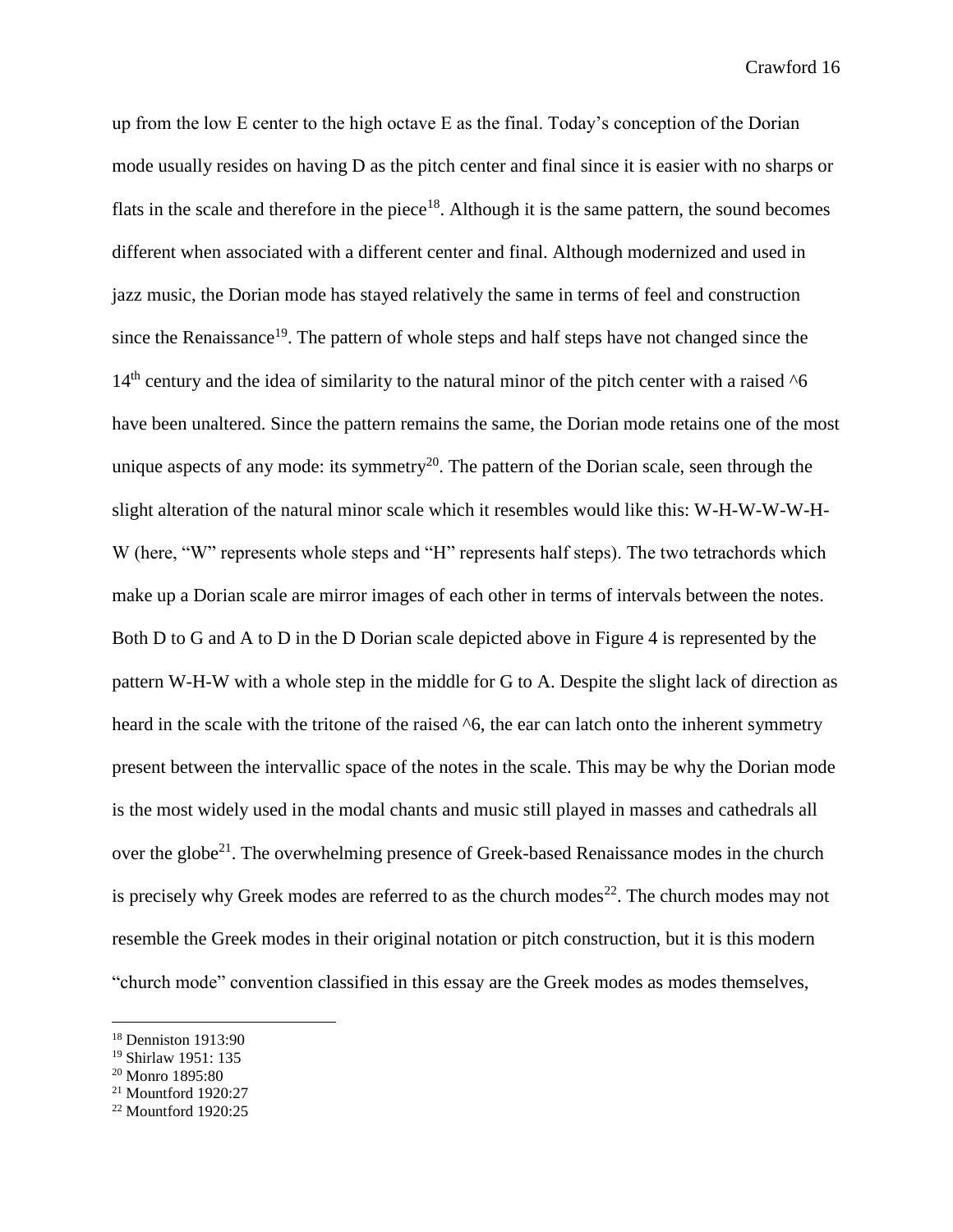even though they were not viewed that way in the musicianship of ancient Greece. The Dorian mode also shows up in classical composers' sacred symphonies, for example, John Sibelius' *Symphony No. 6* and Ludwig von Beethoven's "*Et Incarnatus Est*" movement from his *Missa Solemnis*. Both works whose composers were praised for their sense unity and symmetry in each piece<sup>23</sup>. Jazz musicians such as Miles Davis and Herbie Hancock have also implemented Dorian modal structures to their style in songs such as "Maiden Voyage" (Hancock), "Milestones" (Davis) and "So What" (Davis). The popular alternative band Green Day utilizes a Dorian melody in their hit song "Wake Me Up When September Ends".

While the Dorian mode is actually one of the most popular modes employed today in church settings its importance in the culture in ancient Greece is not as  $clear^{24}$ . While the Dorian mode is one of the modes that this essay is focused on, it is also important to discuss some other modes as well that will illustrate the differences of aestheticism as seen in Platonic and Aristotelian philosophy. The next mode to examine is the Phrygian mode. By using the same process as described on page 4, the simplest scalar representation for the Phrygian mode is E Phrygian. With E (hypothetically) as the pitch center and no sharps or flats to resemble the C Major scale, E is  $\triangle 3$  in C Major and thus corresponds to the third mnemonic letter, "P" standing for "Phrygian".

Figure 5. Construction of the E Phrygian Modal Scale.

<sup>&</sup>lt;sup>23</sup> Solomon 2010:516

<sup>24</sup> Solomon 2010:517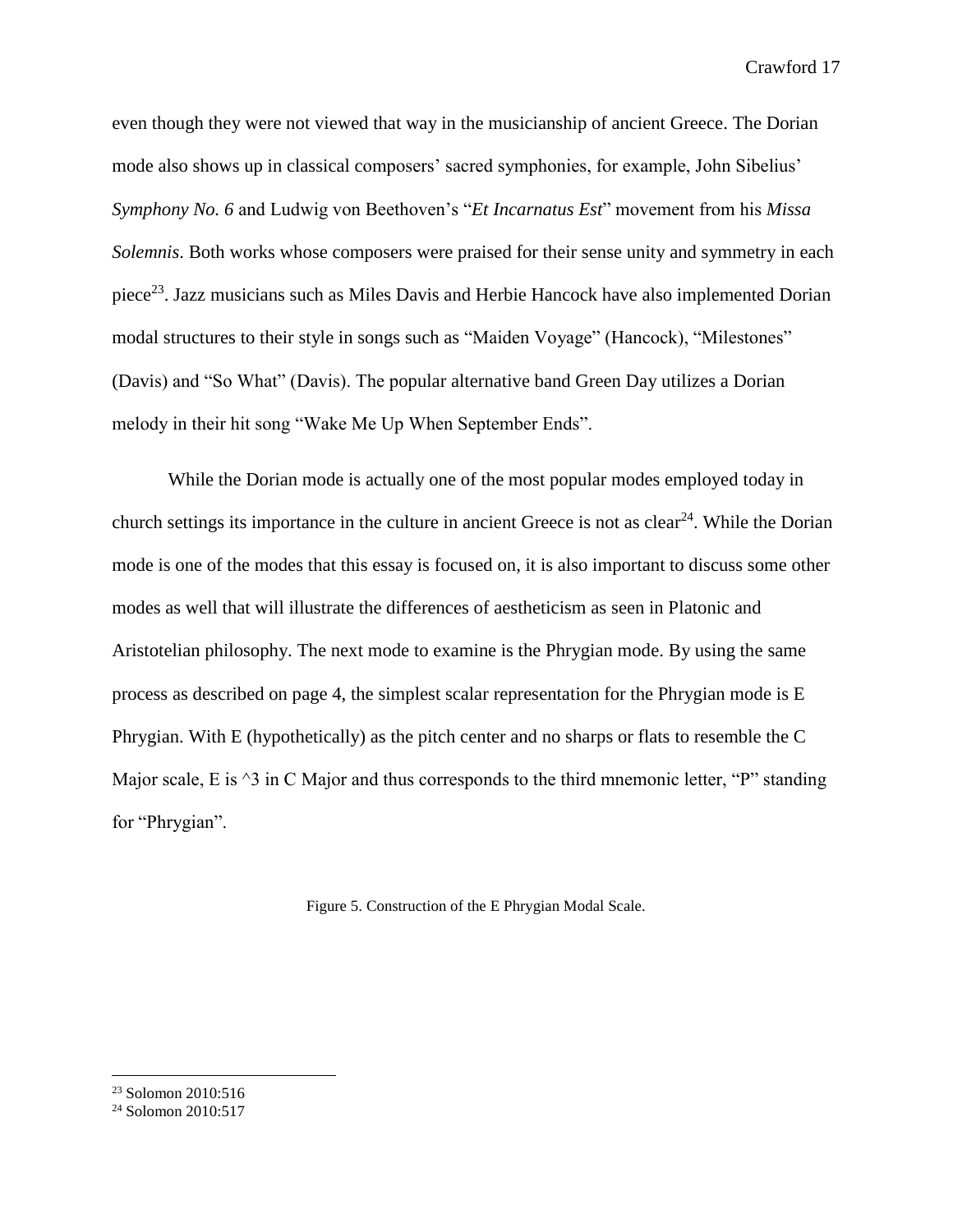

Similar to the scale of the Dorian mode, Phrygian resembles the natural minor of its pitch center quite closely. The difference between the Phrygian mode and the natural minor scale occurs on the second note. While the natural minor scale would require a whole step in between tonic and  $\gamma$ 2, the Phrygian scale has a half step, also known as a minor second interval. This means that other than the perfect intervals, the fourth, fifth, and the octave, all of the intervals from the pitch center in Phrygian mode are minor in quality. That is, there is a minor second between  $\alpha$ 1 and  $\alpha$ , a minor third between  $\lambda$ 1 and  $\lambda$ 3, a minor sixth from  $\lambda$ 1 to  $\lambda$ 6 and a minor seventh from  $\lambda$ 1 to  $\lambda$ 7. Unlike the Dorian mode, there is no inherent unifying quality that the Phrygian mode has in order to make it used more frequently in the same way that the symmetry does for the Dorian mode.

In fact, as pointed out on page 28 of Bronson's article, the "Phrygian mode in its construction resembles the exotic sounds of foreign and even barbaric lands" due to the definite lack of direction and motion through the scale<sup>25</sup>. This is why, when the Phrygian mode is used, it often is representative of such wild and exotic places that may be foreign to the audience. For example, Romantic composer Anton Bruckner employed the Phrygian mode for his setting of the *Pange Lingua* hymn from Thomas Aquinas, written in Latin. Aquinas' text described the transformation of the bread and wine to the body and blood of Christ, also known as

<sup>25</sup> Bronson 1972:28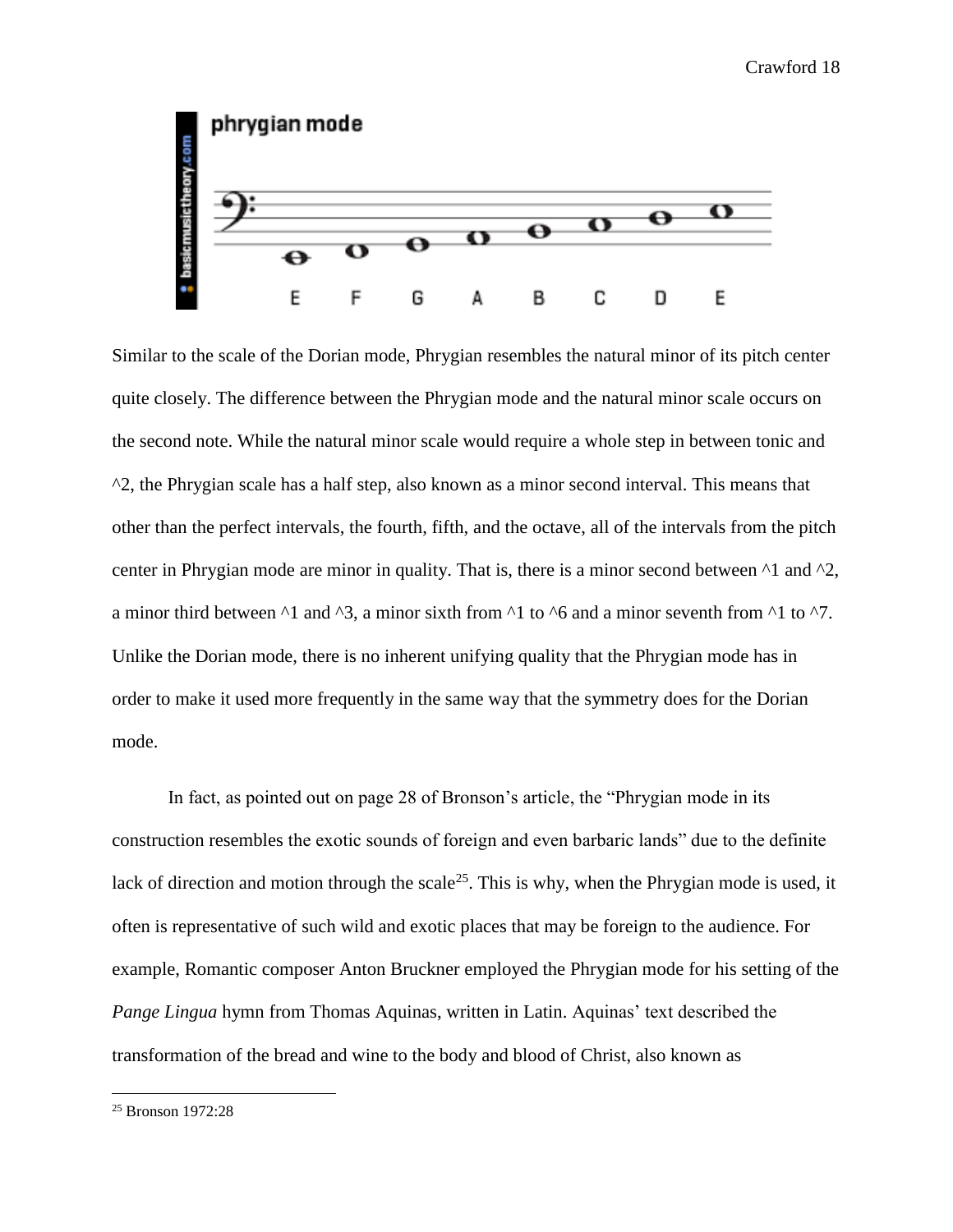transubstantiation. The mysterious nature of the Phrygian mode only makes it apt to set Aquinas' *Pange Lingua* to music with its inclusion of the mystery of transubstantiation. Modern classical musicians John C. Adams and Philip Glass both utilized the Phrygian mode in order to convey a sense of other-worldliness. This was to be believed to have inspired the original Greek geographical naming of this church mode, since the Phrygians in the mountain ranges were known for their barbarism. Adams uses it in his work *Phrygian Gates* for less-than-subtle reasons while Glass implements the mode in his opera *Satyagraha* which depicts the life of Gandhi in the final aria<sup>26</sup>. Modern film score composer David Shore makes use of the Phrygian mode in the opening sequence of *The Lord of the Rings: The Fellowship of the Ring*. The scene is set of a strange fantasy land of director Peter Jackson's mythical epic film, so Shore's accompaniment had to reflect such sentiment<sup>27</sup>. The Epitaph of Seikilos, the oldest piece of extant music, is Phrygian in quality and melody<sup>28</sup>. These settings depict incidences where the customs, rules, philosophies and actions of the pervading culture vastly differ from those of the audience. It this sense of feeling out-of-place that is provided in the construction of the Phrygian. Plato and Aristotle will use these notions of the barbarism of the Phrygian mode to disparage its practice and usage within the realm of music in light of the propensity and tendencies of its *ethos*.

The next mode to discuss is the Lydian mode. The simplest representation of this mode comes in the form of F Lydian where F is the pitch center and there are no sharps or flats in the remainder of the notes in the scale. Resembling the C Major scale with the starting note and final

<sup>26</sup> Pike 2000:46

<sup>27</sup> Solomon 2010:521

<sup>28</sup> Pike 2000:47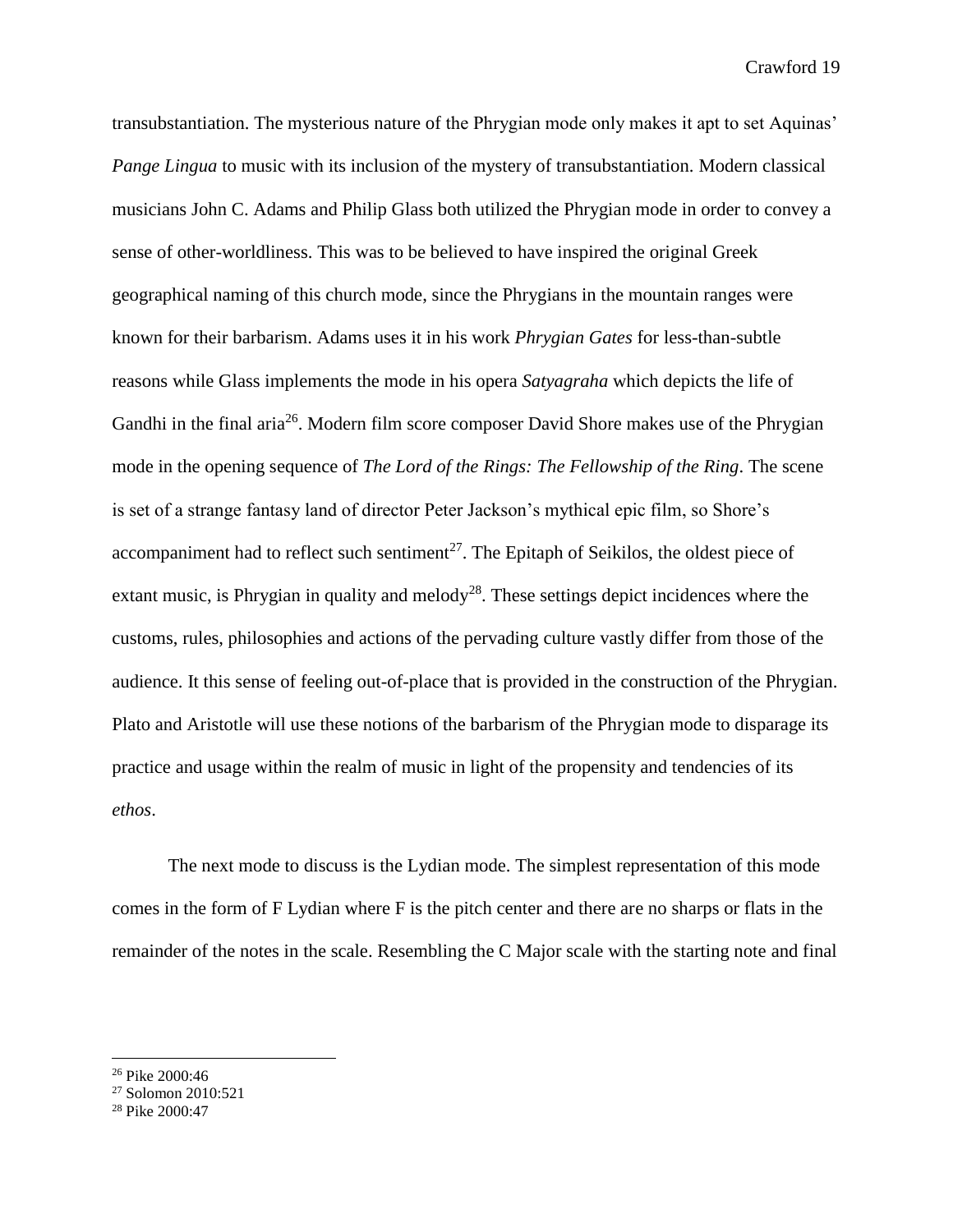note of the modal scale being F which is  $\triangle 4$  in C Major, the fourth letter in the mnemonic must be used to determine the modal scale type.



However, the significant difference that occurs in the construction of the Lydian scale, which sets it apart from both the Dorian and Phrygian is that this scale resembles the Major scale. This corresponds to its pitch center, not the minor scales of the Dorian and Phrygian modes. As an example, in the F Major scale, there is only one altered pitch, and that is a B-flat in order to satisfy the intervallic pattern of a major scale. However, the F Lydian scale does not contain a Bflat, but a B natural. Similar in construction to the D Dorian scale, the B has been raised by one half step to make the construction of this modal scale.

This relation between the D Dorian and F Lydian scale may be slightly confusing, but just for clarification, this B-flat/B natural similarity between the two modal scales occurs because of the simple conventional representation chosen in order to construct these modal scales. Modal scales, by nature, might start on any pitch for it simply requires a center, not a tonic like tonal scales (i.e., major and minor scales), therefore, there is a modal scale for each note in the modern system of twelve tones – one for each piano note name, or pitch class. The Dorian scale is not required to start on D, the Phrygian scale on E or the Lydian scale on F. The simplest conditions are chosen to construct these scales, so there are some similarities that may look similar to the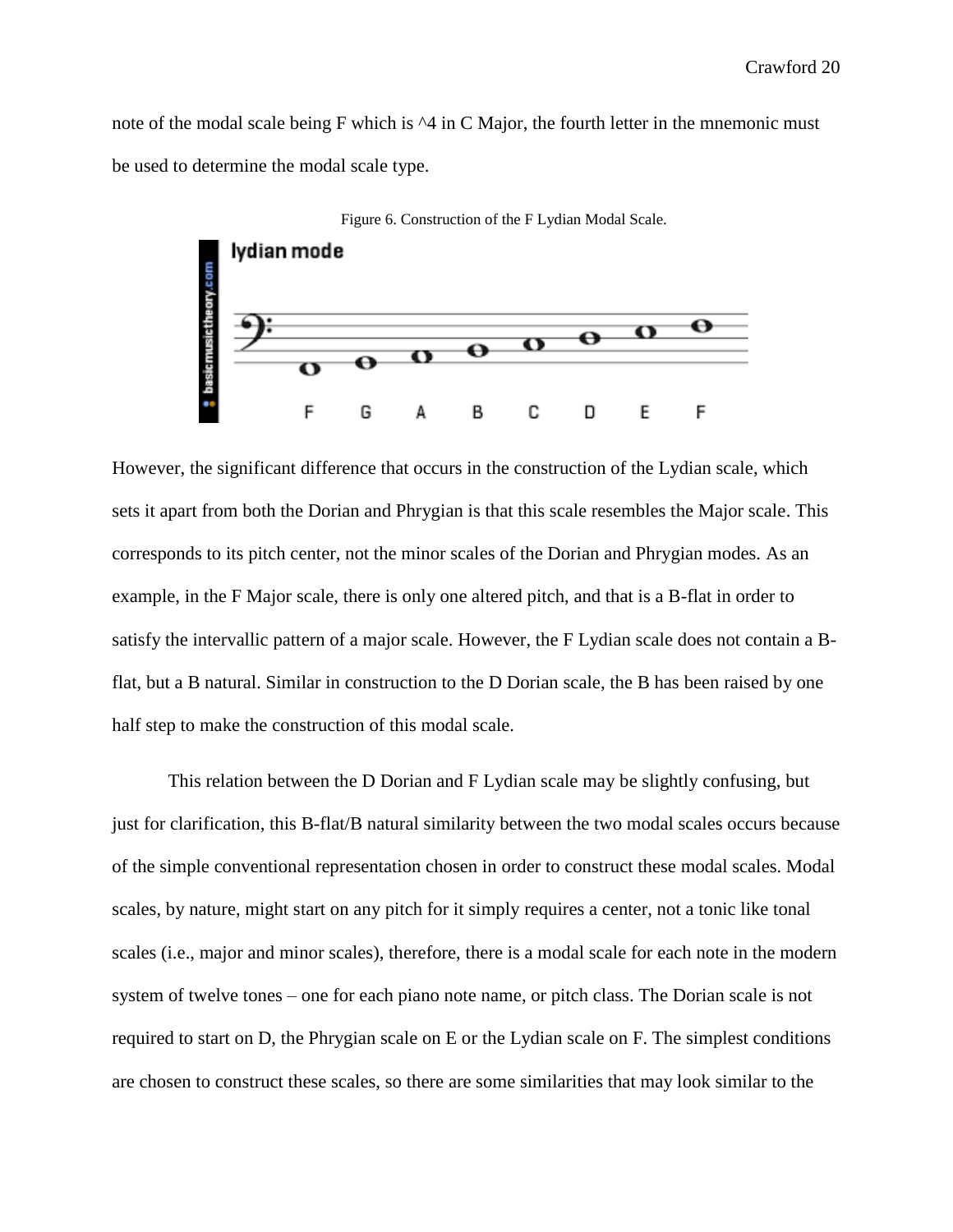same notes placed in different orders and arrangements. For instance, all of the modal scale examples have the same notes contained within the C Major scale. What matters is the underlying pattern in the construction of the scale itself. Each modal scale example, despite having the same notes, has a different intervallic structure, which makes for a different pattern for each modal scale.

The Lydian scale features a distinct tritone between its pitch center and  $\Delta 4$ . Yet, with all the major qualities the modal scale possesses, this raised pitch presents less of a challenge to both hear and sing for musicians and the untrained ear. Take for example, the opening melody for the theme song of the popular animated FOX series, *The Simpsons<sup>29</sup>*. When the title of the show is sung, the center and almost tonic feeling of the note C is definitely present as it is sung on the first word of the title theme song, "*The*". However, the note sung on the next syllable, "*Simp-*", is a clear tritone and raised ^4 in F# (F-sharp). While the original ^4 in the C Major scale would be F natural, this raised feeling alteration provides ample evidence to suggest a move away from the idea of a diatonic "key" to a modal setting. Of course, the last syllable of the title of the show in the theme song, "-*sons*", ascends directly up the C Lydian scale to the G natural, only one half step away from F#, raised  $\sim$ 4 in C Major. While the tonal sentiment is C Major, musically, the F# pervades throughout the theme song to suggest a leading tone to G Major,  $\textdegree$ 5 in C Major. Other genres have embraced the feeling of the Lydian mode. This is evident in Simon Sechter's *Messe in der lydischen Tonart* ("Mass in the Lydian Mode"), which is a very rare extended use of the Lydian mode in music, and jazz music from John Coltrane and Miles Davis. This mode, which sounds so close to the major scale, or, Ionian mode, is popular because of its ability to sound so pleasing even with the tritone as part of its original

<sup>29</sup> Solomon 2010:518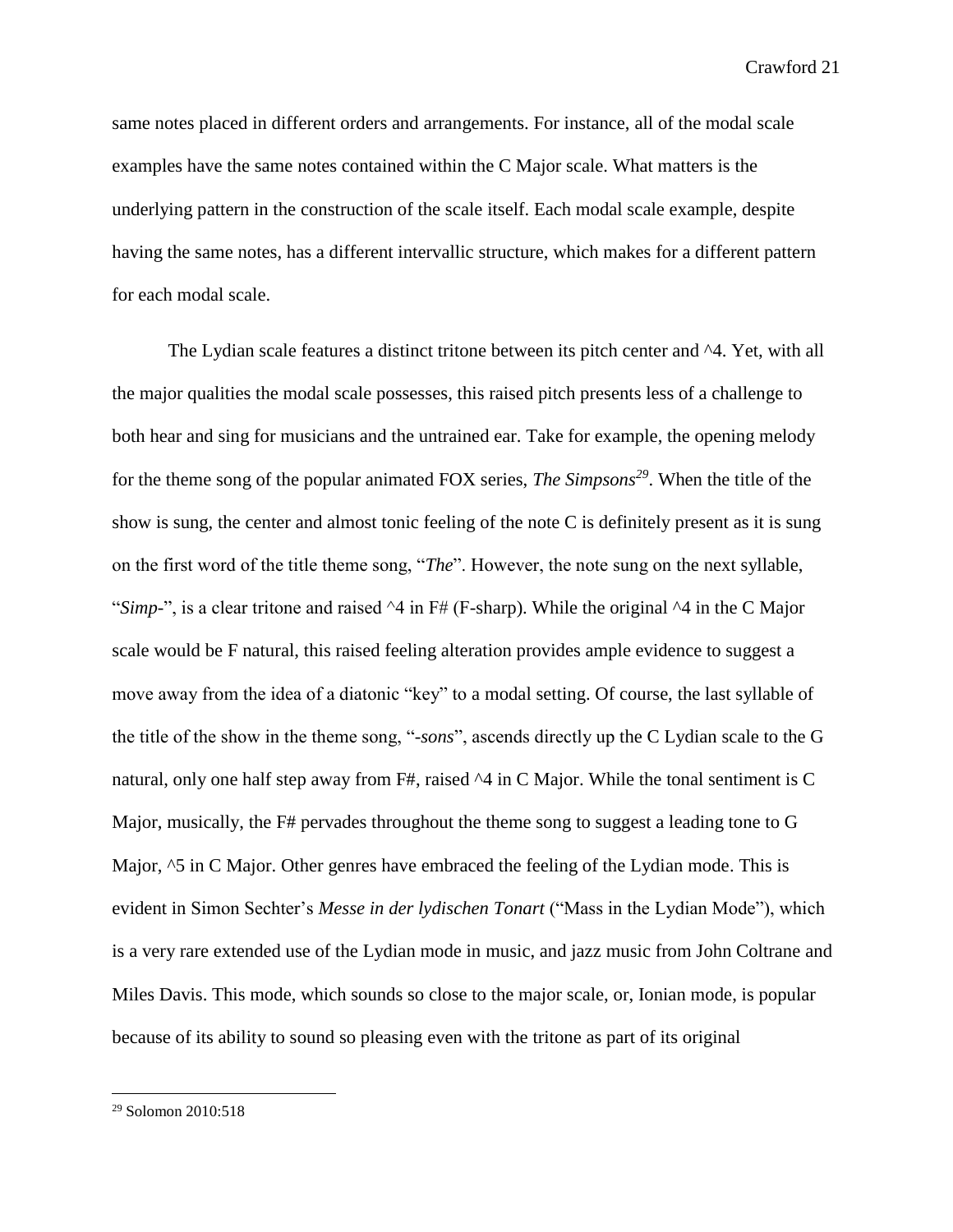construction. Although both major and minor scales have tritones in their constructions, the placement of the tritone is what matters most to the ear and, by extension, the affect on the audience. The Greek geographical region after which the mode received its nomenclature, Lydia in Anatolia, was a culture highly founded upon function and progression – these two words also have great meaning in music. A progression refers to the predictable path that the chords of a song will follow, as in the motion of a cadence mentioned on page 4. The progression gives function to the notes and chords to have a specific order. This functional order determines the reason for why a note or chord has been altered, as in the case of being raised a half step. In the Lydian scale, raised  $\Delta$ 4 has a tendency to move very much to the next scale degree,  $\Delta$ 5. This is similar to a  $\gamma$  to octave function in a major scale. The relationship between the culture and the modal name may not be coincidence and therefore becomes even more meaningful when Plato and Aristotle separate the goodness of the modes, dependent on their affect and relation to the culture they musically represent.

The final mode to discuss relevant to the philosophies of Plato and Aristotle is the Aeolian mode. By following the process described on page 4, the simplest scalar representation of this mode would be A Aeolian as seen in Figure 7 below.



Figure 7. Construction of the A Aeolian Modal Scale.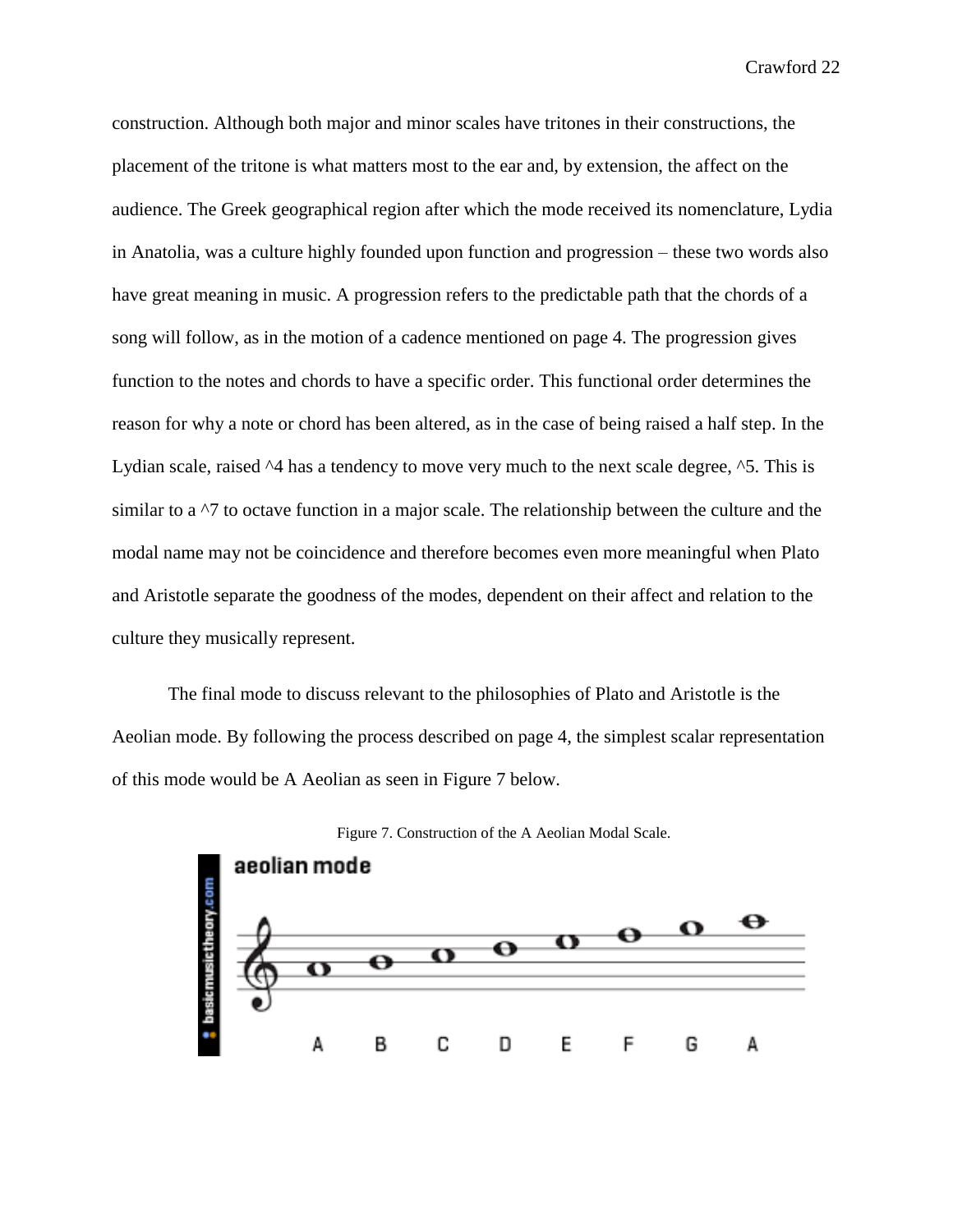The construction of this mode is much less complicated. The Aeolian scale is constructed in the same way as the natural minor scale of the pitch center of the mode. The same number of whole steps and half steps in the same coinciding pattern described on page 2 apply here. While the musical analysis of the Aeolian mode is less interesting because it is the basis for the modern-day minor scale, the origins of the mode tell a much more intriguing story. Aeolian refers to the Greek islands of Aeolis, where the inhabitants were known to have written their original music in this mode. These Aeolian islands were adjacent to the coastal district of an area of land known as "*Asia Minor*". While this may be a slight coincidence, since the musical term "minor" was only conventionalized around the late  $18<sup>th</sup>$ -Century, it is highly probable that ancient writer Cleonides inspired other musicologists to associate the word "minor" with the mode from that geographical area, the Aeolian mode<sup>30</sup>. Cleonides is also credited for recording the Aeolian mode as also known as the "Low Lydian *tonos*<sup>31</sup>". In this sense, the Lydian scale, with lowered ^3, ^4, ^6 and ^7 resembles the natural minor scale of the pitch center for any mode. By lowering tones of the Lydian, the result becomes the natural minor scale, or the Aeolian mode. Since the Aeolian mode is synonymous with the natural minor scale of modern music, it is difficult to say that piece is technically modal and not simply in the minor key. However, one piece of music that most closely resembles a modal fashion in terms of off-color melody and harmony is Bob Dylan's "All Along the Watchtower". This song, although seemingly in a simple minor tune, features such distinct narrative structure and chordal differences that do not have a conventional progression of the minor key, that many scholars and musicians believe Dylan's work to be modeled after a modal, i.e., Aeolian, premise<sup>32</sup>.

<sup>30</sup> Solomon 2010:523

<sup>31</sup> Solomon 2010:523

<sup>32</sup> Solomon 2010:523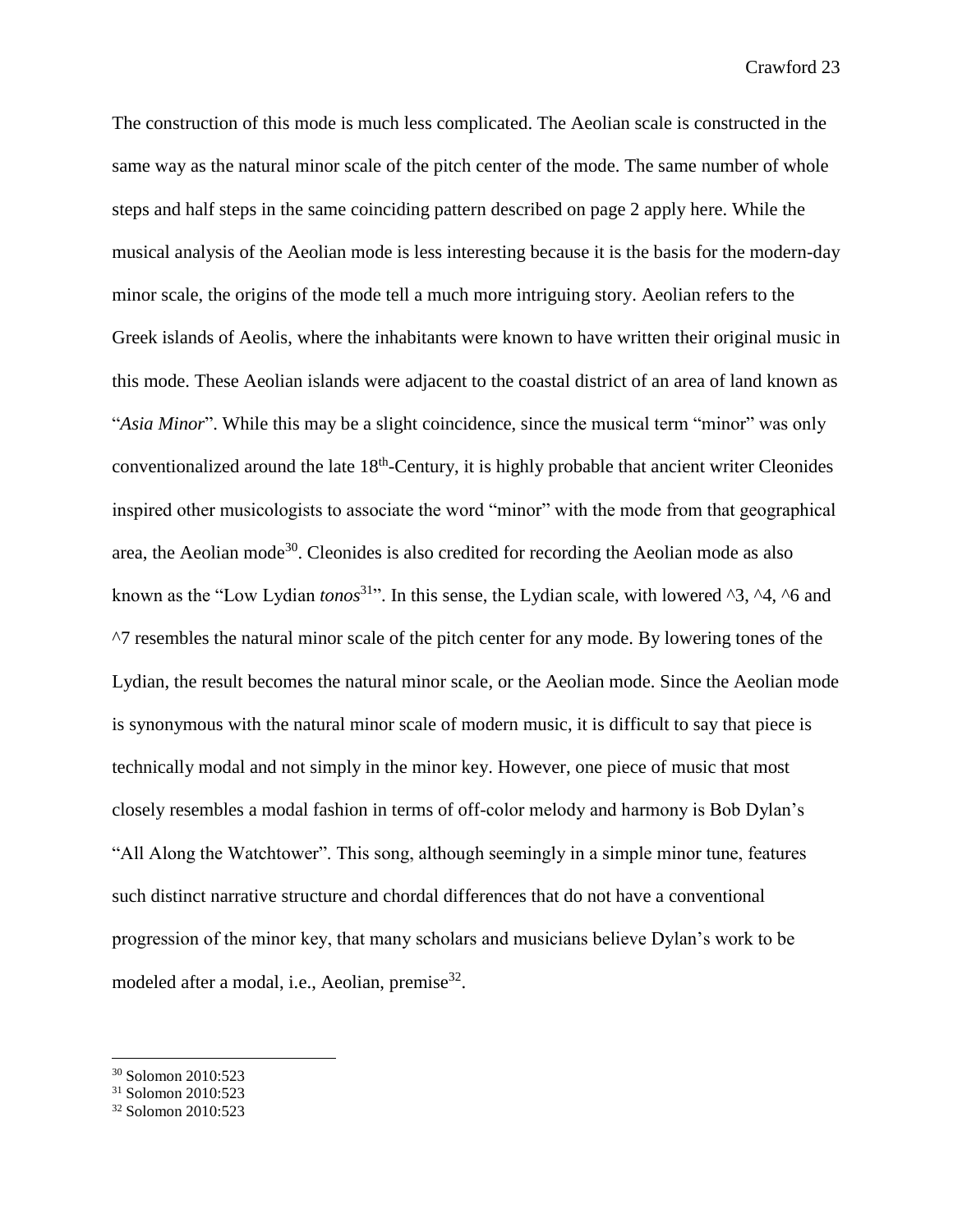Although there are several other modes that could be expounded upon and introduced, the four presented are the most crucial to understanding the Platonic and Aristotelian philosophies which categorize them into either good or bad. It is this categorization of a culture's expression is the turning point between the rise and decline of the aestheticism of the modes – and music as an expression as a whole. The moral interpretations imposed on some of the modes are positive, and bolster the argument that music can be inherently good in itself as expression and work as art. However, the divergence that is also implemented by these philosophers shows that music, articulated by the modes, is not good in itself, but only as a means to feel a certain way, a means to an end. It is this teleological outlook on music that places value on the effect that the music can produce rather than having naturally inherent value. Further analysis of the construction of these four modes and their relation to the culture which they represent show simultaneous bias and exclusion by Plato's and Aristotle's descriptions and procedure for acting (or not acting at all) upon listening to these modes as music or as a means to feel a certain way. This effect may still be seen today in the musical contests where it is a goal to be better at music than your opponent. Winning the prize or the highest score creates the dignity of the artist(s), which is exactly the point of Nietzsche's "Homeric Contest". Plato and Aristotle come together in their works to form a support for music and its intrinsic goods. However, they also aid in the destruction of the inherent aestheticism as both attack some of the modes and the cultures which the modes represent.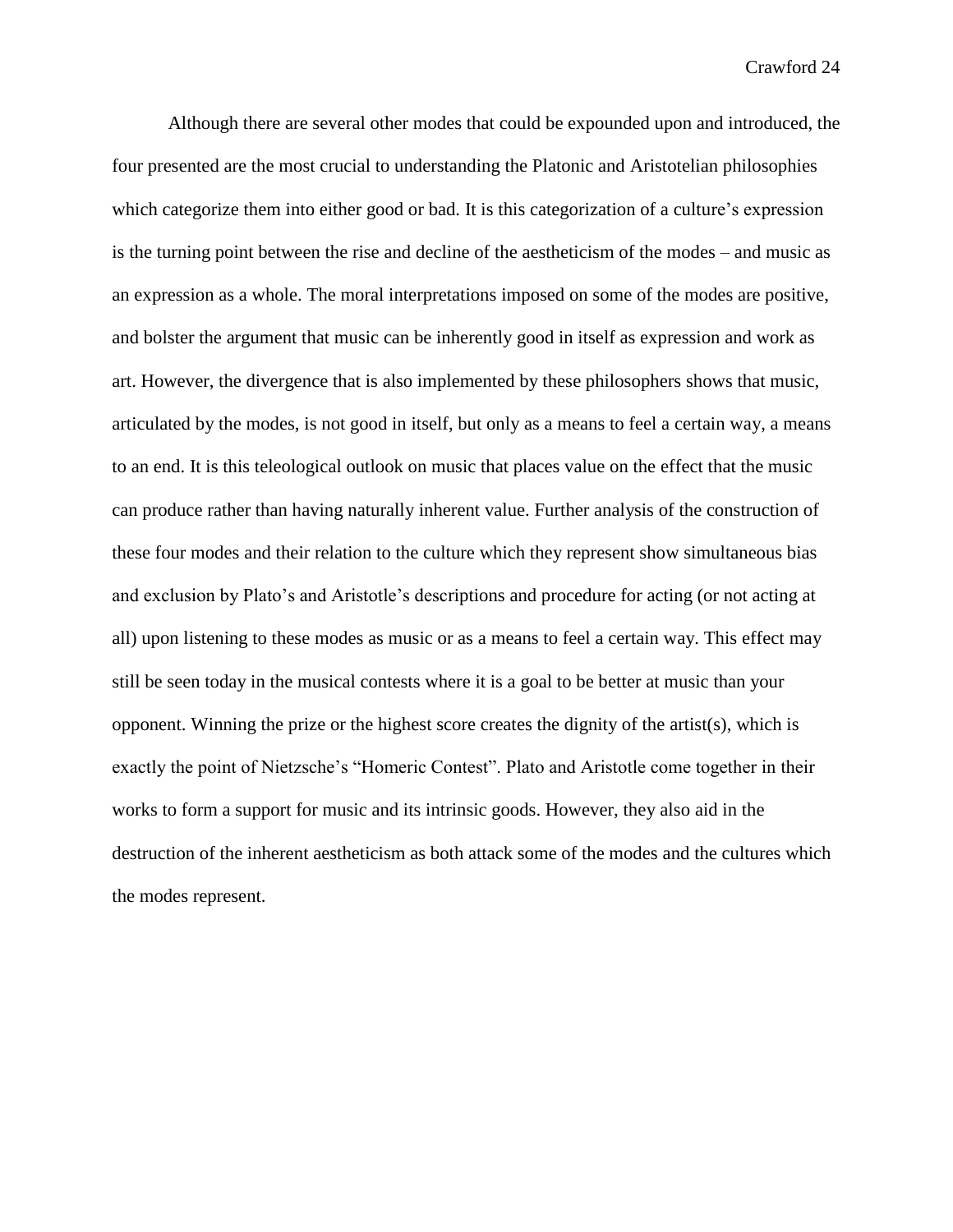#### CHAPTER 2

#### Plato's Thoughts and Views on the Modes



Although Plato was not by any means a musician in practice, some of his philosophy drew heavily on the knowledge and theory that music had to offer. The order and the value that music harbored contained the potential for leading men into great lives as leaders with great moral standards and values. For instance, Plato is accredited for saying that "Philosophy is the highest music<sup>33</sup>". In this quotation from Plato's *Phaedo*, Plato insinuates that music and philosophy are not only intertwined with each other, but they are necessary for one another. This necessity also steers one into the direction of "The Good", which is the ultimate goal for knowledge and happiness for Plato. Things that are described as good and beautiful are those which conform to the nature of beauty and are good in themselves as they help make those who study and appreciate them more well-rounded individuals fit to be leaders, i.e., Plato's "philosopher kings." For in fact, musical education and the knowledge of the affects of the modes is necessary for the education of the guardian class as well in Plato's *Republic*. The Good

<sup>33</sup> Bailey 2005:95.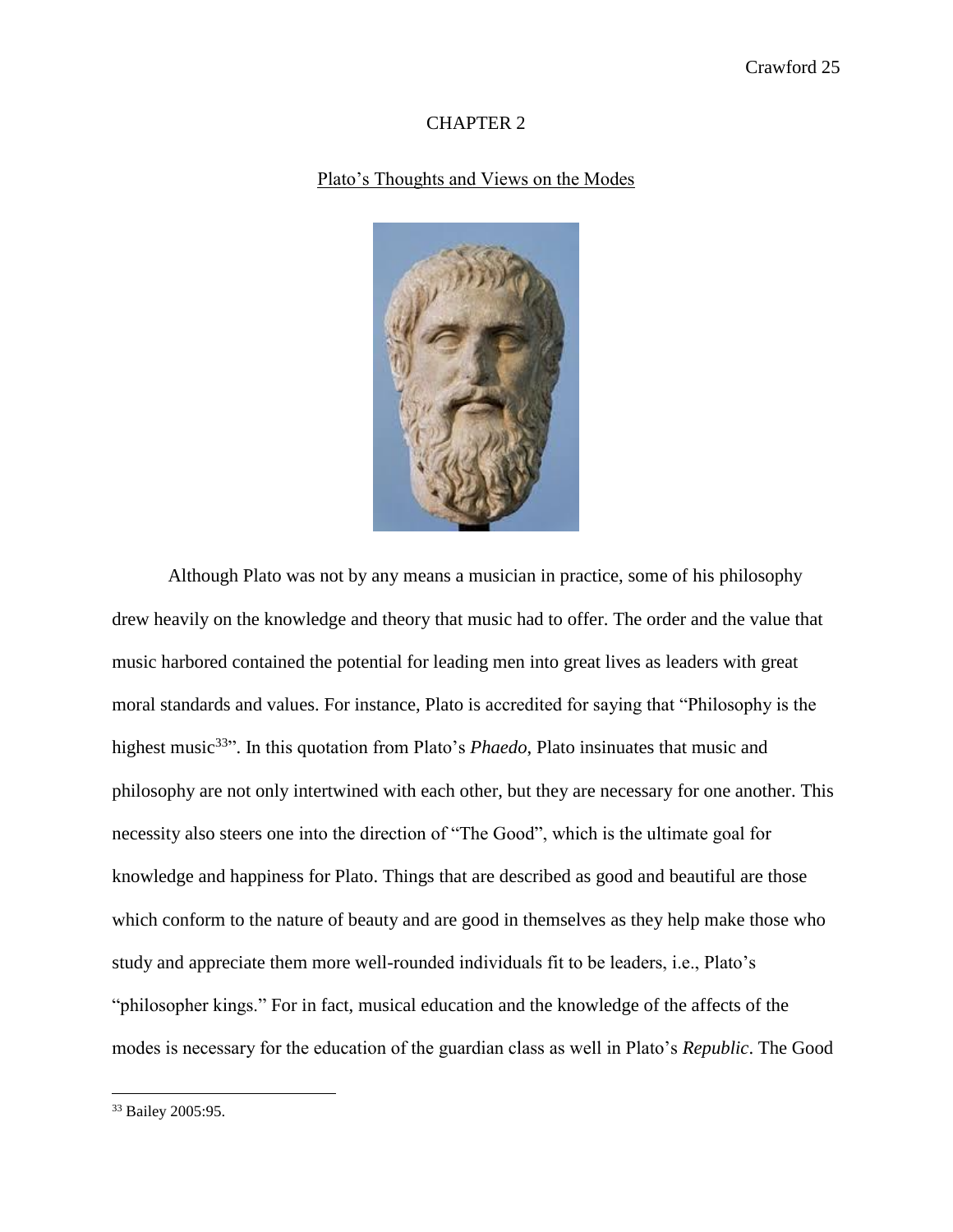and the beautiful are connected in their essences for Plato – a view that contrasts with the view of the aesthetics. Plato considers mathematics to be the most beautiful and purest embodiment of beauty due to its incontrovertible truth which transcends the realm of sheer imagery as "universal, unchanging and necessary<sup>34</sup>". While mathematics is placed highly in the areas of study which can lead to The Good in the *Republic*, Plato also mentions the importance of music and the mathematical nature it can represent. The mathematical goodness of the modes in tandem with their resultant moods bridge the gap between the Good and the beautiful. In this sense, Plato puts forth a view of the modes which creates meaning and importance to the feelings associated with the modes. However, Plato's view is also one tainted by a political agenda full of censorship as it imparts conditional goodness to some of the modes. As aestheticism disassociates the beauty from the good in arts such as musical modes and as Platonic philosophy scrutinizes the modes' goodness under the lens of a political agenda, there needs to be a middle ground where the connection between the beautiful and the Good works in tandem with a holistic experience of all the modes without censorship.

Music has the unique properties of being both aural and legible. Music can be both heard and written and there is an art to both actions. As discussed in Chapter 1 of this essay, there is a certain degree of space between the notes that are heard as played music and the notes that are written on a piece of staff paper. This spatial relationship that music embodies is the reason for a common nickname for music: "spatial geometry." There is a mathematical element in composing the melodies and harmonies to make music resonate as an expression and reflection of the soul. The purpose and affect of music is therefore intertwined with the mathematical composition, i.e., the spaces between the notes and intervals used in the melodies and harmonic structures. While

<sup>34</sup> Bailey 2005:96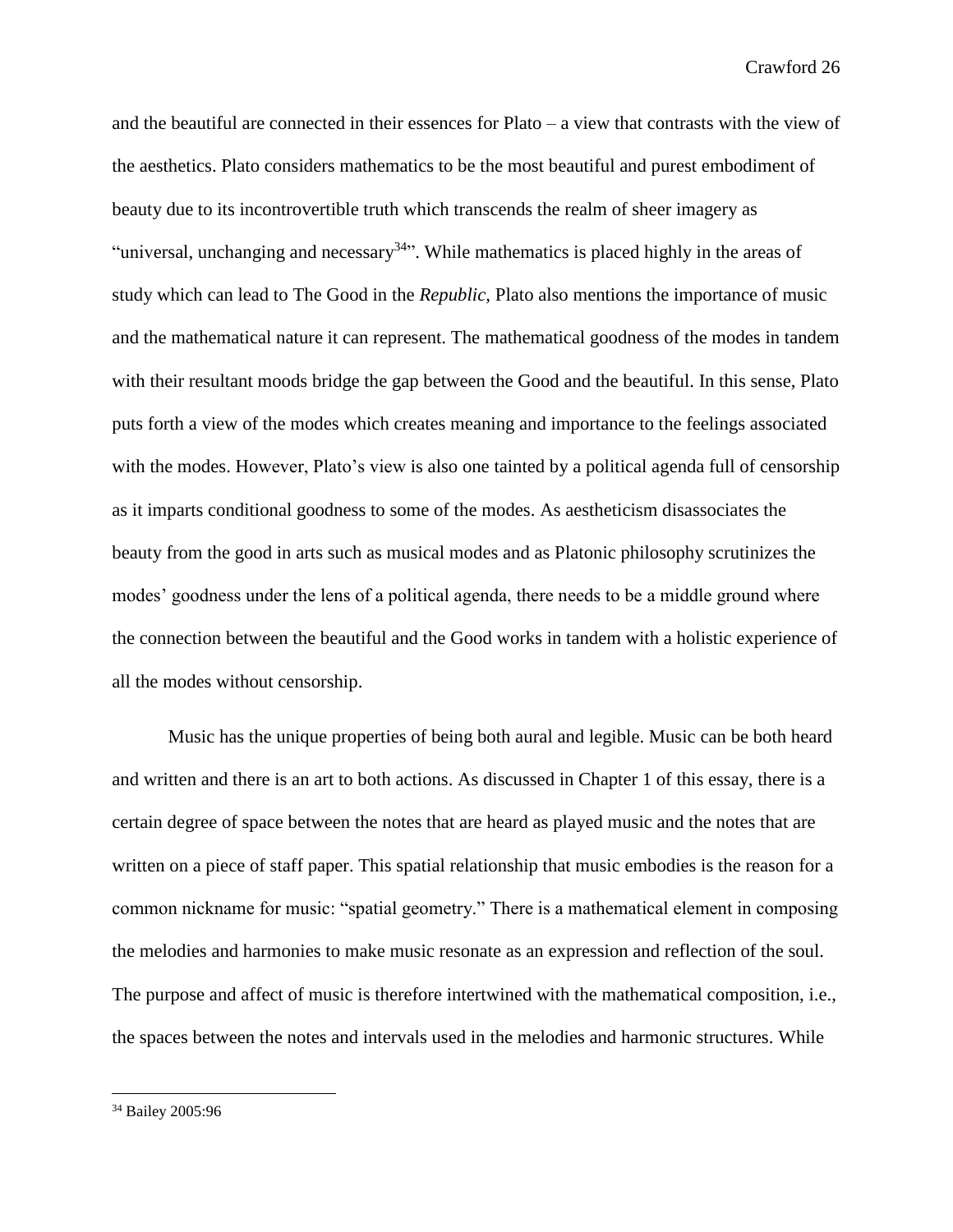these mathematical relationships between the intervals of the notes are not readily apparent in musical harmony, the ear of the listener can still resonate and be pleased with the innate order and beauty that is present. The construction of the melody, harmony and music altogether represents a mathematical order and reflection of the order of the soul itself. Knowledge of this relationship in music is not only key to understanding music as an instrument whose inherent value extends toward The Good, but it is pivotal to understanding music as a reflection of the self. Therefore, the knowledge of the construction of music becomes paramount to knowledge of order and becoming closer to The Good. Music then becomes extremely important in Platonic philosophy. However, Plato praises only some of the modes as good, better or "pure" in the context of his philosophical dialogue. Plato imposes conditions on the other modes which, depending on their affects that they have on their audience, results in the refusal of acceptance into the State which Socrates and Glaucon are creating. Just as Plato seems to encompass all sorts of avenues into his account of the well-rounded person going toward The Good, he categorizes modes within themselves and puts limited value on that which he already considered good altogether. This conflicting view of the modes as music with intrinsic educative value now becomes an agonistic drive for being better and yielding the better result. Plato accepts some modes and condemns others based on the political agenda he has for them. These combative qualities Plato puts onto the modes are a reflection of the overall conditionality that the modes harbor based on the affect they produce in their audiences. These combative qualities, in tandem with the conditional categorization is the basis for such an agonistic position for the modes in Platonic philosophy. This agonistic view is based on conditional goodness of the mode which, by definition, means that the inherent goodness, quality and value of modes and music becomes compromised and limited to the end result.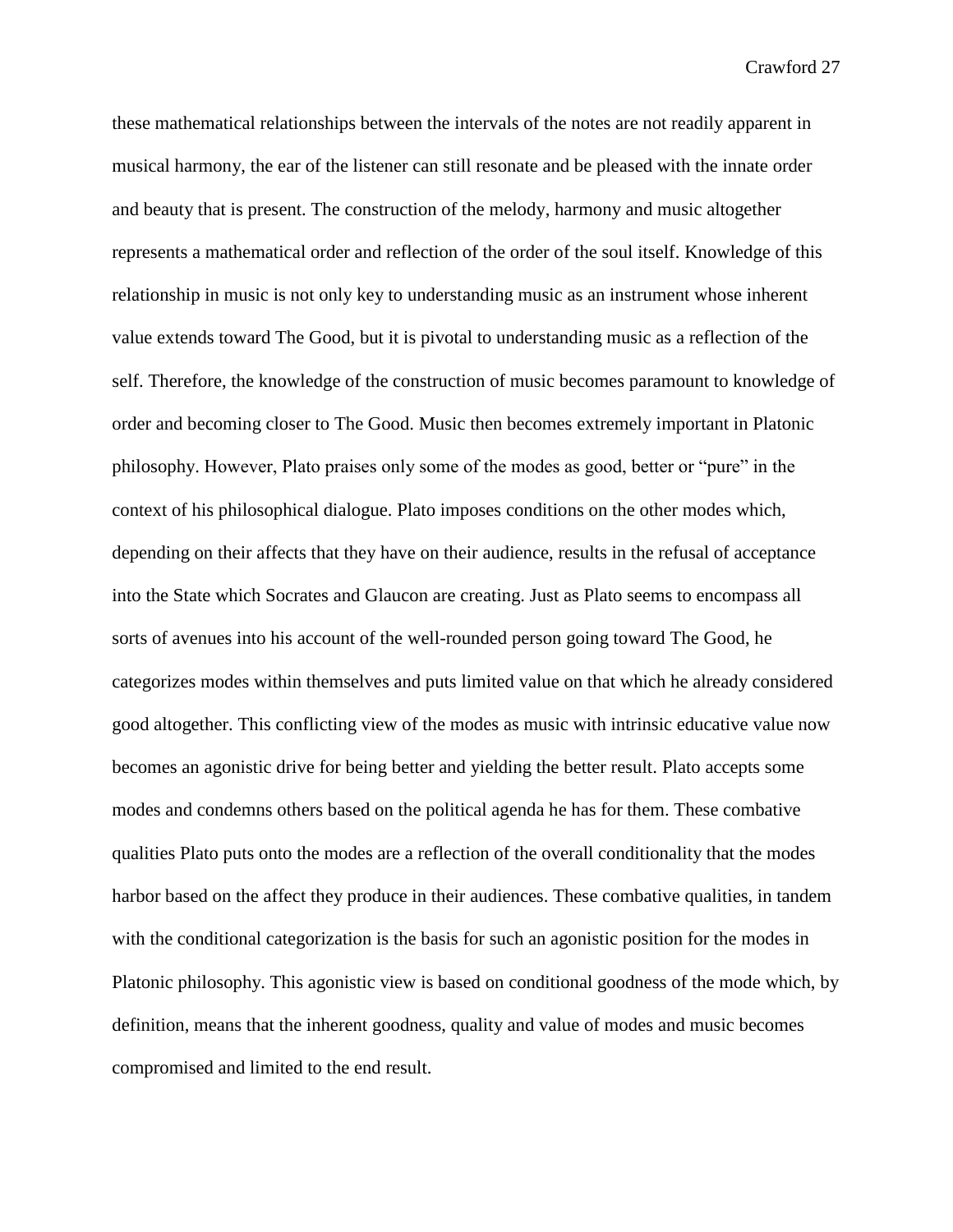The main text in which Plato addresses the importance of music by way of the musical modes is his *Republic*. In Book III, Plato speaks to his interlocutor Glaucon about the qualities of the guardians of the metaphorical city to represent the mind and how it should be ordered. Plato makes use of the musical modes and the affects which they have on men who listen to them, play them, or live by them. One of the two modes that Plato deems acceptable and permits entry into the city is the Dorian mode<sup>35</sup>. For in Book III, Plato says "οὐδαμῶς, ἔφη: ἀλλὰ κινδυνεύει σοι δωριστὶ (Dorian) λείπεσθαι καὶ φρυγιστί (Phrygian)<sup>36</sup>". As discussed in Chapter 1 of this essay, the Dorian mode is based on the minor scale with a raised sixth scale degree  $(^{6})$ . According to the culture, the Dorian mode comes from the reference of the Dorians (or Doric culture) in northern Greece. Their clash with the Ionians led to the Peloponnesian War. The military state of Sparta esteemed the Dorian culture and the phrase "ή τὰν ἠ ἐπὶ τᾶς", which the Spartans adopted from the Dorian dialect, became a motto for the high martial integrity to which the Spartans held their soldiers<sup>37</sup>. These references to a martial attitude gave the Dorian mode a serious, military and even sometimes reverent feel. Many Gregorian chants that are used in church masses are in the Dorian mode for the implied reverence to God that the mode represents. However, as the changes from the original Greek modes to the Church Modes came into effect, the distinctive B natural which was significant of the D Dorian scale was lowered by one half step to B-flat in order to avoid the tritone of B and  $F^{38}$ . Therefore, with an ordered and secure feeling to the composition and the background to the modal structure as well as the cultural attitude linked to it, Plato deems the Dorian mode as permissible into the State for guardians to learn and adopt as

<sup>35</sup> Plato, *Republic* Section III.399a. Translation by Reeve.

<sup>36</sup> Translation: "None at all, he said. But, it seems you have left the Dorian and the Phrygian (modes)."

<sup>&</sup>lt;sup>37</sup> Translation: "either with it or upon it." The "it" refers to the shield which is issued to the Spartan soldier and the phrase itself is in reference to the condition in which a soldier would return from battle. If the soldier is with the shield, he has returned alive and if he has returned upon it, he has died in battle.

<sup>38</sup> Shirlaw 1951:138.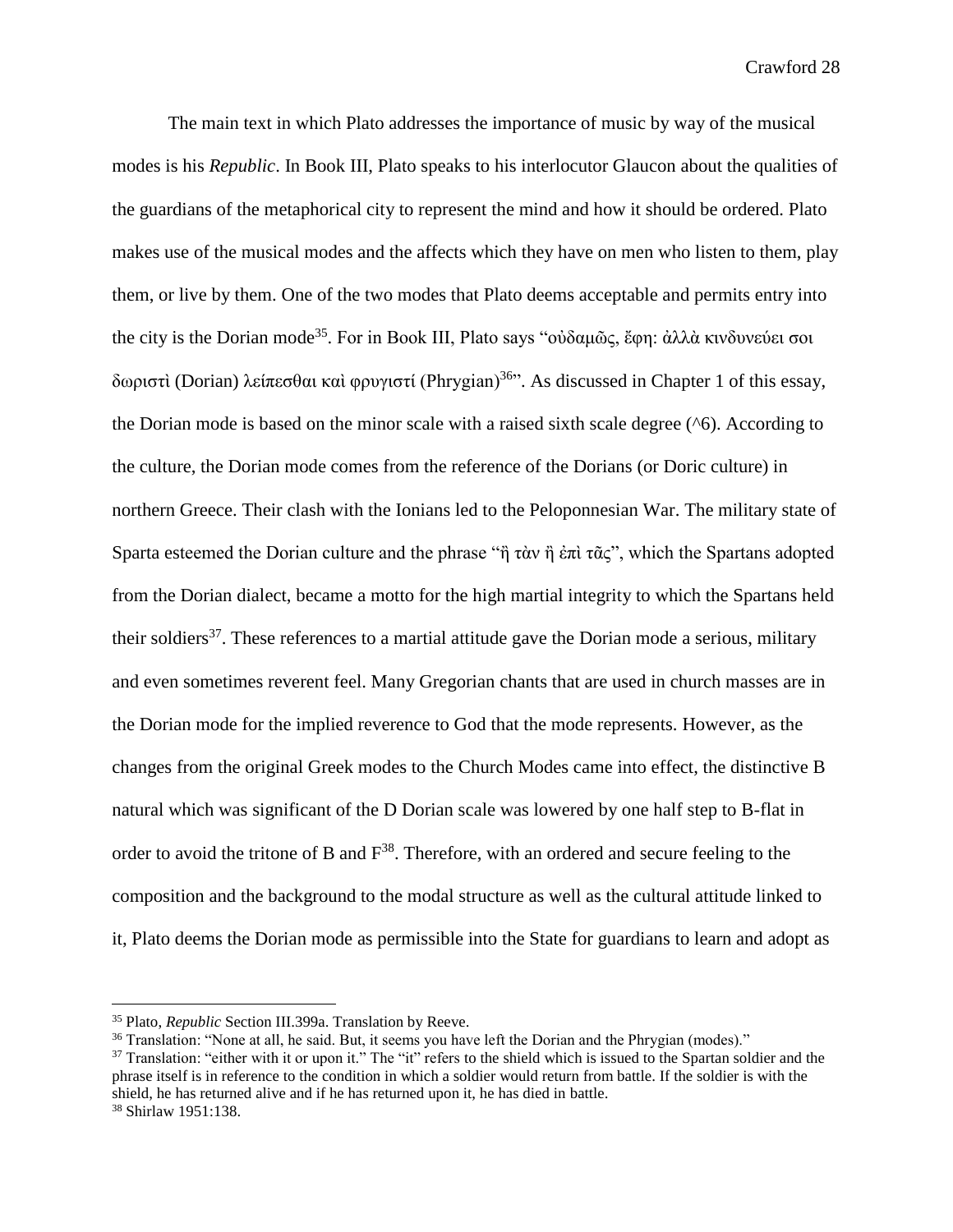part of their training and education. Plato would identify this mode as "pure" and "simple" in his dialogue with Glaucon in the *Republic<sup>39</sup>*. The simplicity of the Dorian mode is what Plato finds to be beautiful and temperate. For instance, Plato describes "leaving the mode (implying the Dorian mode) that would fittingly imitate the utterances and the accents of a brave man who is engaged in warfare or in any enforced business<sup> $40$ </sup>. These attributes are similar to the attributes which the souls of the guardians of the State must embody. With the order of a military pattern or formation, which a good guardian should know and embody well as a guardian in Plato's *Republic*, the Dorian mode provides a clear example of the pure and beautiful mode of music which has value of being an extension to knowledge and the good. This extension helps make modes like the Dorian, and later, the Phrygian, become essential in understanding the musical and philosophical beauty, purity and goodness it provides.

As a musical structure, the Dorian mode is laid out in Chapter 1 of this essay as the natural minor scale with the exception of the raised  $\delta$  (sixth scale degree, or "la" in solfege syllables). In the simplest form, the D Dorian scale would include unaltered pitches from one D to the next octave D. This scale would thus contain the harsh and unexpected tritone of F and Bnatural. However, this tritone becomes important when discussing the musical meaning of "pure" as opposed to Plato's philosophical meaning of pure as it applies to the extension of knowledge and goodness. For instance, the musical purity of a piece of modal music is dependent upon the range in which pieces yields its melody. This melodic range is called the ambitus $41$ . The musical purity of the mode remains intact of the ambitus does not dip far below or above the octave span of the modal scale. In the case of the Dorian mode, which is a scale whose simplest form is based

<sup>39</sup> Plato Section III.399a. Translation by Reeve.

<sup>&</sup>lt;sup>40</sup> Plato, Book III.399a. The Greek here is ἀλλὰ κατάλειπε ἐκείνην τὴν ἁρμονίαν, ἣ ἔν τε πολεμικῇ πράξει ὄντος

ἀνδρείου καὶ ἐν πάσῃ βιαίῳ ἐργασίᾳ πρεπόντως ἂν μιμήσαιτο φθόγγους τε καὶ προσῳδίας. Translation by Reeve. <sup>41</sup> Solomon 2010:499.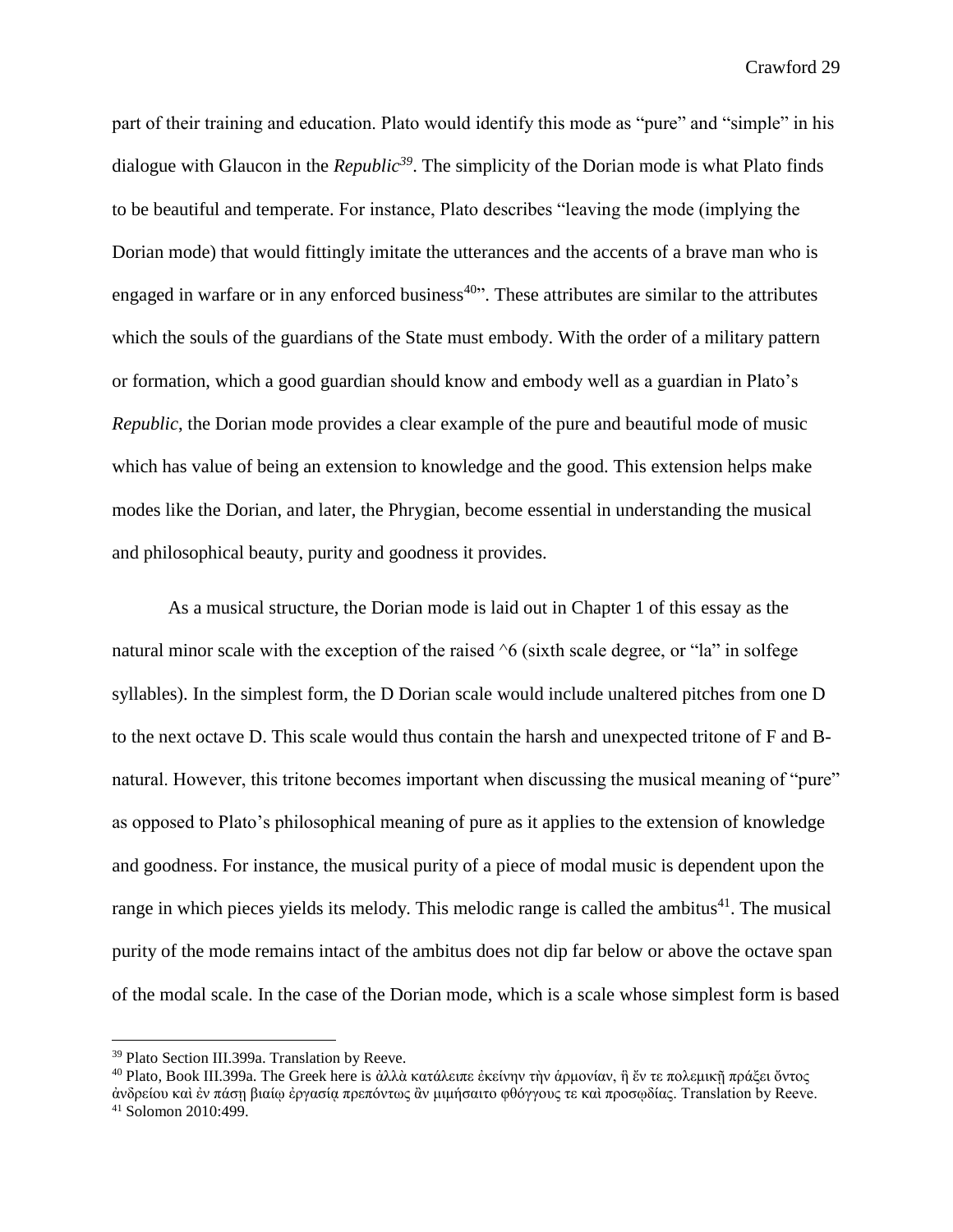on the octaves from D to D, going to the C or even the B below the low D in the scale's octave would retain modal "authenticity and perfection". If the ambitus is exceeded further than what is considered authentic and perfect, it is classified as plagal or imperfect<sup>42</sup>. In most of the chants and remnants of ancient Greek music that is classified as Dorian, the ambitus is not far exceeded and the modal authenticity of the range and the perfection of the melody remains intact<sup>43</sup>. It becomes more evident that the Dorian mode, whose various melodies required a strictly authentic and perfect ambitus, maintains a "pure" status in Plato's philosophical rendering of the mode. In addition, even when the ambitus of the Dorian mode dips below the sub-final C, the modal half step created by the B-C relationship resembles what would be similar to a leading tone function in modern harmony. So, when the melodic ambitus dips to the B of the Dorian mode, it does not feel as though it has dipped too far as it comes only a half-step back up to the sub-final C. This proto-leading-tone sound may have helped the D Dorian mode more easily retain its melodic authentic status in music as well as having a pure status in Plato's *Republic*. Just as the melody for the Dorian mode remains authentic and perfect within the strict realm of its ambitus, the souls of the guardians for Plato's state should mimic such an adherence. If the souls remain temperate and reverent, then the guardians will know and maintain their positions in the State. This maintenance and knowledge of one's place is one of the various definitions of Plato's ideas of social justice, a topic which is discussed pervasively as the crux of the *Republic*.

As Socrates questions Glaucon even further in the *Republic* about the musical standards of the State, another mode which Plato discusses as permissible is the Phrygian mode. The Phrygian mode named for the Phrygian culture which initially harbored the area in the southern

<sup>&</sup>lt;sup>42</sup> "Plagal" comes from the Greek πλάγιος, "oblique, sideways". Plagal is also a reference to a musical cadence ending wherein instead of taking the standard perfect musical cadential progression of V-I (*sol* to *do*), the progression is IV-I (*fa* to *do*). This progression is most commonly found in antiphonal mass music on the word "alleluia". In fact, this is where the nickname for the plagal cadence originates – the "alleluia cadence". <sup>43</sup> Tillyard 1916:142.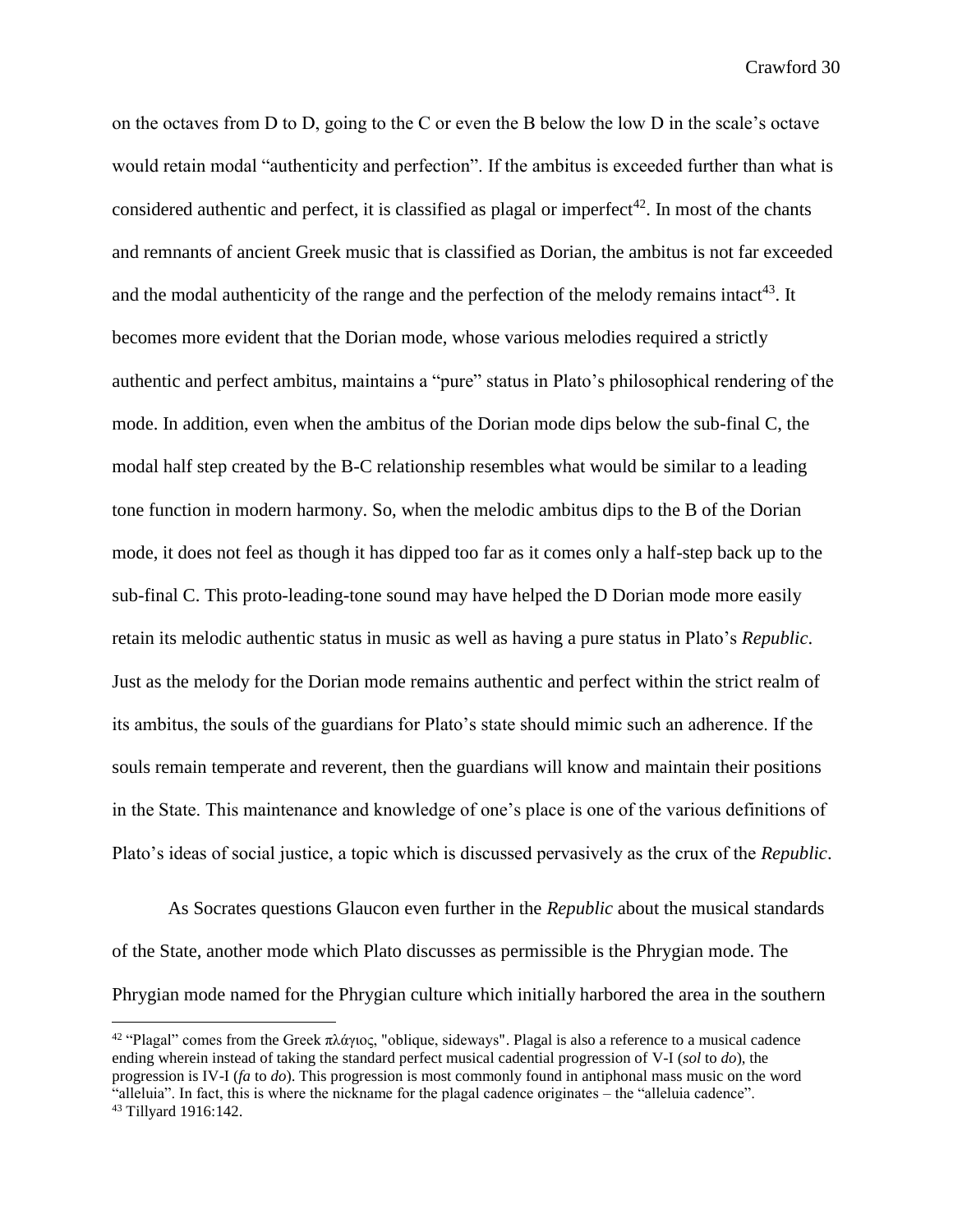Balkans. However, the culture went through many periods of wars and political turmoil which resulted in periodic relocation to their final destination of Anatolia by way of the Hellespont. Aggressors who engaged in battle with the Phrygians included the Cimmerians in 690 BC, the neighboring Lydians of Croesus and the Attalids of Pergamon<sup>44</sup>. This unrest caused much movement and relocation as the Phrygians become parts of the Persian Empire under Cyrus the Great, Alexander and eventually the Roman Empire. Their language was distinct from the Latin, Greek and many other ancient Indo-European languages, but was most closely related Greek in structure and dialect. Plato is credited for seeing the similarities that the Phrygian language had to his own native Greek language in his *Cratylus*<sup>45</sup>. However, the Phrygian language was not the only part of the culture that either interested or influenced Platonic thought and philosophy. Of the two modes that Plato speaks of as permissible, the Phrygian mode is the other mode besides the Dorian.

As noted earlier, the two main attributes of the Dorian mode which Plato praises is the military-like order and mental temperance it seems to provide to the subjects who listen to it. As much as the Dorian mode was a reflection of the Dorian culture, the same can be said for the attributes of the Phrygian mode as a reflection of the Phrygian culture. "Vehement and passionate" are the words that most scholars use to describe the Phrygian mode as affects of the music unto its listeners. However, Plato's view includes an additional attribute. Plato uses the example of a man trying to make peace bearing himself in a moderate fashion. For he says in Book III, "καὶ ἄλλην αὖ ἐν εἰρηνικῆ... καὶ μὴ ὑπερηφάνως ἔχοντα, ἀλλὰ σωφρόνως τε καὶ

<sup>44</sup> Pike 2000:45.

<sup>45</sup> Pike 2000:45.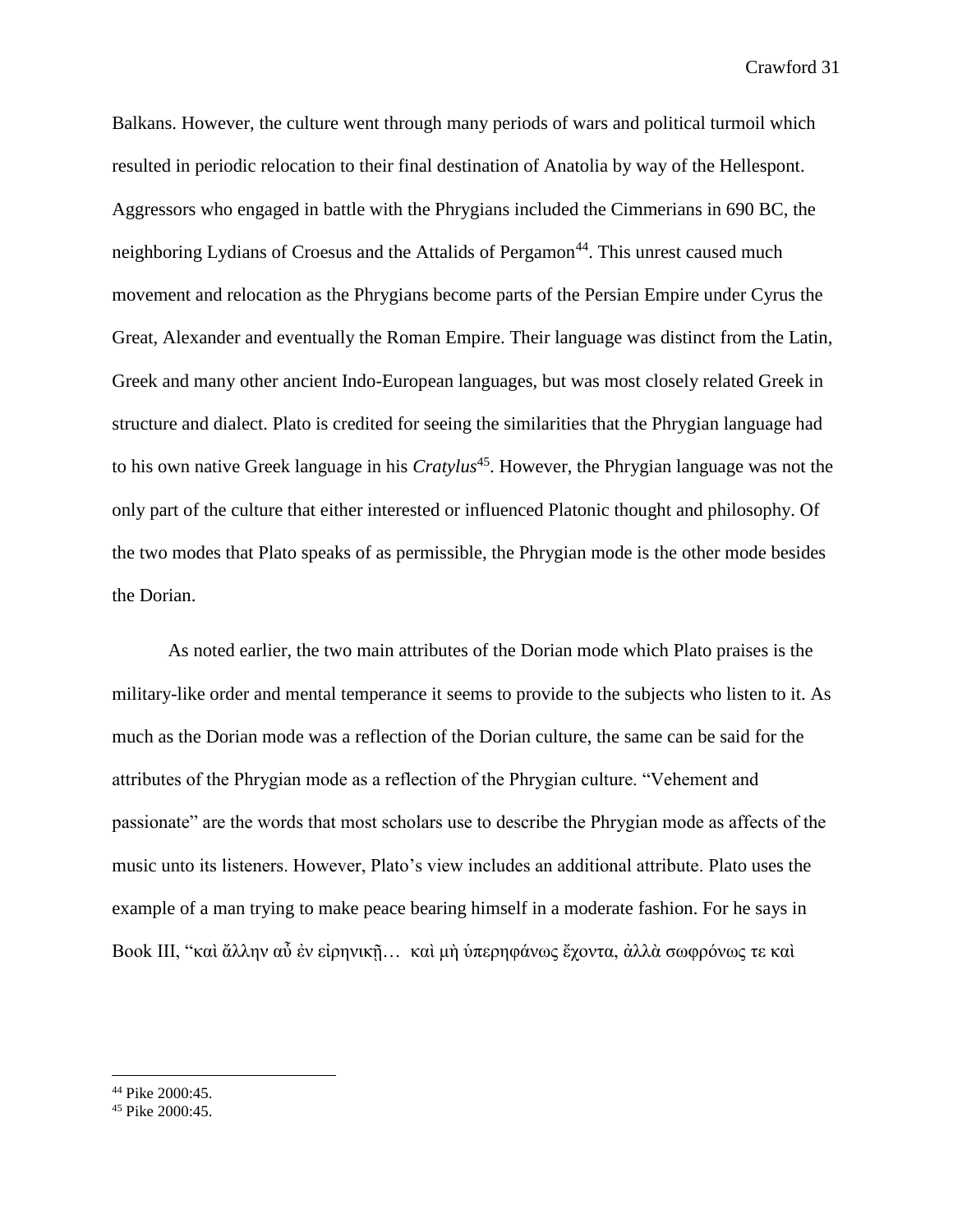μετρίως<sup>46</sup>. Along with militant order, passion and vehemence, Plato offers the affect of the contemplation of one's sobriety. Much like the Dorian mode's attribute of mental temperance, Plato's view of the Phrygian mode contains an element of social temperance. Yet, there seems to be a contradiction with these attributes. For instance, the guardians of Plato's State must have a courageous, militant and albeit vehemently passionate attitude in order to do their jobs as the protectors for the city. Inciting the passions in this regard does not seem to fall in line with the Platonic notion of social drinking temperance as a permissible attribute in his State for the guardians. For instance, it has often been noted that Alexander would get passionate and enflamed even and especially after partaking in the imbibing of wine – sometimes to the point of excess<sup>47</sup>. Ultimately, while seeming angry and passionate simultaneously, his roles as commander and soldier became intertwined as he was passionate for battle and victory.

Although these attributes for the Phrygian mode seem incongruent, scholarship shows that Plato's affinity for the Phrygian language may account for his acceptance and delineation for these attributes. While it was stated earlier that the modal ambitus retains musical authenticity and temperance for the Dorian mode, similar features accompany the Phrygian language. Plato discusses in his *Cratylus* that the Phrygian language has "smooth and even tempo along with a moderate fluidity and euphony<sup>48</sup><sup>3</sup>. The smoothness and the temperance of the Phrygian language for Plato may in turn reflect his reasons for retaining the Phrygian mode in the State. The linguistic properties of the Phrygian language mirror a social temperance. Drinking as a social aspect of life must require a certain temperance so as not to engage the evils of insobriety and drunkenness. In this way, Plato keeps the Phrygian mode because of the musical fluidity and

<sup>46</sup> Plato, III.399b. Here, Plato makes an example of a man in apposition to what he deems to be the affect of the Phrygian mode. The translation is "And another for such a man engaged in works of peace… and not bearing himself arrogantly, but in all this acting modestly and moderately".

<sup>47</sup> Lippman 1963:201.

<sup>48</sup> Pike 2000:46.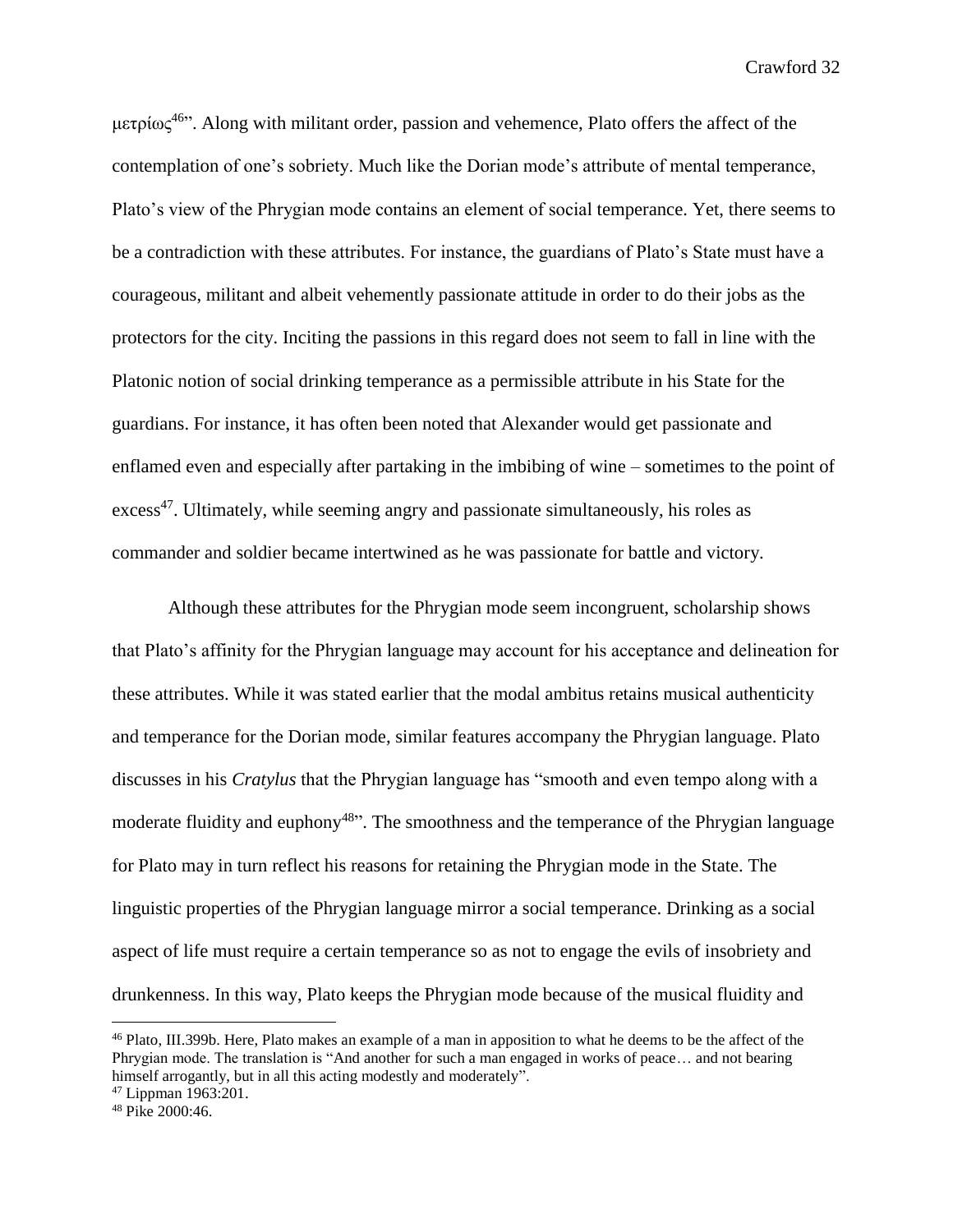social temperance of the Phrygian language itself. Since the music is an extension of knowledge, a similar plane on which language could be held for Plato, the Phrygian mode contains aspects of the Phrygian culture both socially and linguistically. Therefore, the passion, vehemence and military musical construction of the mode accompanied by the fluid linguistic properties it retains from Plato's study of the Phrygian language allow it to be acceptable as a mode for study in Plato's State. In a sense, Plato is striking a balance between sobriety and passion with the elements of this mode.

While Plato accepts the modes like the Dorian and the Phrygian, he despises the Lydian mode for its affects. On one hand, the Dorian and Phrygian modes promote order and temperance, the Lydian mode exercises lamentation and a stirring sadness which Plato and Glaucon had already discussed not to be a part of the emotional vocabulary of the guardians and Philosopher Kings. For example, Plato asks his interlocutors about the "dirge-like" modes (θρηνώδεις ἁρμονίαι) and they immediately respond with the Lydian mode and the Mixolydian mode, a slight variation on the Lydian mode<sup>49</sup>. This mode is seen as musically plagal, or not authentic due to its range and ambitus in most existing works<sup>50</sup>. This lack of restraint could be the philosophical reasoning for Plato's rejection of such a mode. While F is the simplest pitch center for a melody in the Lydian mode, the B natural that would be the raised ^4 (scale degree 4) acts as a leading tone to the C in functional harmony. This tritone from the pitch center and final of the scale, F, disrupts the order of a functional scale because of the harsh sound as well as the lack of focus as a modal piece. This lack of center represents the inner torment and depressive sadness which Plato believes to detract from the Good, or, authentic happiness in life and social justice.

<sup>49</sup> Plato, III.398e.

<sup>50</sup> Solomon 2010:503.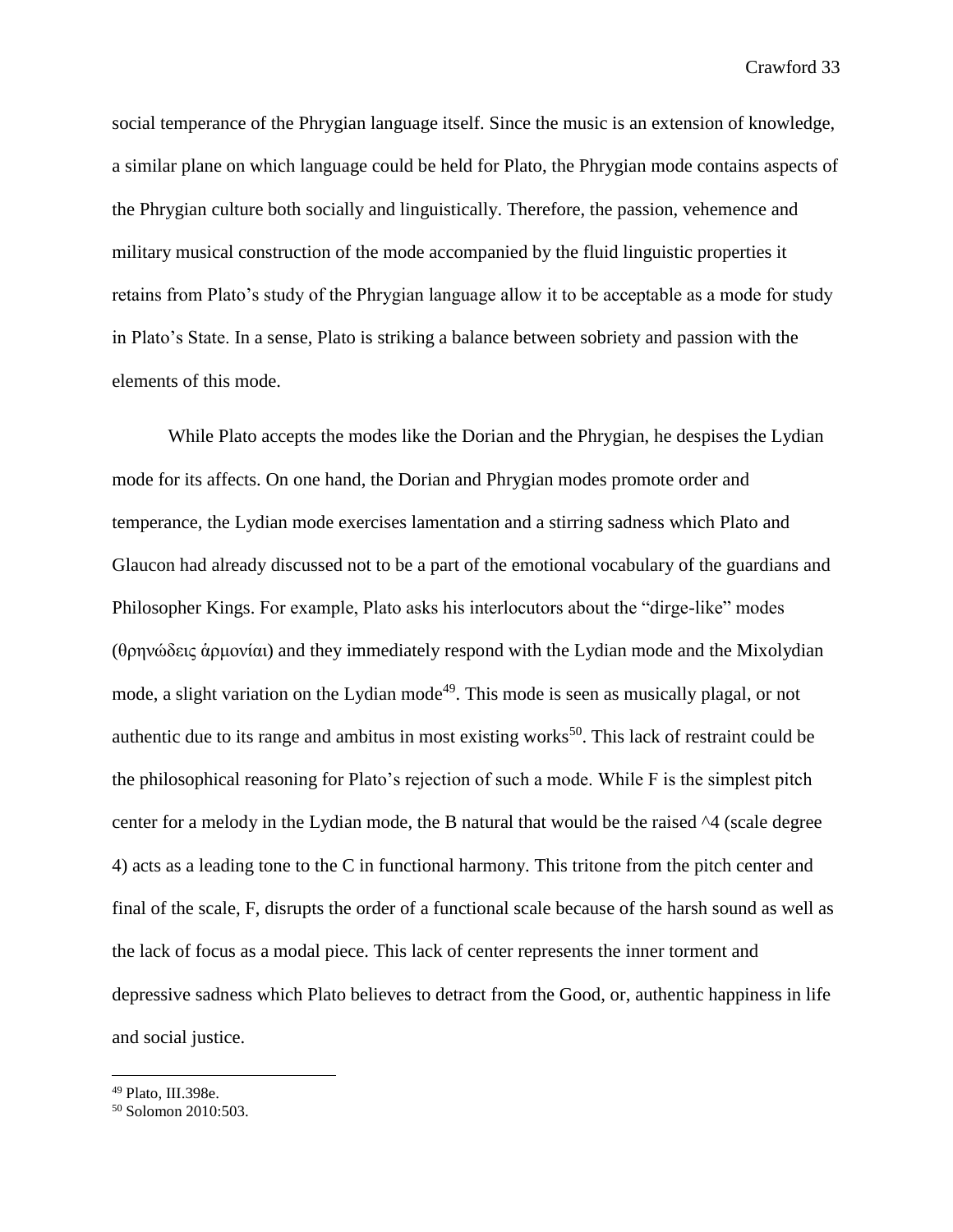What becomes problematic here is that, as it will be later stated in Book VIII from Aristotle's *Politics*, modes like the Lydian and the Phrygian are both associated with the Greek  $α<sup>3</sup>λος$ , or the flute<sup>51</sup>. Flutes, and by extension flute players, were considered "orgiastic and enthusiastic" and reveling in pleasure of the body and ecstasy, not the pleasure in attaining true happiness<sup>52</sup>. This contradiction goes to show that not only were there discrepancies in the affects of the Greek modes between the ancients themselves, but there is a conditional value placed on the modes as music. This conditionality taints the modes as an understanding that they can be an extension of knowledge and the Good. Plato picks out two modes that he believes are good because of the innate musical aspects which he deems philosophically fit for permission into the State to be studied by the philosopher kings. However, the Lydian mode, although it is associated with sadness and lamentation in both Plato's and Aristotle's minds, contains similar patterns of construction with the minute change of the placement of the tritone in the scale. The similar construction but different pattern signifies the subjectivity of the perception of the conditional goodness of the mode as music. Plato deemed the Lydian mode to be bad because of the affect which he imposed upon the scale as he thought it would incline its listeners to think, act and make such actions habit. Even for the good modes, the dependence of goodness is placed on the result of the mode and not in its inherent musical value. This categorization of good and bad puts the modes into a competitive scope where one art is better than another. Music becomes only as good as the feeling it evokes, and this conditionality does not align with the Good and unconditionally beautiful things which Plato allows into the State and into his philosophy.

In terms of an aesthetic approach to the modes as music, such an intellectualism in viewing does disconnect the emotionality of the modes' affects in order to view them in an

<sup>51</sup> Spector 2013:6.

<sup>52</sup> Palisca 1984:226. Palisca cites Aristotle's Greek text from *Politics* Book VIII.v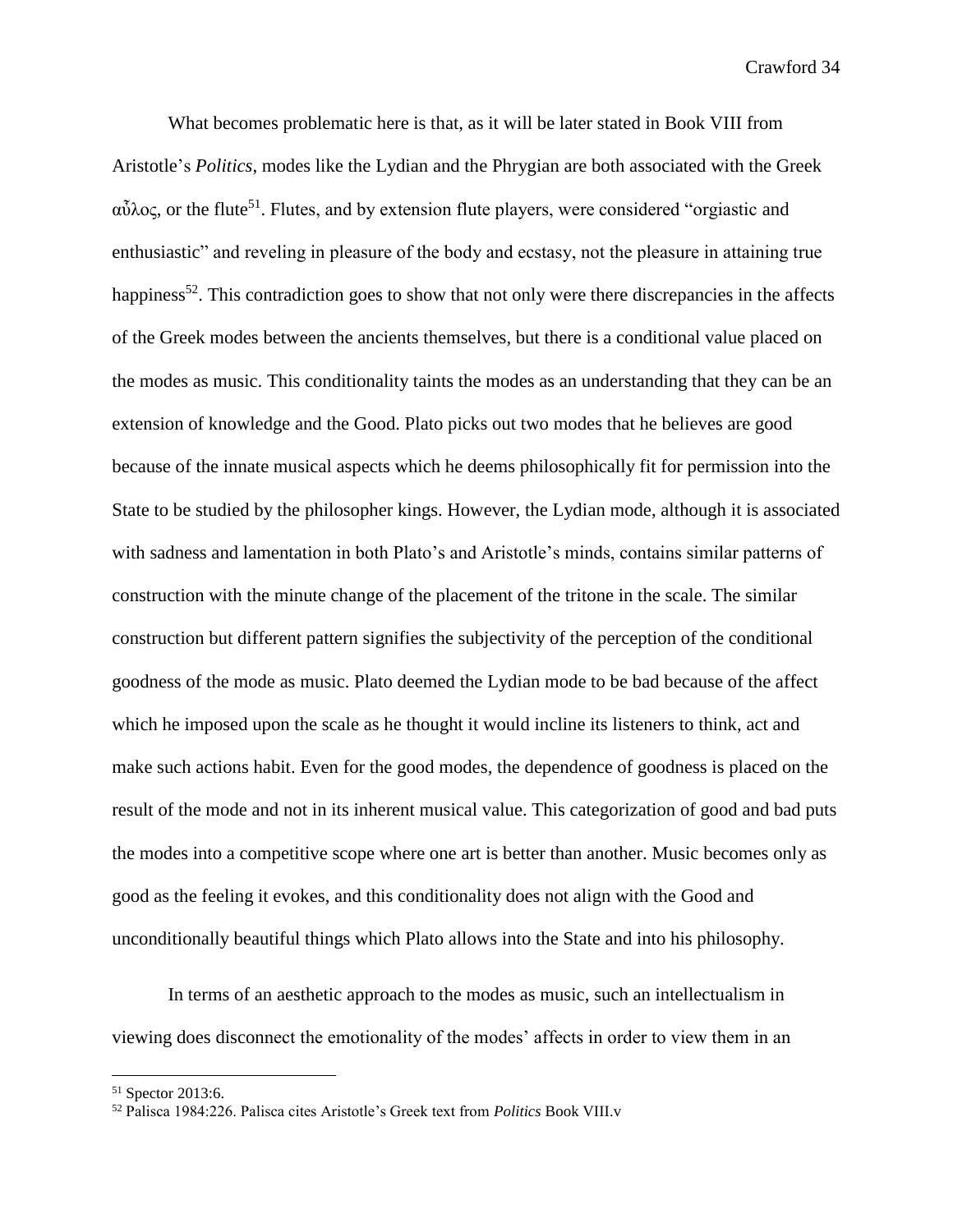uncensored and pure way. The audience experiences the art as representation of their minds' experiences and do not rely upon singular and objective message which the artist or instrumentalist may have in mind when the art was originally made or performed. With such a disconnect, the modes may be experienced on a scale that dwarfs Plato's limited view and acceptance due to his harsh censorship. However, this censorship may need to be taken with a grain of salt since many scholars find irony in Plato's view of the modes and music's role in education itself. For instance, says that the truth that Plato conveys may not be "as much a reflection on the modes as music, but a reflection on the human condition and the need for strict education, especially for spirited individuals like the guardians in Plato's *Republic*<sup>53</sup>". Plato's censorship may not need to be taken as literally as it is written in his dialogue. The message must more broadly emphasize social justice stemming from the order of the parts of the city (correlating to the parts of the soul) rather than emphasizing the order of the musical modes and their importance. However, irony aside, even if Plato's view of the modes in his education of the guardians and Philosopher kings in the *Republic* may not be as agonistic as literally written, music itself still takes on a political agenda as a means of proper education. Some modes are bad and some modes are good in Plato's philosophy. Yet, the modes are still music and representations imitating the many different affects – exposure to which would make an individual a more "well-rounded emotional being<sup>54</sup>". This well-roundedness of exposure to all the modes contradicts to the strict educative regimen Plato instantiates in the censorship of the modes which only promote a limited range of emotional affects. Less censorship as well as a more submerging experience of all the modes creates the middle ground necessary to appreciate and ground the self in the knowledge and affect in order to control which feelings to merely

<sup>53</sup> Crickmore 2006:38.

<sup>54</sup> Henderson 1989:32.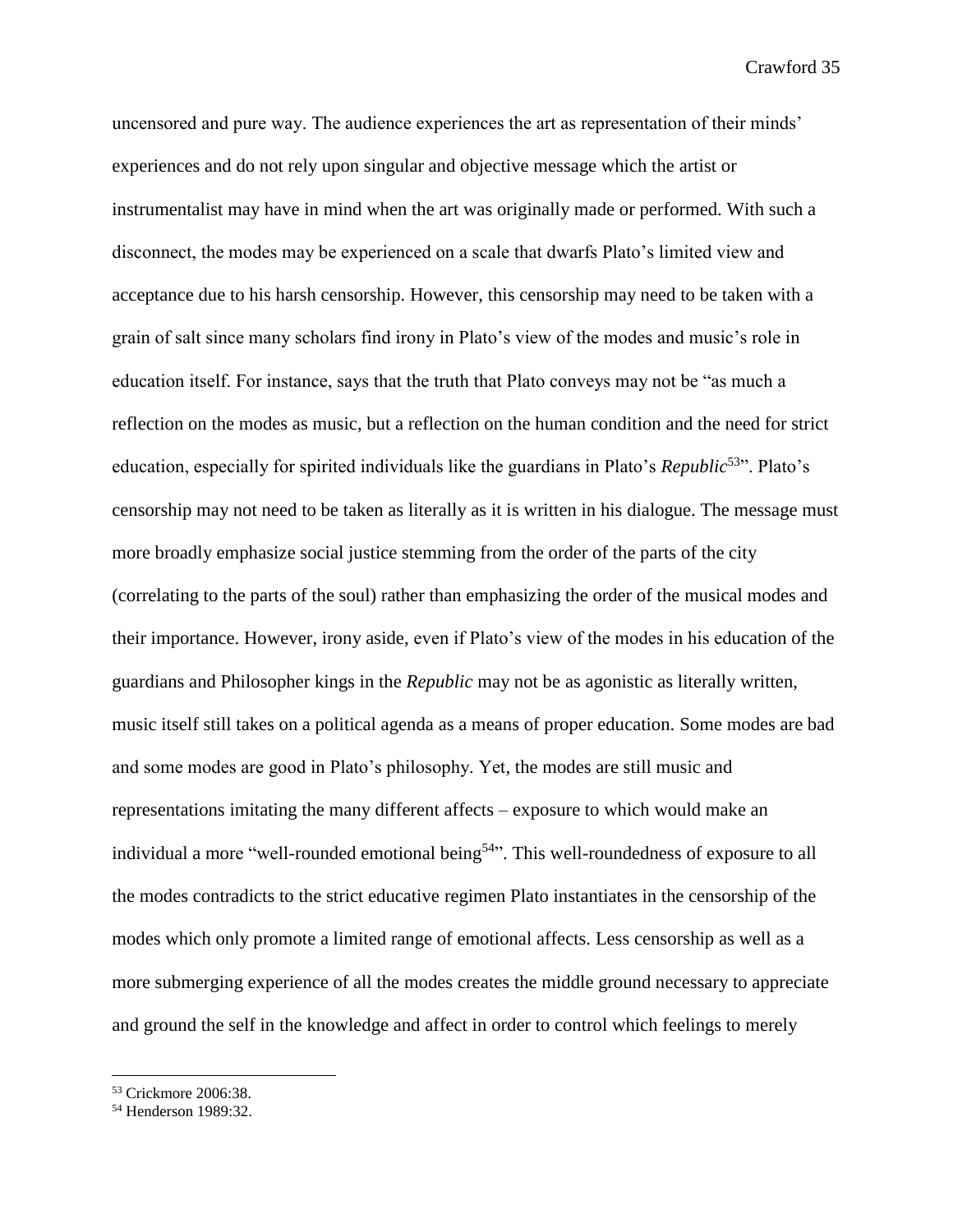imitate and which to habituate as the person, or guardian or ruler in Plato's terms, one needs to be.

### CHAPTER 3

Aristotle's Thoughts and Views on the Modes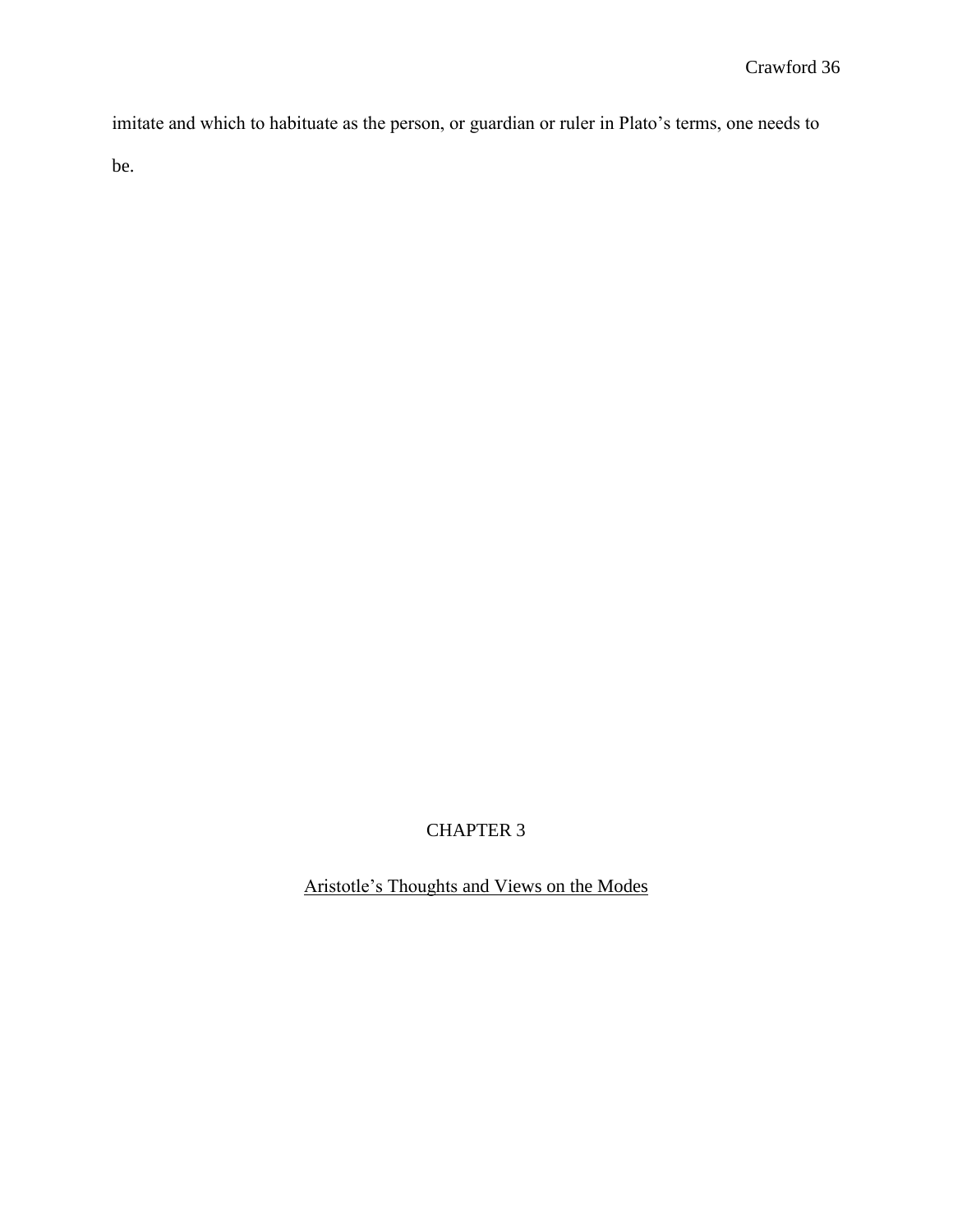

Much like his predecessor, Aristotle was a philosopher whose musical talents or thoughts did not emerge beyond the extent of his philosophy. Although Aristotle speaks of music more in thought and occasionally in practice, his views of music and the modes influence the cultural aesthetic as to how the mode should be deemed and viewed by those who read his works. For example, Aristotle regards music as having the ability to "produce virtue" and become one of the "greatest joys of men<sup>55</sup>". He talks about the properties of music heavily throughout Chapter VIII in his *Politics* and in his *Poetics*. However, the music itself is not the subject of Aristotle's philosophic writings, but the imitation and the true ability for music to be related to the soul comes into question. Aristotle's main focus when writing on music comes about in the education of children – an act that is deemed "political" in nature because education allows for speech to develop and therefore political life can begin. This ability to move the soul is what Aristotle wonders about music in order to deem it necessary to keep in the educational curriculum. For Aristotle says that the modes can be "imitations", but they are "signs of moral habits… For [they] are essentially different, and those who hear them are differently affected by each<sup>56</sup>". Here again is an indication that the affects of the musical modes have an important connection

<sup>55</sup> Aristotle *Politics* Chapter VIII.v. Translation by Lord.

<sup>56</sup> Aristotle *Politics* VIII.v. Translation by Lord.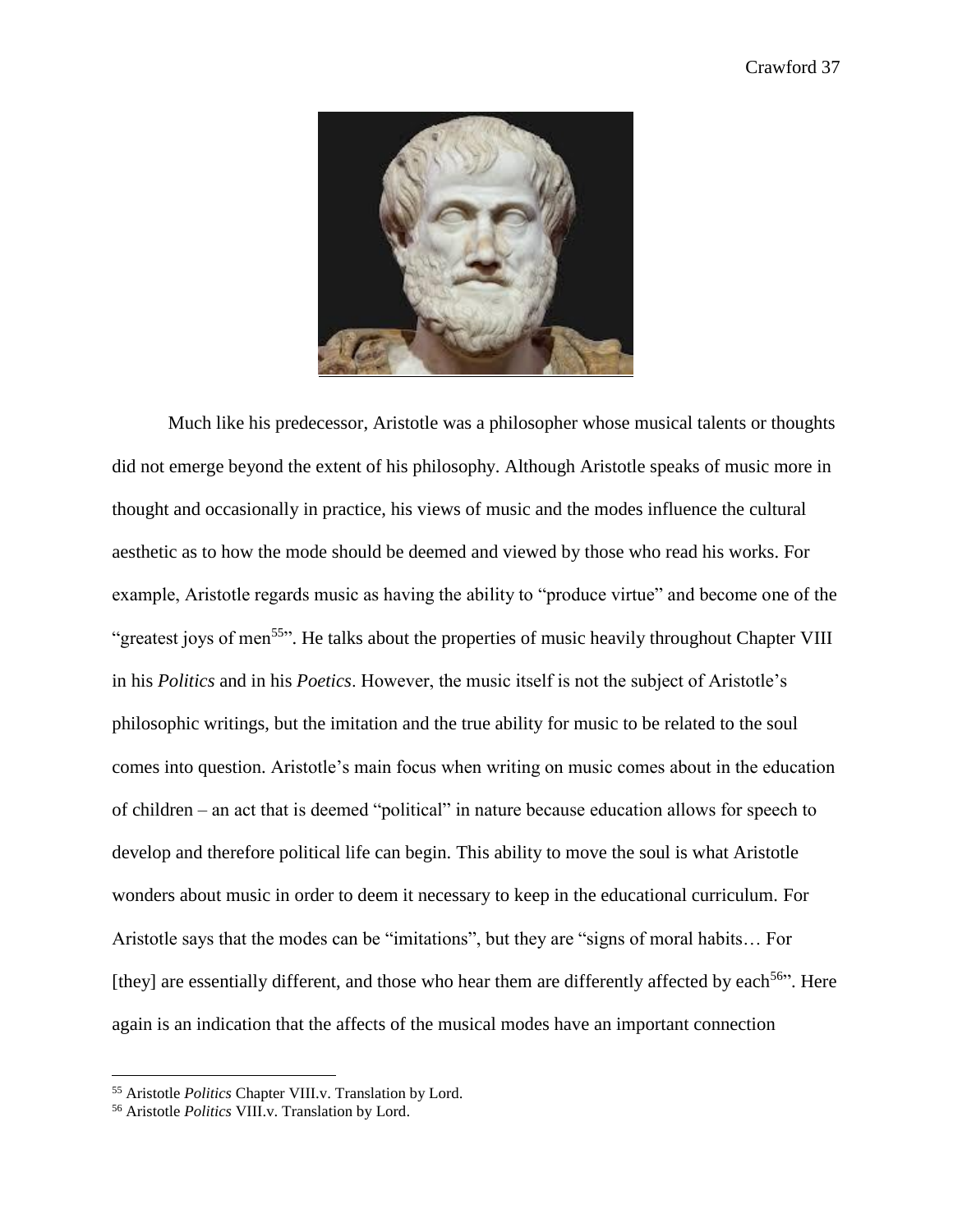between the emotion and the value associated with each mode. As much philosophical theory is stressed throughout Aristotle's *Politics* and *Poetics*, he does delve into the descriptions of the modes and their affects which may not affect the soul, but imitate it and really take charge of the mind.

Much akin to Plato's thoughts on the Dorian mode (Aristotle refers to it as Doric), Aristotle believes that the Dorian mode has positive and virtuous effects on its listeners. For instance, Aristotle believes that the Doric mode fixes the listener into a "firm and settled state" (*Politics* VIII.v). This firm and settled state must be linked to the military background and cultural derivative that Doric modal music possesses. The firm ambitus range of the Dorian mode that does not stray too far from its final notes proceeds in a military-like fashion. The Dorian rhythms that Aristotle associates with Doric harmonies feel as though they "march along" as an army ready for battle would be<sup>57</sup>. This sense of security and control that is placed on the Doric mode is agreed upon by both Plato and Aristotle. The similarities by which both philosophers describe the mode in relation to its affect provide a strong account for the general feeling and affect that the Doric mode emitted when it was played on the lyre or other instrument. To Aristotle, the only music that could result in this state of mind and soul was specifically the Doric mode. It is praised for its structure and firmness, but since the Doric mode is the only mode that is given such praise from Aristotle, his views start to clash with Platonic philosophy. These differences do not only affect the modes themselves as worthy to study, but music itself and what it means to both philosophers.

 The next mode that Aristotle in his *Politics* is the Phrygian mode. As stated earlier, the Phrygian mode for Plato was linked to the sobriety of the Phrygian language as well as the social

<sup>57</sup> Aristotle *Politics* Chapter VIII.v. Translation by Lord.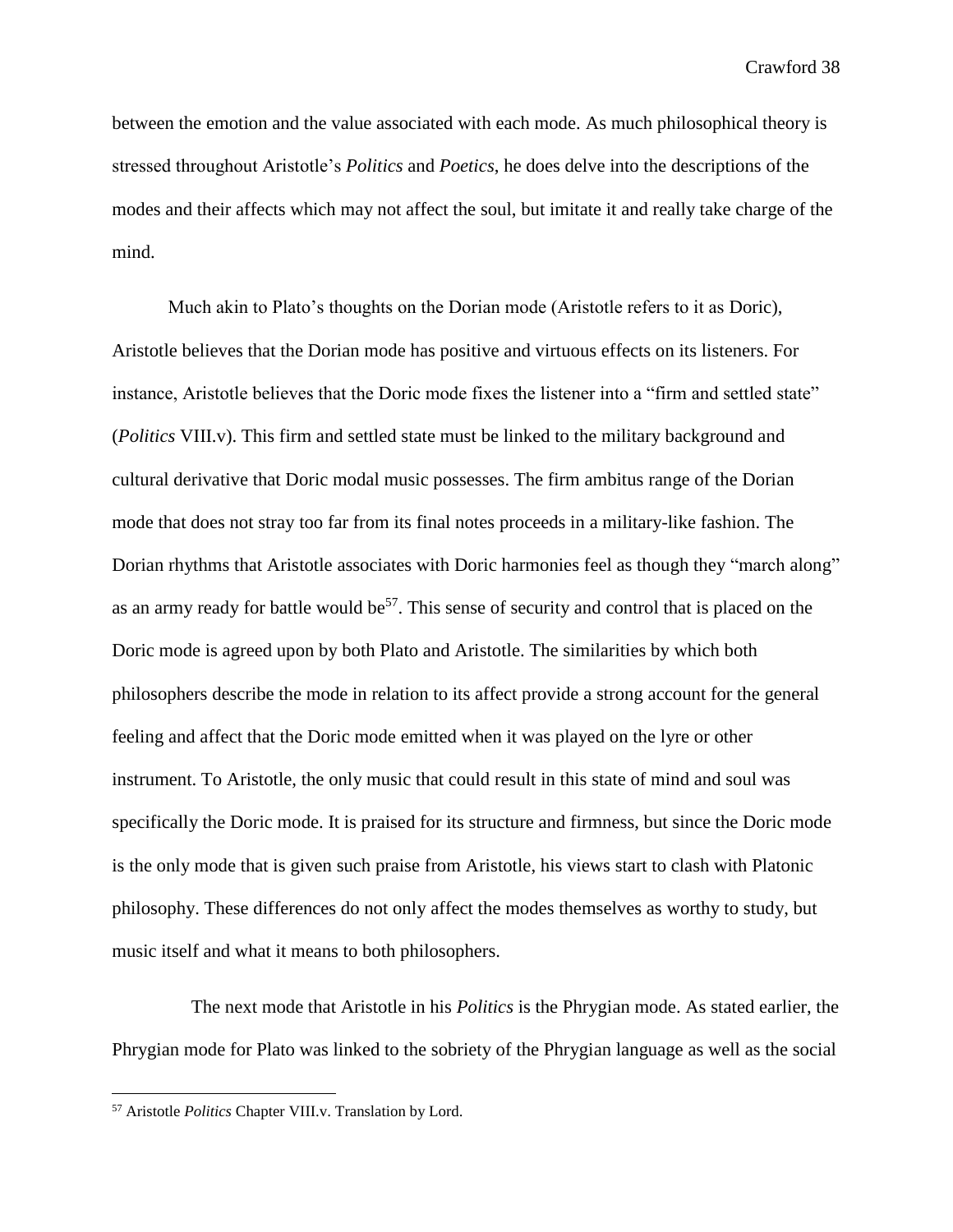temperance and strength regarding the mode's musical structure. While these attributes were Plato's reasons for accepting the mode for musical study and achieving the Good as an extension of knowledge in the State, Aristotle disagreed. The Phrygian mode for Aristotle represented the "orgiastic" qualities of the flute players as well as "enthusiasm<sup>58</sup>". While the enthusiasm could seem positive in other contexts, the meaning here for Aristotle is the naïve enthusiasm for superficial happiness, like that of an orgiastic nature. The flute players and their light-hearted tuned could "fill the ears, hearts and minds of men" with the little nuggets of illusory joy in life<sup>59</sup>. However, this joy does not reflect the same amount of happiness that is equivalent to Plato's Good or the social standard of education in Aristotle's *Politics*. This discrepancy is interesting because it points out one instance of subjectivity, even within the ancients, as to how music should be perceived by its listeners. This subjectivity opens up an entire field of questions concerning the similar good involved in Plato's Good and Aristotle's *Politics* and *Poetics*. Ultimately, my focus of understanding is the categorization of modes as good and bad due to their affects. The affects as set forth by both Plato and Aristotle create a layer of doubt and subjectivity over which they attempt to make objectivity for studies. This point will be further discussed as Chapter 3 concludes as well as in the Conclusion portion of this essay.

In addition to the rejection of the Phrygian mode, Aristotle also rejects the Lydian and the Aeolian modes for their affects and imitations of the mind. Aristotle credits the Lydian mode to be capable of making men sad and feeling that sort of emotion<sup>60</sup>. While this affect is not necessarily bad in itself, the context under which Aristotle posits its other attributes reduces any possibility for positive connotation. Aristotle claims that both the Lydian mode and the Aeolian

<sup>58</sup> Denniston 1913:92.

<sup>59</sup> Aristotle, *Politics* Chapter VIII.iv. Translation by Lord.

<sup>60</sup> *Greek Music* 1894:738.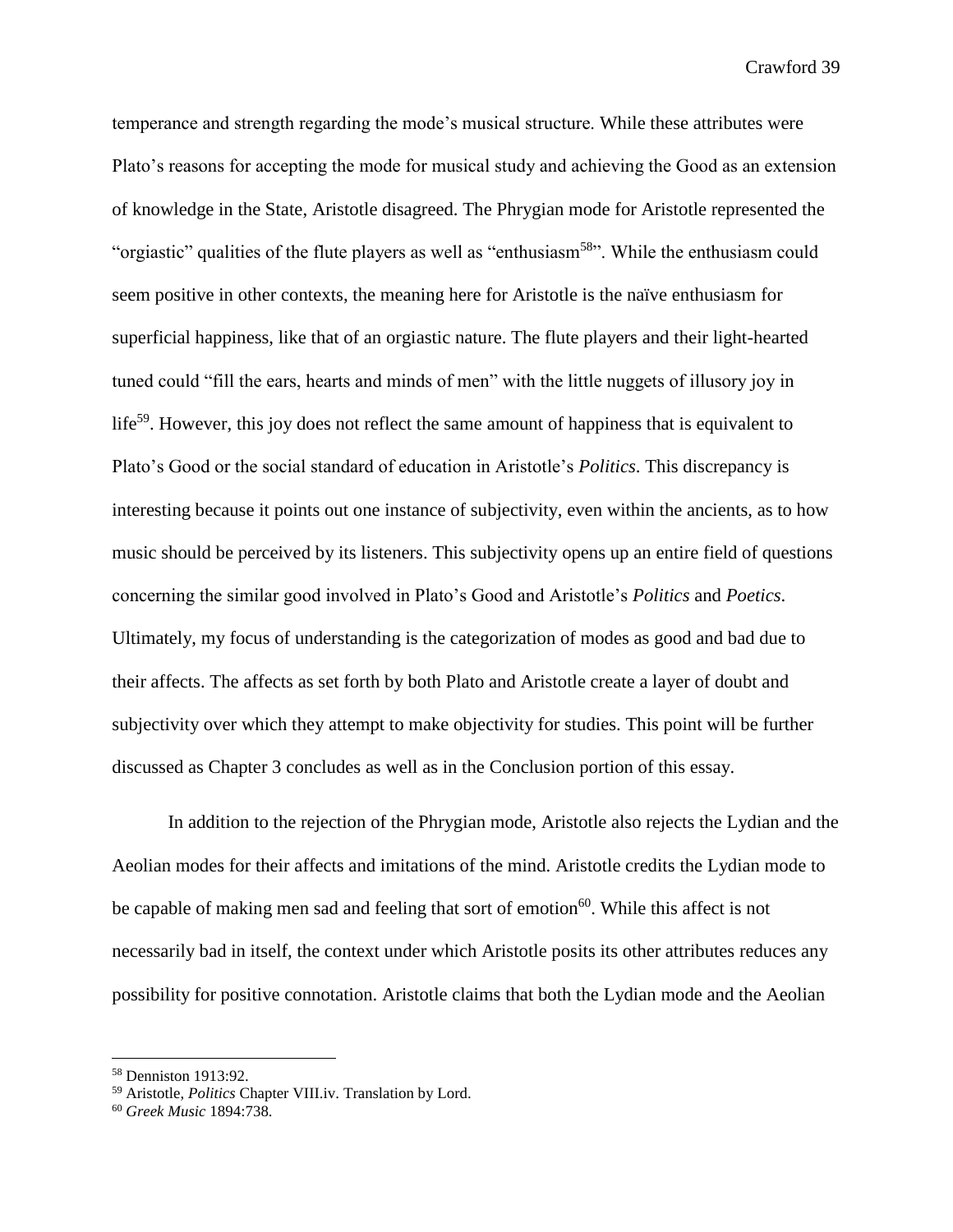mode have the potential to make its listeners "soft in the mind" to the point where it can "dissolve one's heart<sup>61</sup>". As opposed to the Doric mode which had "Olympic glory" at its heart every time the tune was played, the Lydian and Aeolian modes has features that made them seem sad and therefore resulted in the imitation of the mind to feel sad as well. For Aristotle, the weakness as represented in the Aeolian mode would lie in the structure of the modal scale. As mentioned in Chapter 1, the simplest Aeolian scale is based on the note A and proceeds along the natural minor scale so that it follows the pattern of W-H-W-W-H-W-W (whole steps and half steps). The natural minor has the distinct feature of having a half step in between  $\gamma$ 2 and  $\gamma$ 3. This half step makes the scale sound darker and gloomier in contrast to the major scale which has a whole step in between  $\gamma$  and  $\gamma$ . This whole step makes the major scale sound as happy as it does. The major scale is also referred to as the Ionian mode for the ancients while the major scale is a modernized conception of scalar tonality. In this way, the minor mode, or the Aeolian mode, is associated with the sadness and darkness that would soften a man from being the gloriously strong Olympian that the Doric mode would imitate.

However, just as in Plato, similar problems with Aristotle's conclusions on the goodness and badness of modes are contradictory to his overall acceptance of music in both thought and in practice. In Chapter VIII of Aristotle's *Politics*, he concludes in the last paragraph that music is an art that "people should be instructed in" due to its "influence over the disposition of the mind<sup>62</sup><sup>2</sup>. Insight into how one's mind can be affected by the different dispositions of the musical modes is important to understanding the politics of living as a good citizen in Aristotle's *Politics* as well as understanding certain music as "good" to listen to in the *Poetics*. Music, on the whole for Aristotle, is seen as a good thing which represents an imitation of the mind and experience of

<sup>61</sup> Aristotle *Politics* Chapter V.56. Translation by Lord.

<sup>62</sup> Aristotle *Politics* Chapter V.258. Translation by Lord.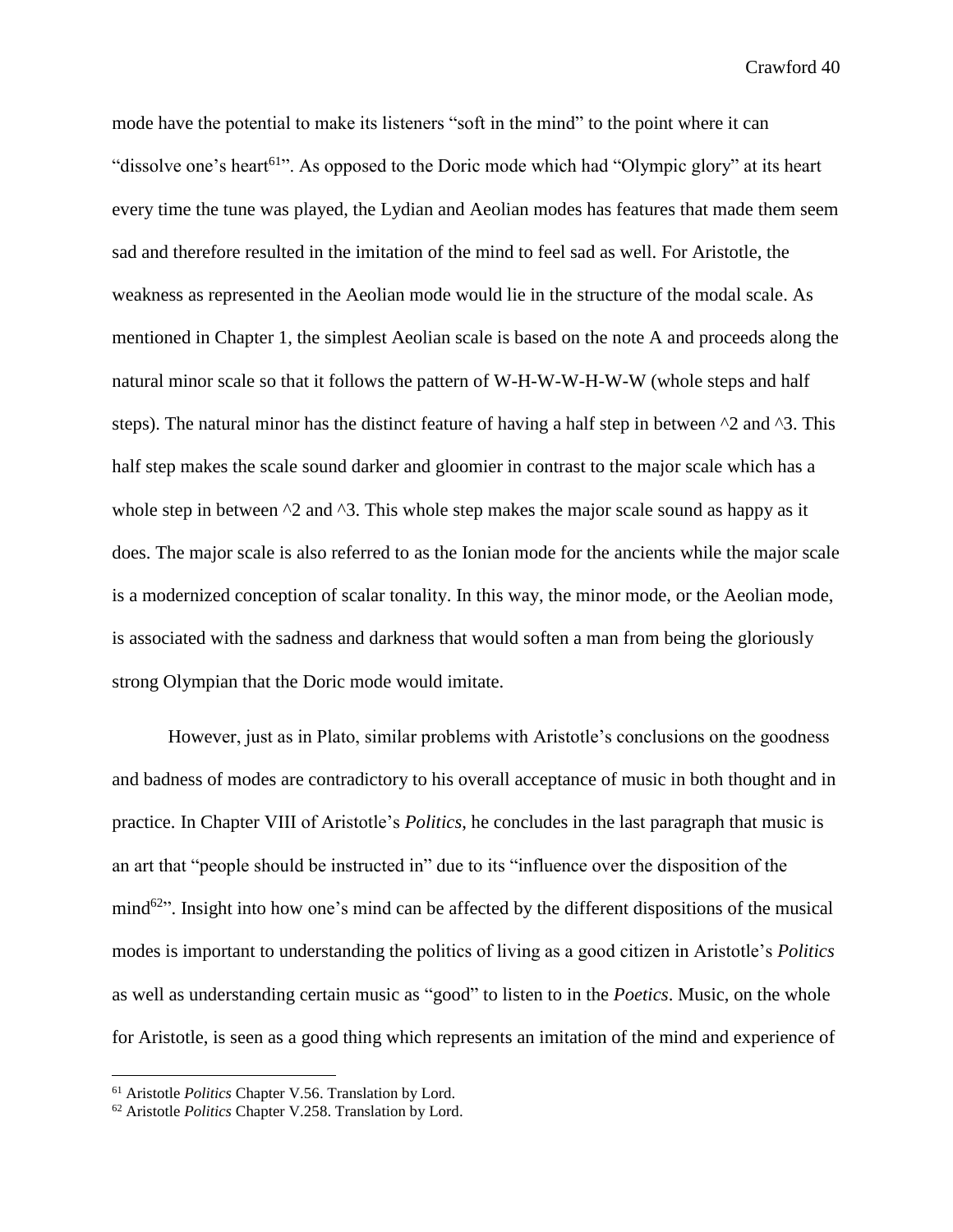the soul through sound. Music, as seen in the modes and their effects on the mind and soul, is a good that is an extension of the positive things that are necessary to live as good citizen for Aristotle. However, not all of music seems to be positive. While the Doric mode and sometimes the Phrygian mode are permissible as worthy to study, and learn about, Aristotle makes claims about the affects of the Lydian and Aeolian modes which represent negative effects unto its listeners. This categorization pts the modes at odds with each other again in an agonistic and competitive way. If music as a whole is a good thing, then why is it that there are only certain modes or certain musical melodies which are deemed as good enough while others must be rejected? The other modes accomplish similar goals in that they allow their subjects to experience different emotions from different aspects like the harmonies, or even the pattern of the modal scale and melody itself. Based on the cultures in which Plato and Aristotle lived, only the modal affects which seemed to be in line with the manly attributes they sought for themselves in their philosophical notions were accepted as worthy of musical study. This subjectivity puts music in odds with itself since both Plato and Aristotle even said that music is a "good". Good in this context defines something which is an extension of knowledge as well as not conditioned in worth by anything other than itself. This good that music has harbors imitations and reflections of human nature as represented by the spectrum of emotions and feelings each mode can evoke in their audiences.

In both cases of Plato and Aristotle, music is seen as an extension of the Good and an avenue towards knowledge. Hence, both philosophers use music as a platform for educating future leaders. The education is not directly linked to the act of ruling itself, but to the values of emotion and habituation; of which the leaders must have sufficient knowledge in order to do their jobs well as guardians or Philosopher Kings. These leaders must order their souls so that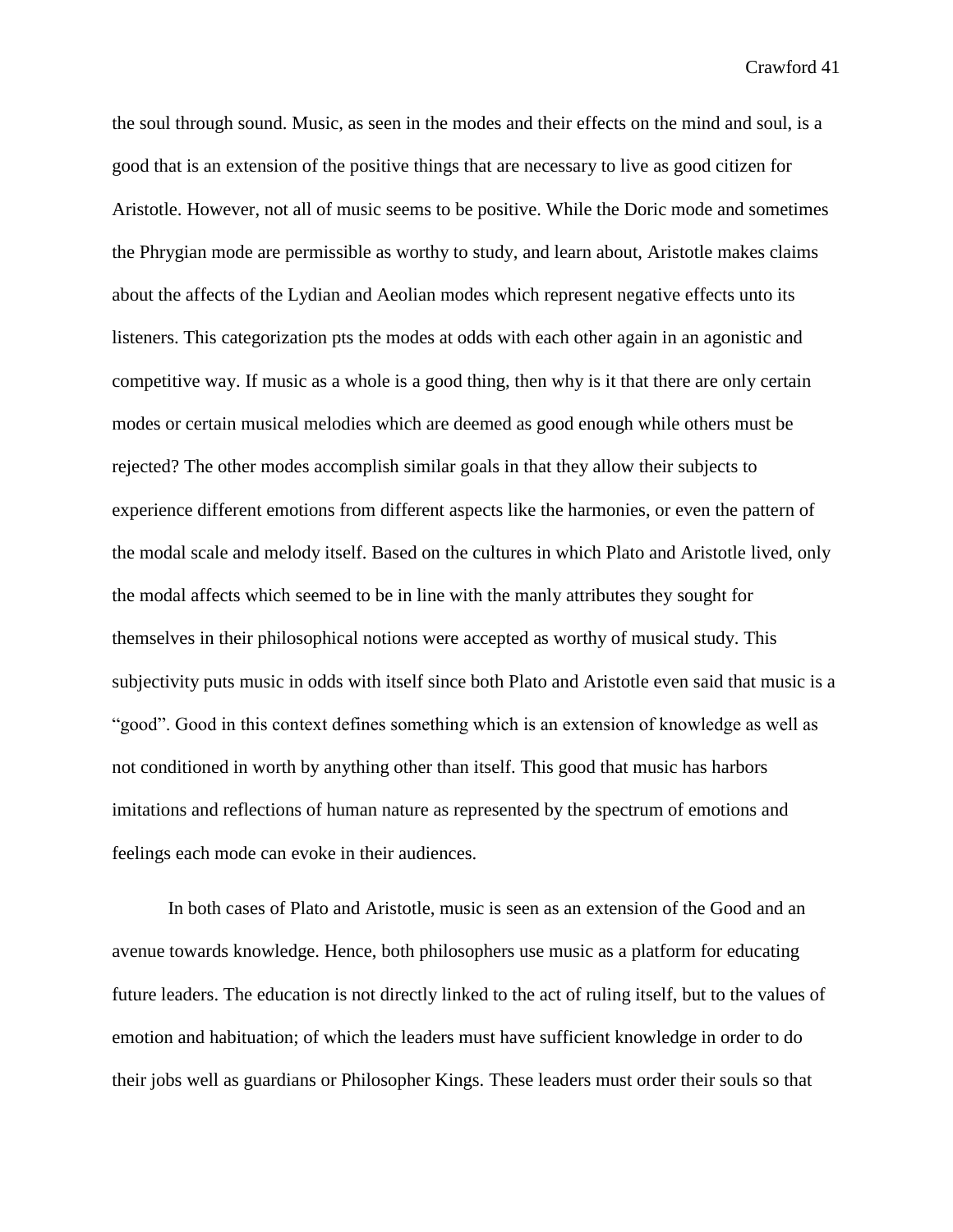certain parts, i.e., the reasoning, spirited or passionate portions, are in command for most of the time so that their jobs are done well as an active citizen and the *polis* can function properly. With this, Platonic justice and Aristotelian political life may flourish. However, as the aims can sometimes be misaligned in the order of the soul's parts, Aristotle and Plato may be hinting at a misalignment in music itself – that is, there may be a tension within the aims, or what they think the aim(s) of music, the modes, must be. Consider the difference that each philosopher has when viewing the Phrygian mode. While Plato accepts it into the *polis* for his perception, Aristotle rejects it because of the way he perceives its affects. There is tension here in the viewpoints which may reflect the "modal tension" which Amy L. Shuster demonstrates in her article about the modes of theorizing in Aristotle's *Politics*. "The different theories from each of the ancients regarding the musical modes demonstrates the subjectivity and tension that music *can* have given the limited scope of each philosopher<sup>63</sup><sup>3</sup>. What Shuster is saying is that since Plato and Aristotle have such a censored and political agenda under which they scrutinize the musical modes for their agonistic worth and educational value, the accounts for the subjectivity and devaluation of music makes sense. As opposed to the purely aesthetic view which takes, not a completely objective approach, but more intellectual approach, the ancient philosophers are so rooted in the emotions which they believe the modes will habituate that exposure to all would create disorder and distance from knowledge and the Good. On the contrary, I believe that considering all the modes for their values and how each mode's affect molds one's emotions brings one closer to the self and understanding how one's mind is shaped. Of course, over exposer to the modes which yield either extreme pain or senseless euphoria may not be the best choice. So, there is need for a balanced intake for a more well-rounded emotional development in order to promote a healthy self-knowledge in order to commit to one's role as a citizen to the best of one's ability. The

<sup>63</sup> Shuster 2011:614.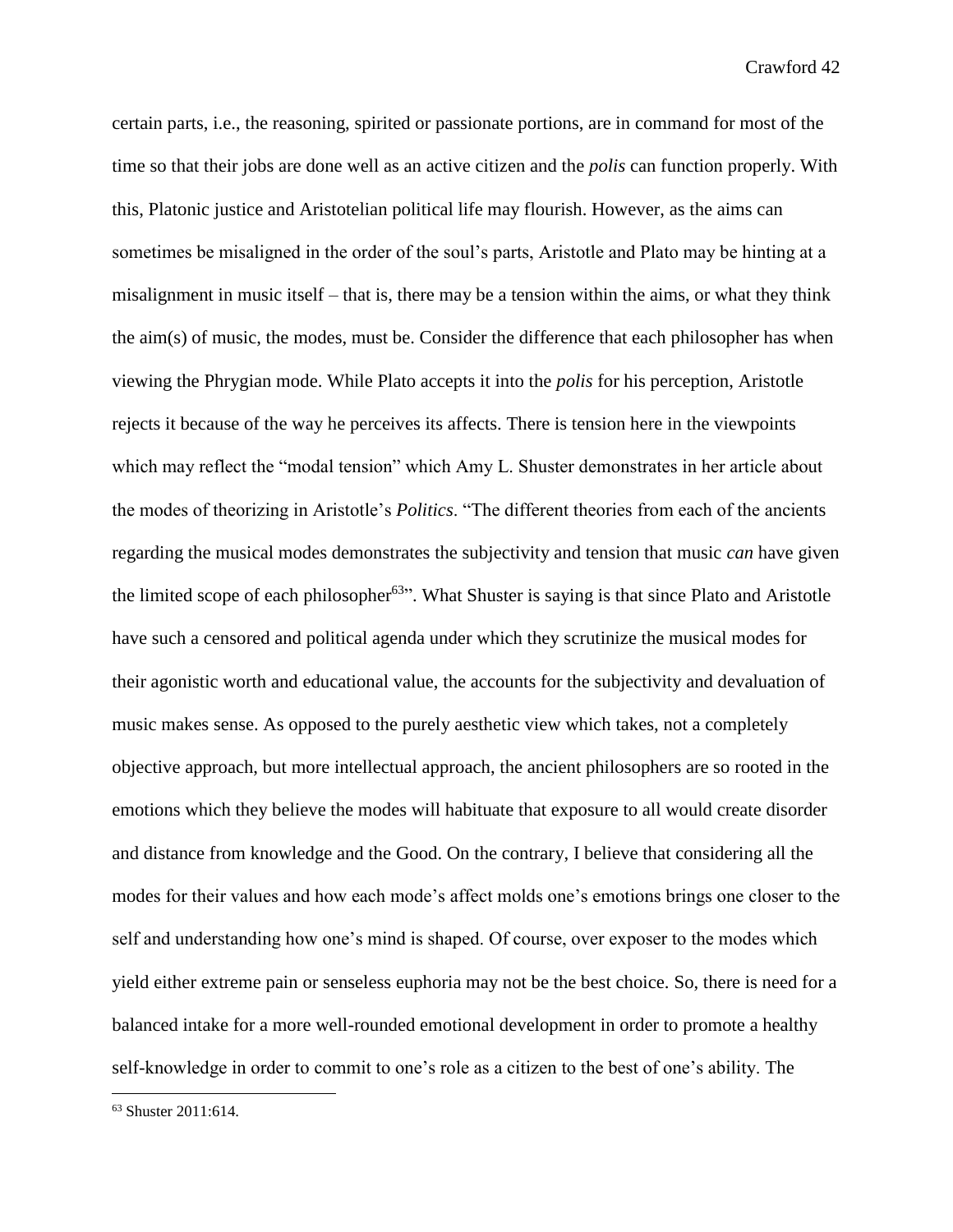censorship of the ancients' political agenda for the modes does not promote this development, but rather stunts it as well as stilting the knowledge of emotion that all of the musical modes have to offer.

#### CHAPTER 4

#### Conclusion

This clash of agendas that is demonstrated in the philosophies of Plato and Aristotle brings this essay to its final statements about the musical, ideological and philosophical need for a more holistic and compromising context for a discussion of the value of the Greek musical modes. Modal music, much like any other music that was heard in ancient times and even in modern settings, is a reflection of the human condition of order, soulful resonance and emotional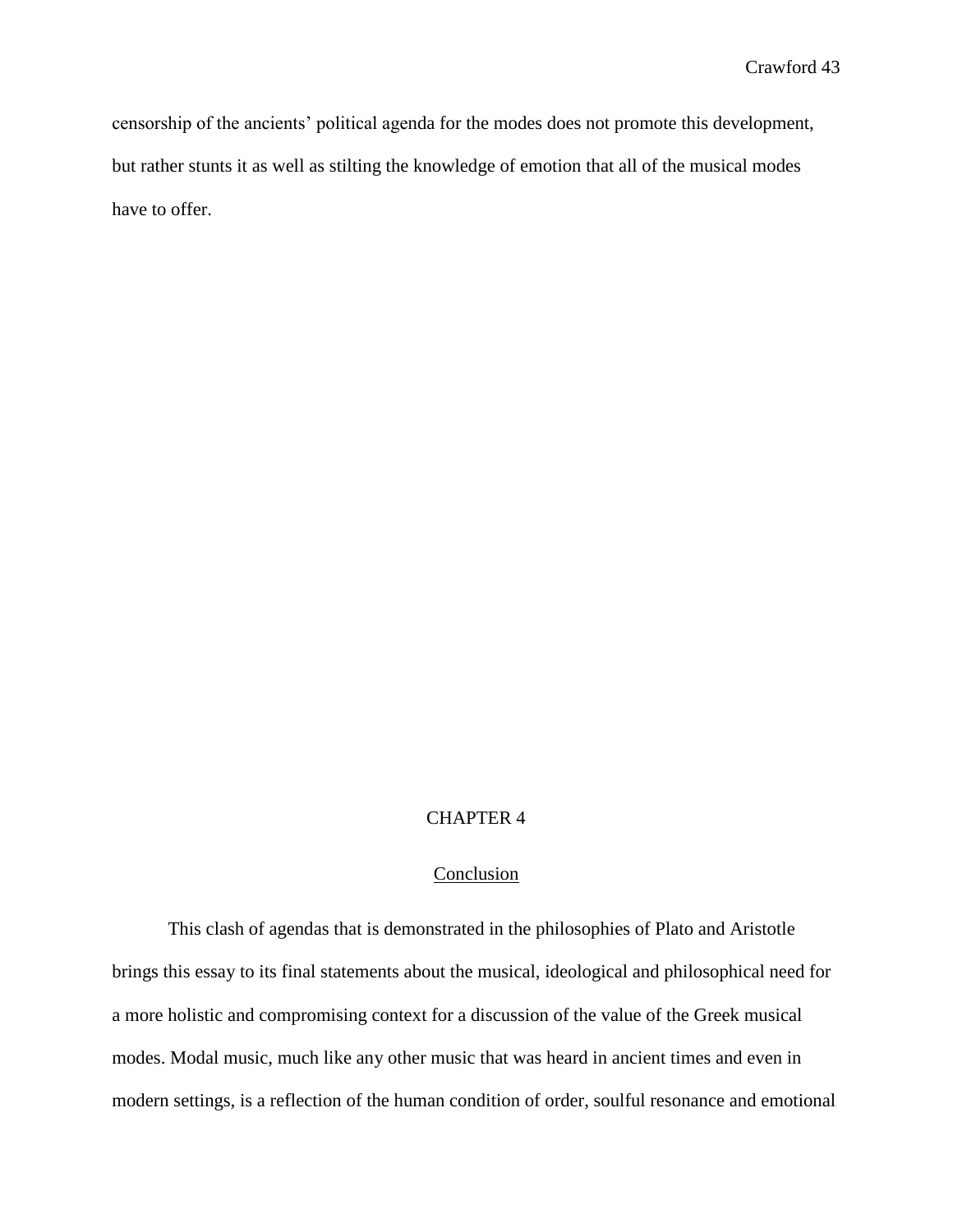attachment that we place upon the importance of music in our lives because of the ways it makes us feel or imitate emotions. Both Plato and Aristotle agree that music is a good thing and the modes are appreciated as musical concepts, constructs within Greek society and links to the nature of the beautiful and Good. However, as Plato and Aristotle begin to divide the modes within themselves as a good/bad categorization, music itself seems to lose its inherent value that was affirmed by the philosophers in the first place. In his dialogue, Plato questions Glaucon about the seemingly known principle of the goodness of music and then arrives at a conclusion whose essence never changed from what was questioned in the beginning. Music is a good thing that has unconditional value which helps us understand ourselves as an instrument to attaining knowledge and worth as we strive for the Good. Music helps us realize that our expressions can hold value as connections between the good and beautiful. The construction and spatial geometric properties also offer a mathematical avenue for intellectualism, if the emotions were to be taken out of it. Without the censorship of the ancients and the disjunction of the beautiful from the Good of Aestheticism, the musical modes can take on agendas that can not only serve the ancients' political agendas and the purely intellectual agendas of Aestheticism, but it transcends them. Music as many goods and purposes since it resonates so well with us. Aristotle begins with various statements on the goodness that music brings to society through quotations from prior speakers and, similarly, arrives at the same conclusion as what was started with – music has worth and the modes are worth studying in order to be a well-rounded person and citizen of the *polis*.

And yet, music had complications within itself to detract from the value it has in both Plato's and Aristotle's works. The Dorian mode is the most important while the Phrygian mode, Lydian mode and the Aeolian are cast aside due to their musical construction, cultural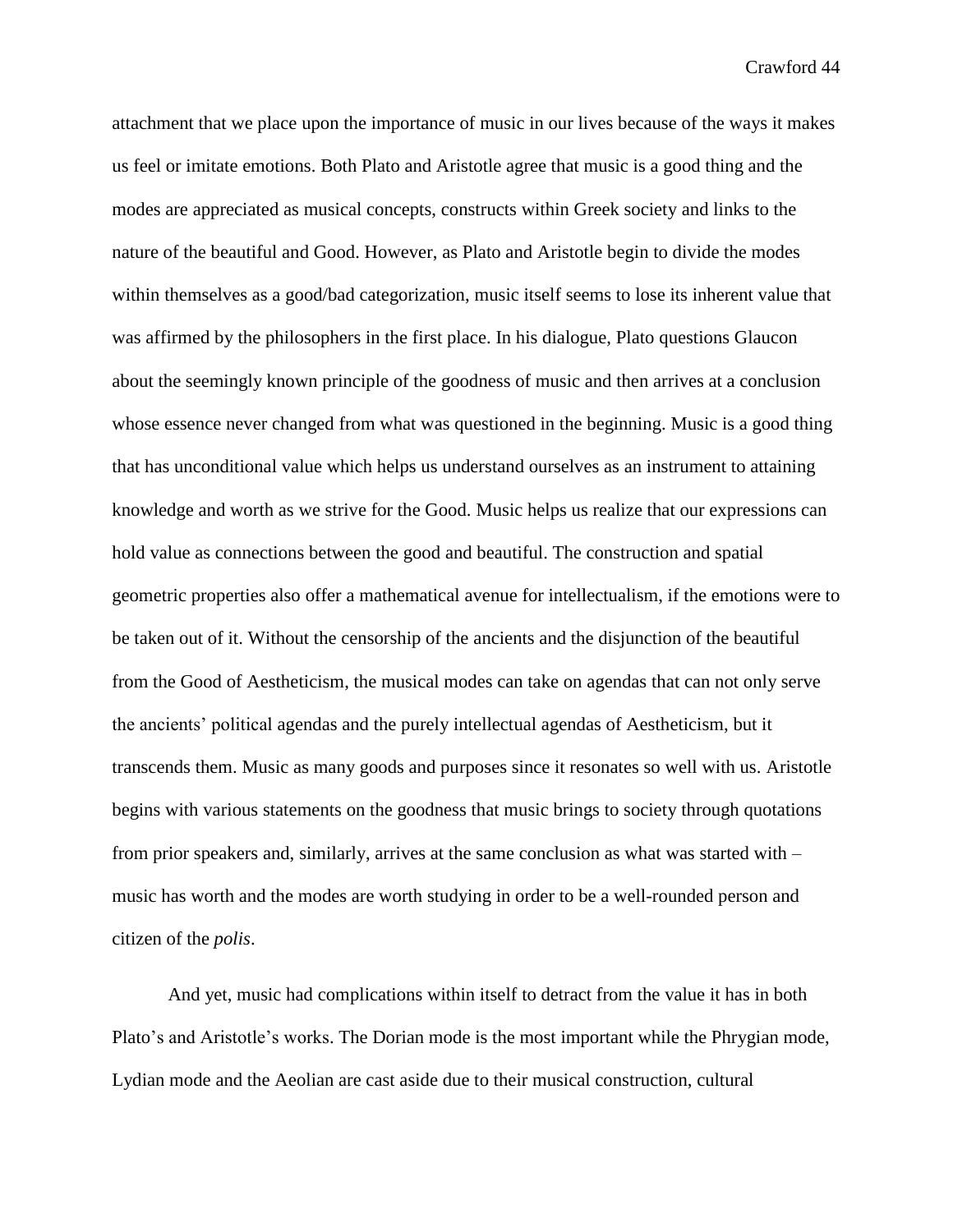background and social status as to where and by whom, or on what instrument, they are played. The Dorian mode is better than all of the other modes based on subjective views that taint the overall perspective of the philosopher. Both Plato and Aristotle argue for the necessity of music due to its goodness and importance in education. These claims signify a one-sided end goal for the institution of music into the lives of those who aspire to make themselves the best they can be within the context of political life and utility for the *polis* rather than utility to the development of the individual. Yet, the subjectivity of the agonistic categorizations of the modes suggest a conditional aspect to music, i.e., the result that the music produces in its listeners. This focus on the produced feeling is what makes the modes for Plato and Aristotle conditional and therefore lacking in inherent and aesthetic value from their political points of view. The competition held within the modes as good or bad makes the modes themselves questionable in philosophical goodness altogether.

A survey study was conducted by Peter Dykema which included the musical knowledge of 100 students who learned music because they liked it and those who learned music in order to win a competition. The competitions were fairly standard and the students were of the same agegroup with the same musical understanding and background. The results would be measured by the students' abilities to accurately describe the feeling in accordance with an analysis of the same musical compositions. The results of the study concluded that the students who learned the music for a competition and out of an agonistic value towards music knew less than the students who listened to the music because it resonated with them on an aesthetic plane. The agony of competition obfuscates the value that is obviously present in music, since it can be used to judge a choir in competitions, and taints the overall perspective of its goodness. This same instance happens in the case of Plato and Aristotle. While both can agree that music has worth and the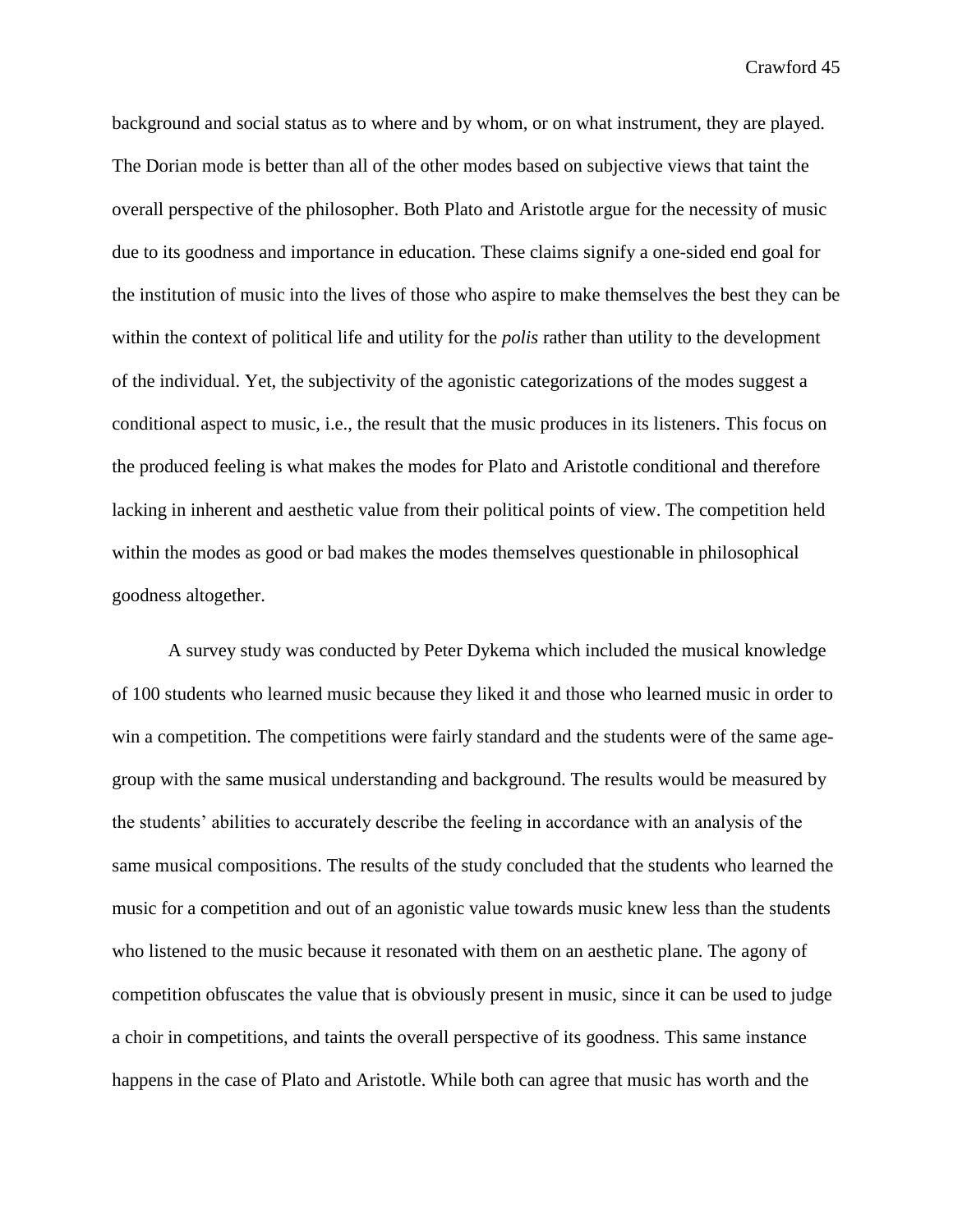modes are expressions of us as human beings, the fault lies within the lack of acceptance of all the modes as music, and not the rejection of the modes which only resonated with certain habitual qualities or behaviors which the philosophers believe the modes would instantiate in its audiences.

If music is a reflection and extension of humanity's search for knowledge and self, it must not be viewed in a light which pits it against itself. Instead, the Platonic and Aristotelian views on music should have incorporated the range of human goodness as humans, which are flawed beings. In this way, the modes which Plato and Aristotle saw as bad and unworthy, would show only a different kind of valuable virtue, not a vice. After all, Aristotle does say that these affects which the modes represent are imitations in which the mind is "tricked and deceived" into thinking it must express emotion where one is not necessary<sup>64</sup>. While an unhealthy diet of exposure to only one certain mode may promote a habitual action that is considered not virtuous on the grounds of a moral standard, a more balanced immersion into the modes and their affects on an individual's soul-order would result in a more well-rounded individual more in tune with their self-knowledge and emotional compass. Virtue may not always be the immediate goal or intended outcome for writing, playing or even listening to music, like the modes, jazz, pop or any other genre, but the importance of the feeling is still there, whether the listener considers themselves "musical" or not.

As far as the modes go, modal music today is not always seen as bad or weird since it is not strictly "tonal", like most pop music is. For example, Miles Davis and other jazz musicians use modal constructions in order form colorful arrangement which express multitudinous affects; some of which, neither Plato nor Aristotle would approve of. However, just as there are choir

<sup>64</sup> Aristotle, *Poetics* Chapter 3.105. Translation by Apostle, Dobbs and Parslow.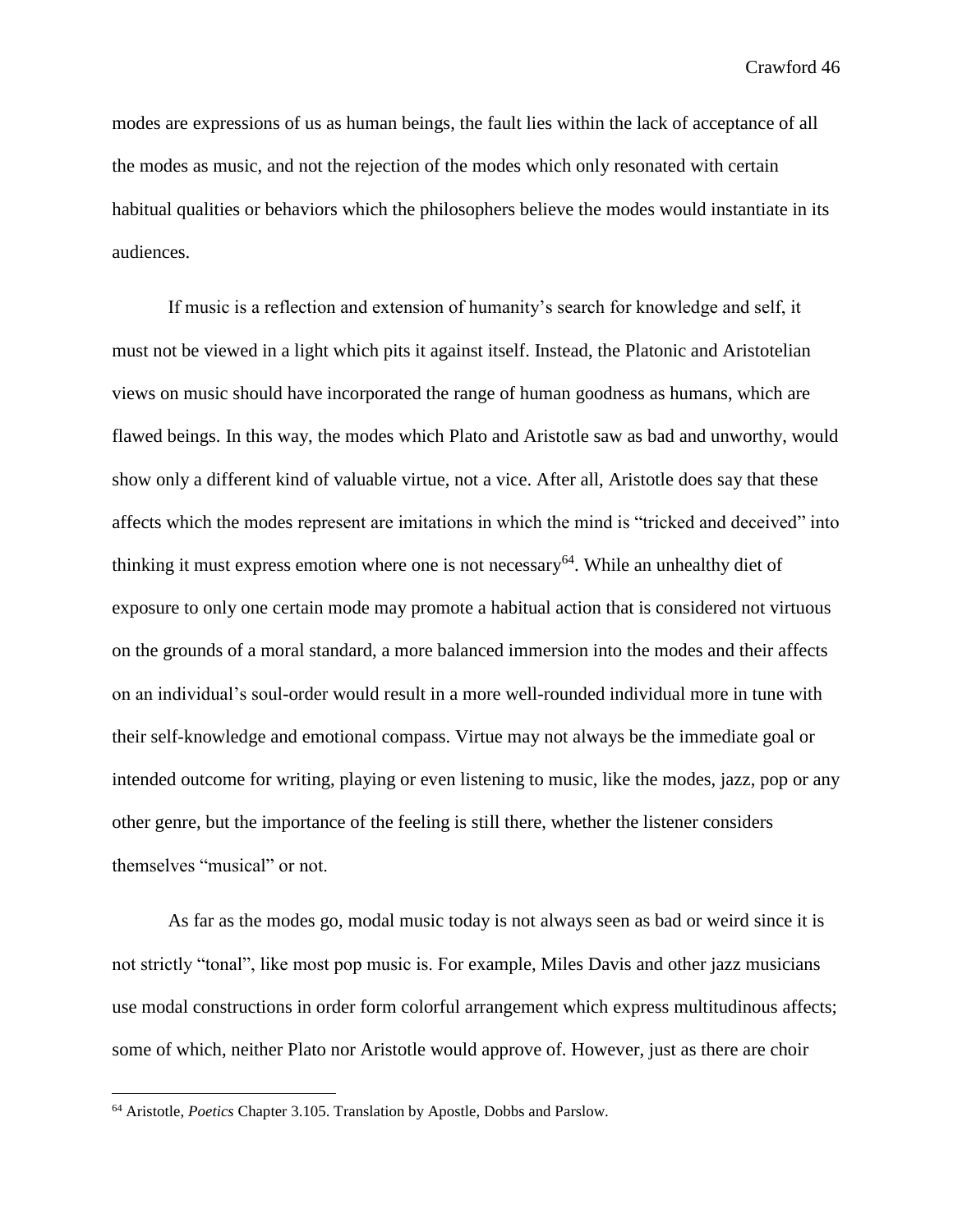competitions where the music is judged on how well it affects the audience, there are jazz competitions where the color of the chords and the technical abilities of the musicians are scored in ways that reflect the resultant feelings of the specific judges. Just like Plato and Aristotle, the scores for these modal constructs are subjective and can be confined to conditional goodness. But, the music itself, should not be conditional. The order, disorder, harmony, dissonance, melody, cacophony tonality and modality are all representations, imitations and extensions of human life and feeling. They are supposed to be good for what they are because they are. They are extensions of the self and all of the things which help make us human in our feelings and emotions which we express in different ways with one other and even ourselves. Putting such avenues of expression through the lens of an agonistic competition only manifests itself in ways that deny the true value of that which is judged in the first place. The same concepts apply to music as Plato and Aristotle have showcased with the mode and Peter Dykema demonstrated with modern students and the music they work with in their lives and cultures. The value may not be readily apparent for some, but that only means that there is a requirement to look deeper into the music which you think is meaningless, worthless or just "bad". On the other hand, it might require a deeper look into oneself to see whether or not there is an understanding of the value of music as it is good in itself as an extension of knowledge and the good and beautiful things about humanity.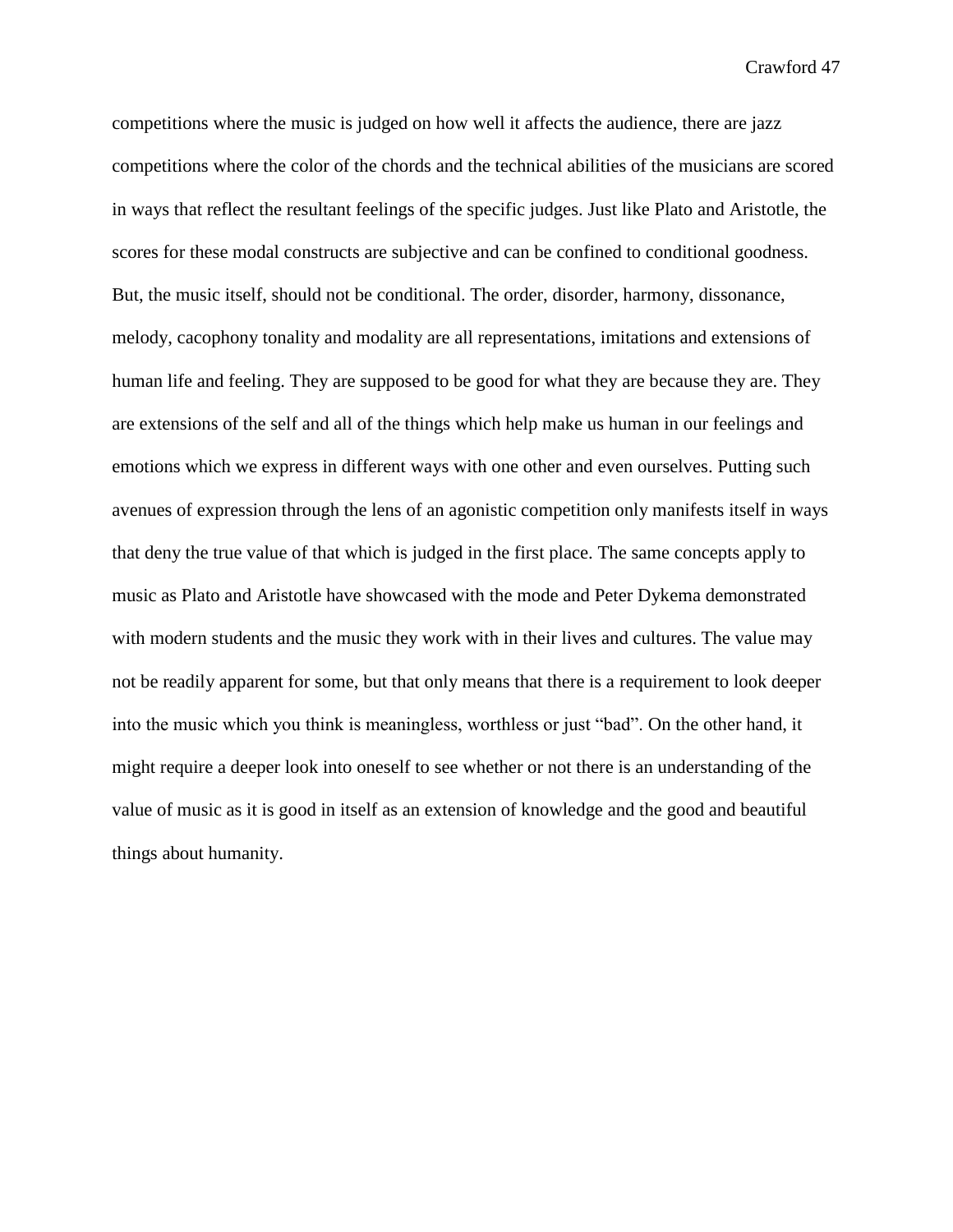#### Bibliography

Andrea Rotstein. "*Mousikoi Agones and the Conceptualization of Genre in Ancient Greece*." Classical Antiquity 31.1 (2012): 92-127. Web.

Aristotle. *Poetics*. Translated by Hippocrates G. Apostle, Elizabeth A. Dobbs and Morris A. Parslow. The Peripatetic Press, 1990.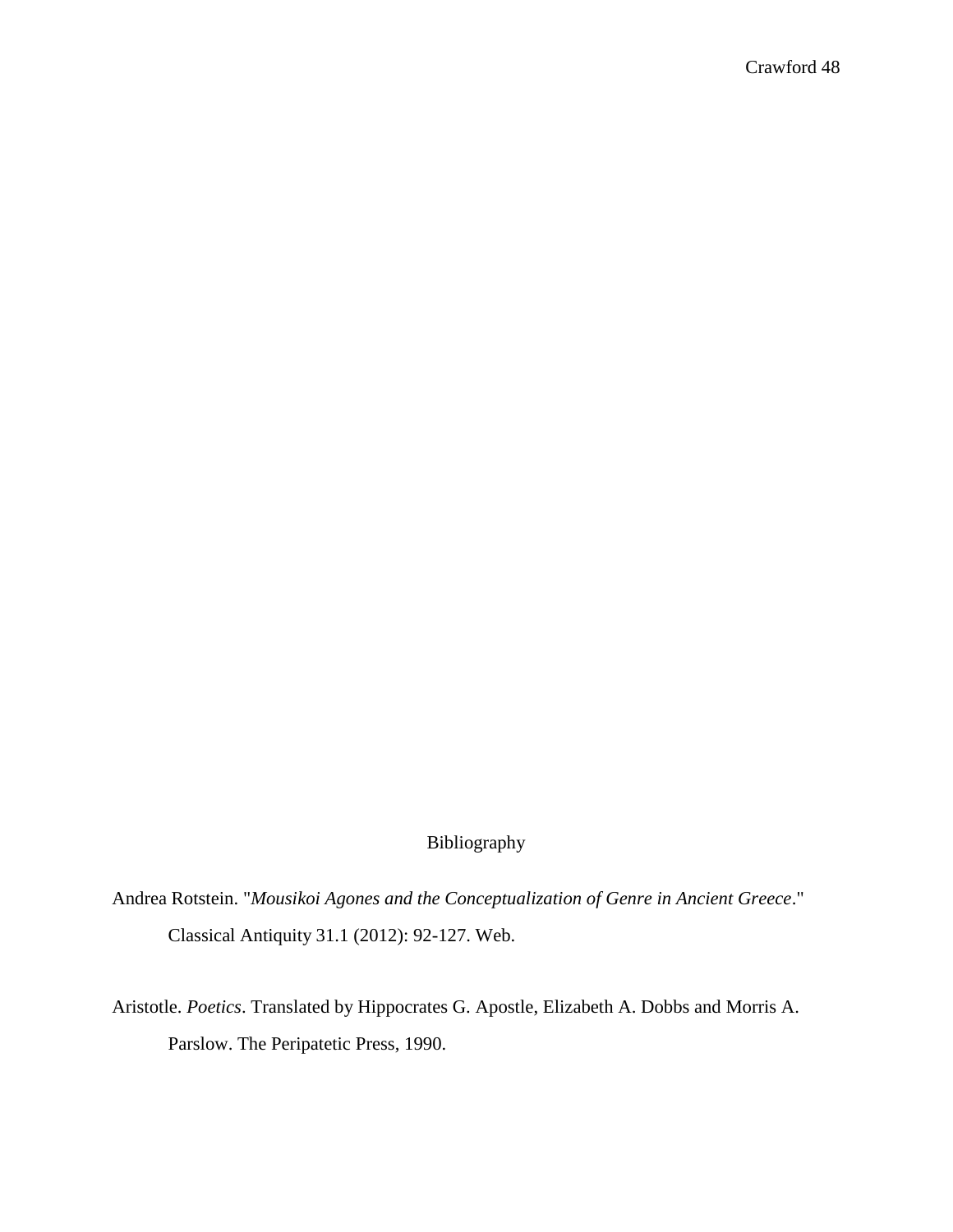Aristotle. *Politics*. Translated by Carnes Lord. University of Chicago Press, 2013.

- Bailey, D. T. J. "*Logic and Music in Plato's « Phaedo ».*" Phronesis : A Journal for Ancient Philosophy 50.(2)2 (2005): 95-115. L'Année philologique. Web. 17 June 2016.
- Bronson, Bertrand H. "*Are the Modes Outmoded*?" Yearbook of the International Folk Music Council 4 (1972): 23-31. Web.
- Crickmore, Leon. "*The Musicality of Plato*." Hermathena : A Trinity College Dublin Review N° 180.(2006): 19-43. L'Année philologique. Web. 17 June 2016.
- Denniston, J. D. "*Some Recent Theories of the Greek Modes*." The Classical Quarterly 7.2 (1913): 83-99. Web.
- Dykema, Peter W. "*The Contest Idea in Music*." Music Supervisors' Journal 10.2 (1923): 14-62. Web.
- "*Greek Music*." The Musical Times and Singing Class Circular 35.621 (1894): 737-38. Web.
- Henderson, W. J. "*Criteria in the Greek Lyric Contests*." Mnemosyne Fourth Series 42.1/2 (1989): 24-40. Web.
- Kallimopoulou, Eleni. "*Ethnomusicology and Its Greek Meanings: Practices, Discourses, and Pedagogies in the University*." The World of Music 51.3 (2009): 111-37. Web.
- Kemp, J. A. "*Professional Musicians in Ancient Greece*." Greece & Rome 13.2 (1966): 213-22. Web.
- Lippman, Edward A. "*The Sources and Development of the Ethical View of Music in Ancient Greece*." The Musical Quarterly 49.2 (1963): 188-209. Web.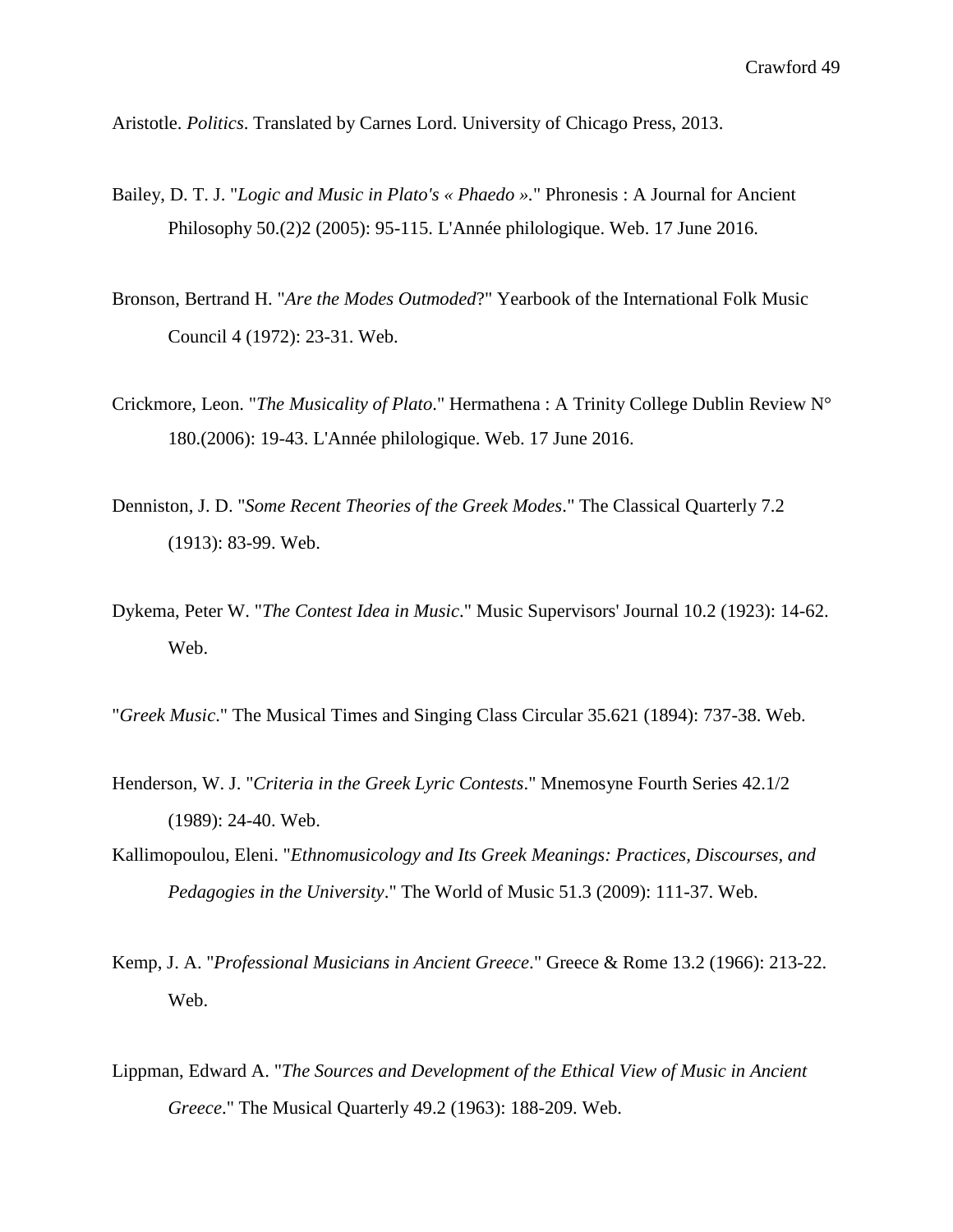- Monro, D. B. "*The Modes of Greek Music*." The Classical Review 9.1 (1895): 79-81. Web.
- Mountford, J. F. "*Greek Music and Its Relation to Modern Times*." The Journal of Hellenic Studies 40 (1920): 13-42. Web.
- Nietzsche, Friedrich. *On the Genealogy of Morality*. Translated by Carol Diethe. Cambridge University Press, 1997.
- Palisca, Claude V. "*Introductory Notes on the Historiography of the Greek Modes*." The Journal of Musicology 3.3 (1984): 221-28. Web.
- Pike, Lionel. "*A 'Phrygian' Mode in Weelkes: Going Greek*." The Musical Times 141.1871 (2000): 45-47. Web.
- Plato. *Republic*. Translated by C. D. C. Reeve. Hackett Publishing Company, 2004.
- Rehding, Alexander, and John Z. McKay. "*The Structure of Plato's Dialogues and Greek Music Theory : A Response to J. B. Kennedy*." Apeiron : A Journal for Ancient Philosophy And Science 44.(4)4 (2011): 359-375. L'Année philologique. Web. 17 June 2016.
- Scales, Christopher. "*Powwows, Intertribalism, and the Value of Competition*." Ethnomusicology 51.1 (2007): 1-29. Web.
- Shirlaw, Matthew. "*The Music and Tone-Systems of Ancient Greece*." Music & Letters 32.2 (1951): 131-39. Web.
- Shuster, Amy L. "*The Modes of Theorizing in Aristotle's "Politics*"" PS: Political Science and Politics 44.3 (2011): 611-18. Web.